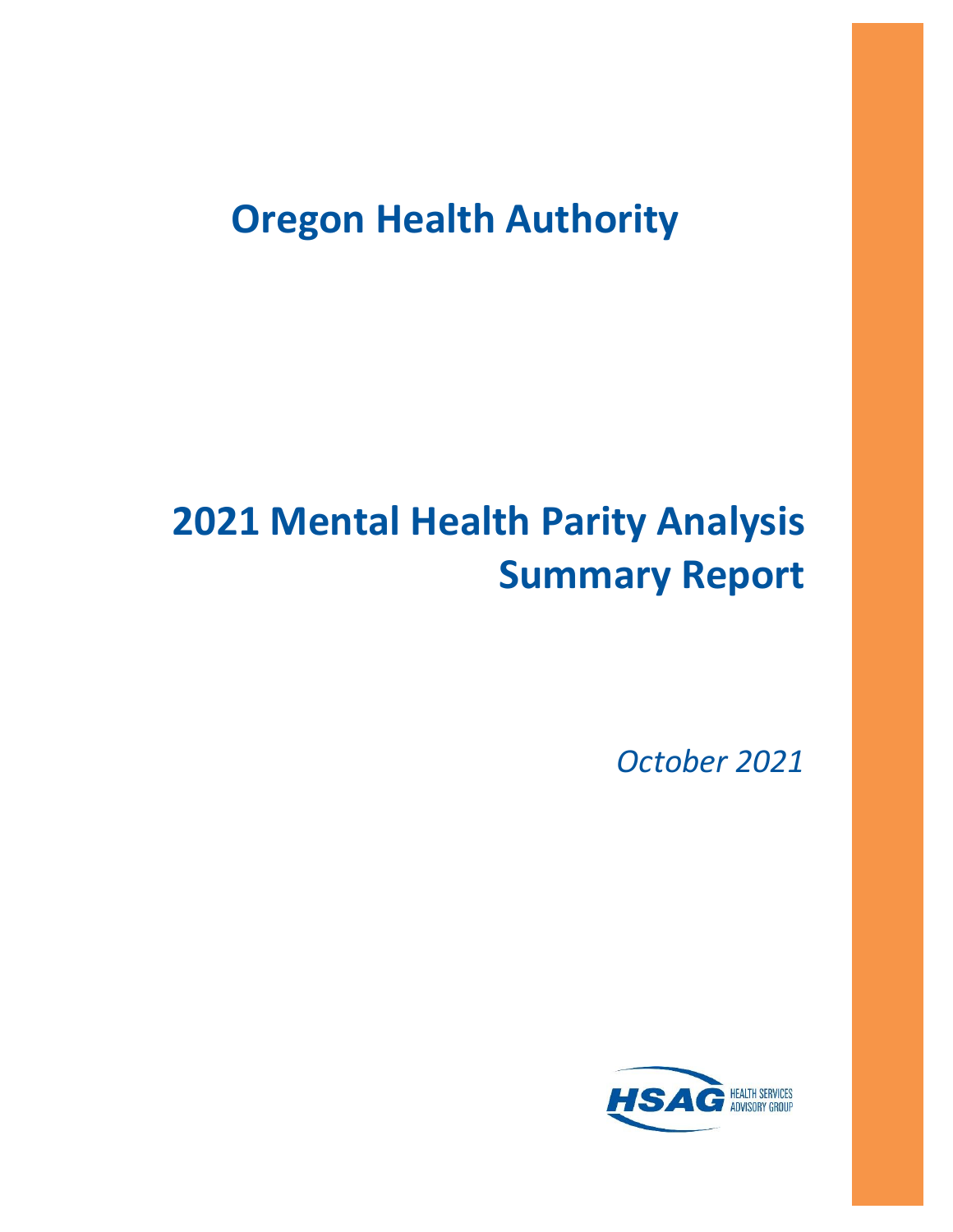

# **Table of Contents**

| 1. |  |
|----|--|
| 2. |  |
| 3. |  |
| 4. |  |
| 5. |  |
|    |  |
|    |  |
|    |  |
|    |  |
|    |  |
|    |  |
|    |  |
|    |  |
|    |  |
|    |  |
|    |  |
|    |  |
|    |  |
|    |  |
|    |  |
|    |  |
|    |  |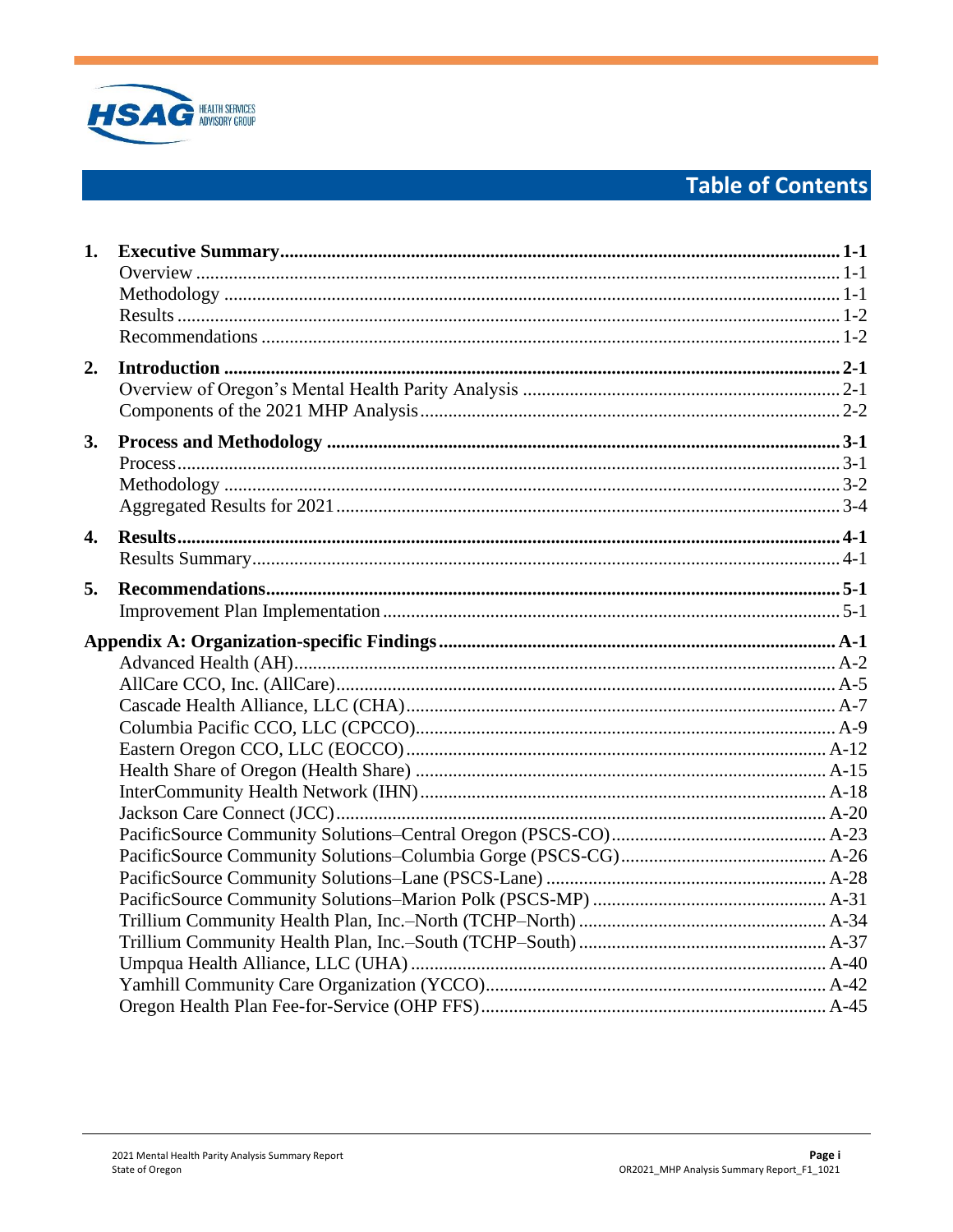

## <span id="page-2-1"></span><span id="page-2-0"></span>**Overview**

To meet Mental Health Parity (MHP) requirements in Title 42 of the Code of Federal Regulations (42 CFR) §438 Subpart K, Oregon Health Authority (OHA) conducted an initial MHP Analysis of Oregon Health Plan's (OHP's) full delivery system in 2018. Results of the initial MHP Analysis were reported in August 2018 followed by the implementation of corrective action plans by the coordinated care organizations (CCOs) in 2019. In 2020, OHA contracted with Health Services Advisory Group, Inc. (HSAG) to conduct a follow-up MHP Analysis of the CCOs and OHP Fee-for-Service (OHP FFS) to ensure that existing benefits and nonquantitative treatment limitations (NQTLs) remained compliant with MHP regulations. HSAG conducted the 2020 MHP Analysis based on 2018 MHP Analysis results, the 2019 corrective actions, and a review of any changes to CCOs' benefits design or operations that may have affected parity.

In 2021, HSAG conducted an MHP Analysis based on recommendations documented in the *2020*  Mental Health Parity Analysis Summary Report<sup>1-1</sup> and developed in partnership with OHA focusing on adherence to utilization management for medical/surgical (M/S) and mental health (MH)/substance use disorder (SUD) benefits and services. This report provides a summary of the findings from the 2021 MHP Analysis across all organizations for OHP managed care benefit packages.

## <span id="page-2-2"></span>**Methodology**

HSAG developed a protocol and tools to carry out the 2021 MHP Analysis activity based on the 2020 MHP Analysis recommendations and in alignment with guidance outlined in the toolkit provided by the Centers for Medicare & Medicaid Services (CMS): *Parity Compliance Toolkit Applying Mental Health and Substance Use Disorder Parity Requirements to Medicaid and Children's Health Insurance Programs*. 1-2

The 2021 MHP Analysis of the 16 CCOs and OHP FFS consisted of an attestation of continued compliance with MHP requirements along with evidence of any related policy or procedural changes. The analysis also included a records review of adverse benefit determination (ABD) records encompassing both M/S and MH/SUD denials.

<sup>1-1</sup> 2020 Mental Health Parity Analysis Summary Report. March 2021. Available on the Oregon Medicaid Mental Health Parity Analysis webpage at[: https://www.oregon.gov/oha/hsd/ohp/pages/mh-parity.aspx.](https://www.oregon.gov/oha/hsd/ohp/pages/mh-parity.aspx) Accessed on: Sept 20, 2021.

<sup>1-2</sup> The CMS *Parity Compliance Toolkit Applying Mental Health and Substance Use Disorder Parity Requirements to Medicaid and Children's Health Insurance Programs* and additional CMS resources related to MHP can be accessed at: [https://www.medicaid.gov/medicaid/benefits/behavioral-health-services/parity/index.html.](https://www.medicaid.gov/medicaid/benefits/behavioral-health-services/parity/index.html) Accessed on: Sept 20, 2021.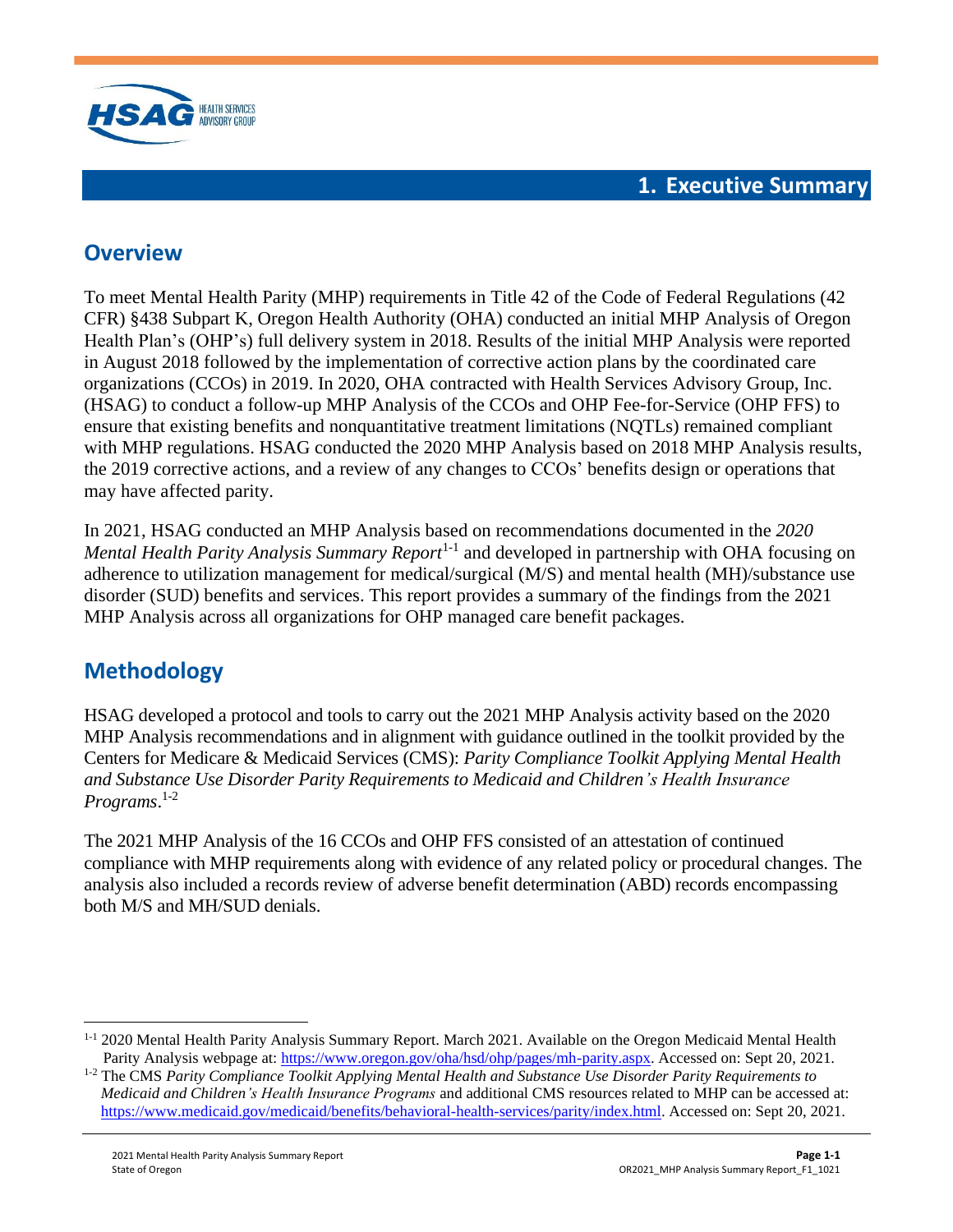

### <span id="page-3-0"></span>**Results**

HSAG's findings for the 2021 MHP Analysis were determined from its:

- Desk review of MHP Attestations and supporting documentation.
- M/S and MH/SUD ABD record reviews.
- Virtual review activities that included interviewing key administrative and program staff members.

Overall, HSAG determined that all changes reported by the CCOs and OHP FFS demonstrated parity between M/S and MH/SUD services. Documentation of CCOs' and OHP FFS' processes demonstrated compliance with State and federal MHP requirements and standards.

However, CCO and OHP FFS performance on the ABD record reviews was less consistent. While all CCOs and OHP FFS scored well on M/S record review elements, several CCOs and OHP FFS exhibited lower scores on MH/SUD record review elements. Of the 17 organizations, only three CCOs demonstrated full compliance across M/S and MH/SUD ABD records while seven entities received a finding due to substantial differences in compliance and/or quality between M/S and MH/SUD ABD records. In each case, the CCO's or OHP FFS' implementation of policies and procedures, timeliness of notifications and decisions, and quality of notices of adverse benefit determination (NOABDs) indicated a lack of parity in the delivery of M/S and MD/SUD services and benefits. The overall average for CCO compliance with scored elements of M/S and MH/SUD ABD records was greater than five percentage points (i.e., 97 percent and 91 percent, respectively), with individual compliance scores ranging between 89 percent and 100 percent for M/S ABD records, and 56 percent to 100 percent for MH/SUD ABD records. For both M/S and MH/SUD records, the highest percentage scores were associated with utilization management (UM) policies and procedures, while the lowest percentage scores (including fully noncompliant) were associated with the timeliness, content, and readability of NOABDs.

## <span id="page-3-1"></span>**Recommendations**

Based on the individual CCO and OHP FFS MHP results, HSAG developed the following recommendations for OHA to address opportunities for improvement in ensuring compliance with MHP requirements.

- **NOABD template update:** OHA should finalize the revised NOABD template, release it as soon as possible, and use it as a model for updating the NOABD template used by OHP FFS and its delegates. The template should meet federal and State requirements while incorporating best practices for member readability.
- **Delegate oversight:** OHA should provide clearer and more rigorous guidance regarding how the CCOs and OHP FFS conduct oversight of delegated entities with regard to the quality and timeliness of NOABDs, including establishing clear expectations for appropriate oversight methodology and reducing over-reliance on grievance and appeal reporting as a means of monitoring delegates.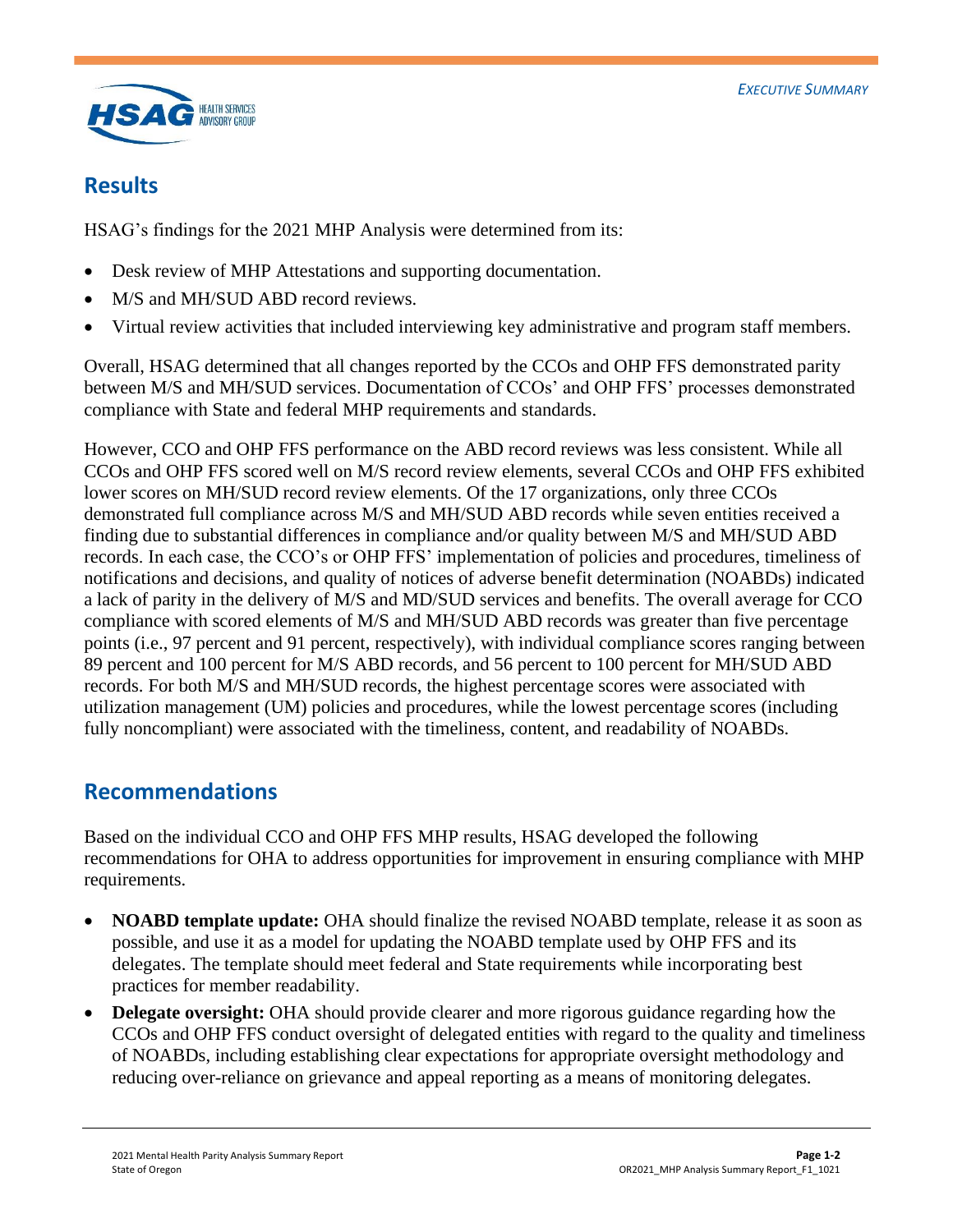

• **House Bill (HB) 3046:** OHA should disseminate information and expectations regarding HB 3046 to the CCOs, including its impact on CCO reporting requirements.

Additionally, each CCO must complete and submit an improvement plan that outlines the corrective actions and interventions necessary to resolve all MHP findings. HSAG will work with the CCOs to support implementation of corrective actions and provide technical assistance, as appropriate.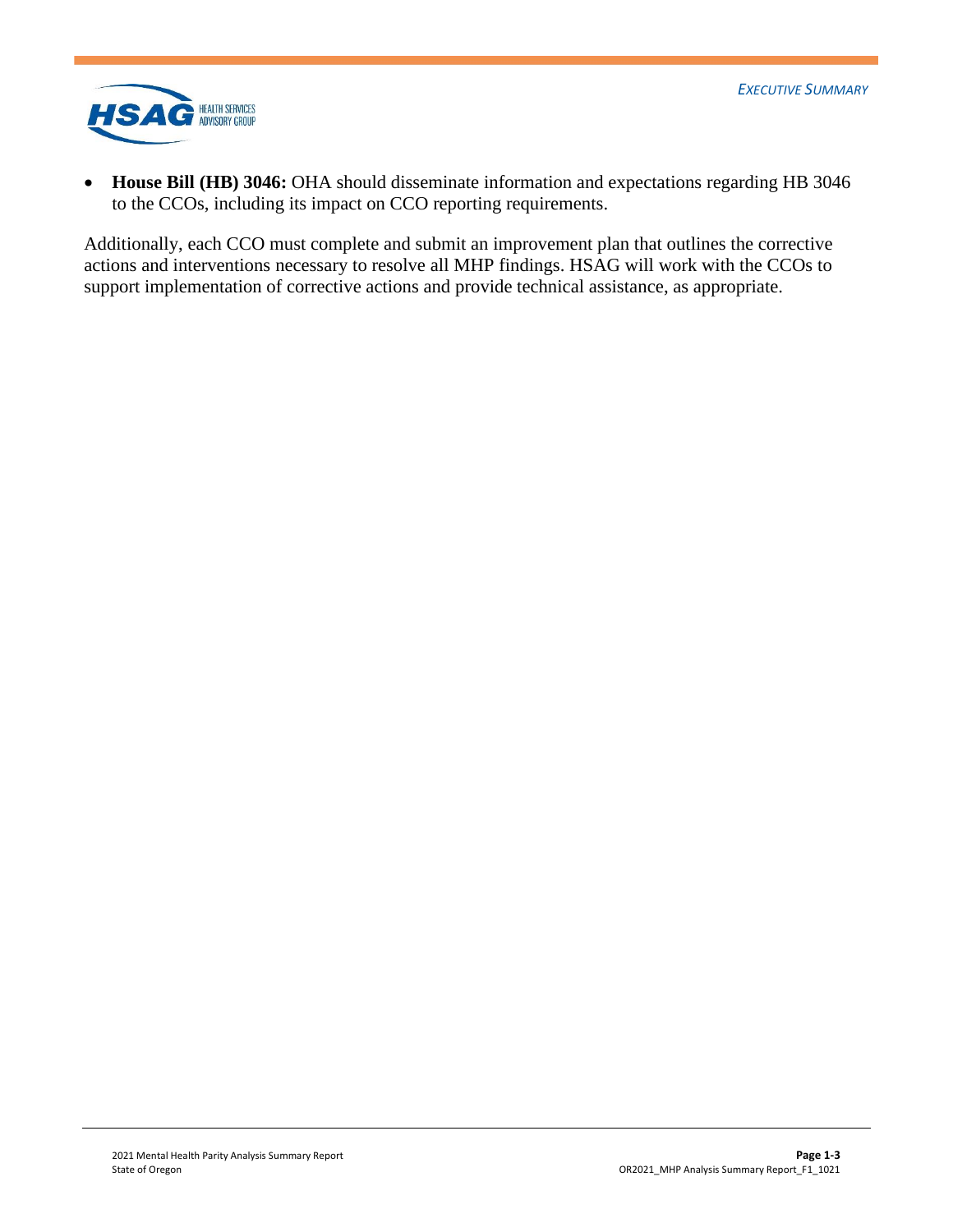



## <span id="page-5-1"></span><span id="page-5-0"></span>**Overview of Oregon's Mental Health Parity Analysis**

MHP regulations are intended to ensure that coverage and access to services for the treatment of MH/SUD conditions are provided in parity with treatments provided for M/S needs. The required analysis of MH/SUD benefits is governed by federal regulations. The Mental Health Parity and Addiction Equity Act of 2008 (MHPAEA) governs how MH/SUD treatments delivered by managed care organizations and limitations on MH/SUD benefits are comparable to and applied no more stringently than the limitations applied to M/S benefits. Provisions of the MHPAEA became applicable to OHP in October 2017 when the Medicaid Parity Final Rule (42 CFR §438 Subpart K) went into effect. The rule requires parity in key areas:

- Aggregate lifetime and annual dollar limits (AL/ADLs).
- Financial requirements (FRs)—such as copays.
- Quantitative treatment limitations (QTLs)—such as day and visit limits.
- Nonquantitative treatment limitations (NQTLs)—such as prior authorization (PA) and provider network admission requirements.

Additional MHP regulations require that criteria for medical necessity determinations for MH/SUD benefits must be made available to beneficiaries and providers upon request, as well as the reason for denial of reimbursement or payment for MH/SUD benefits. States must also implement monitoring procedures to ensure continued compliance and to identify when changes in benefit design or operations could affect compliance and require an updated analysis. In accordance with 42 CFR §438 Subpart K, MHP applied to all OHP benefits delivered through OHA's managed care delivery system for benefit packages CCO A, CCO B, CCO E, and CCO G, which includes benefits delivered through a combination of managed care and FFS delivery systems.

To meet the requirements, OHA conducted an initial MHP Analysis of OHP's full delivery system in 2018. OHA's CCOs and OHP FFS participated in the initial MHP Analysis, which included an inventory of all MH/SUD and M/S benefits offered to OHP members. Limitations applied to benefits were analyzed to ensure that limitations (e.g., day limits, PA requirements, or network admission standards) for MH/SUD services were comparable to and applied no more stringently than those for M/S services provided under OHP managed care benefit packages. Results of the initial MHP Analysis were reported in August 2018; in 2019, the CCOs implemented corrective actions in areas lacking parity.

In 2020, OHA contracted with HSAG to conduct a follow-up MHP Analysis of the CCOs and OHP FFS to determine if the existing benefits and any NQTLs remained compliant with the MHP regulations in 42 CFR §438 Subpart K. HSAG conducted the MHP Analysis in 2020 based on the August 2018 results, the 2019 implemented corrective actions, and a review of any changes to benefits design or operations that may have affected parity.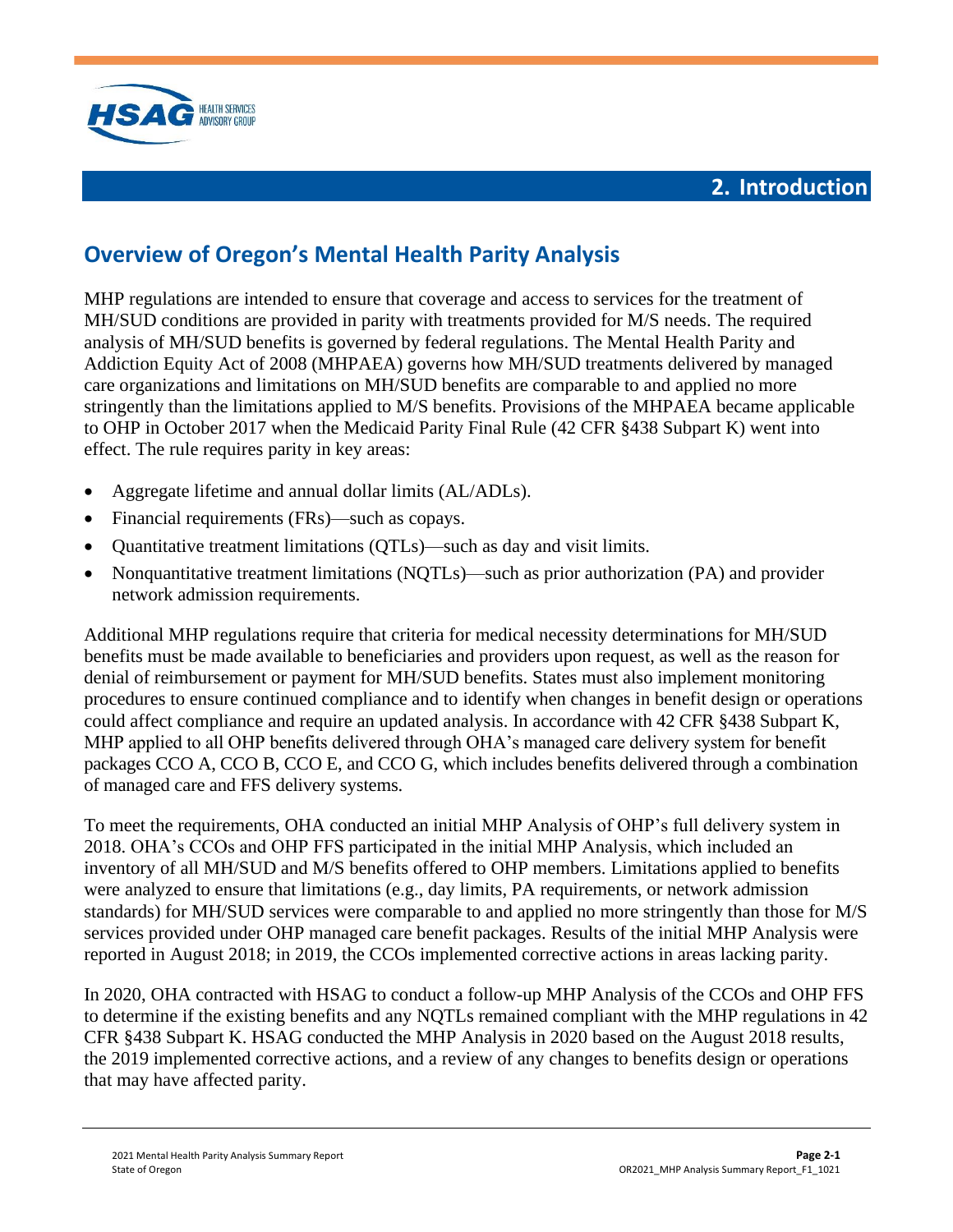

In 2021, HSAG conducted an MHP Analysis based on recommendations documented in the *2020*  Mental Health Parity Analysis Summary Report<sup>2-1</sup> and developed in partnership with OHA focusing on utilization management and NQTLs. This report provides a summary of the results across all organizations for OHP managed care benefit packages.

## <span id="page-6-0"></span>**Components of the 2021 MHP Analysis**

The 2021 MHP Analysis of OHA's 16 CCOs and OHP FFS consisted of two components:

- **MHP Attestation Review.** To ensure the CCOs are regularly monitored for continued compliance with MHP regulations, the CCOs and OHP FFS were required to submit an attestation certifying continued compliance with MHP requirements and to disclose information on whether its policies, procedures, or delivery systems have changed in a way that could impact parity. In addition, the CCOs and OHP FFS were required to identify any changes implemented since the last year that contributed to provision of enhanced services and improved quality for MH/SUD benefits. This additional information provided details on operational activities in support of MH/SUD benefit delivery that could be shared as best practices or implemented by other CCOs and the OHP FFS program.
- **ABD Record Review.** To further understand CCO and OHP FFS UM decision-making and the impact on parity, HSAG evaluated a sample of MH/SUD and M/S ABD records. The MHP record review included the following:
	- A review of each CCO's and OHP FFS' UM policies and denial description detail.
	- Record review tools completed by HSAG reviewers for each CCO and OHP FFS.

<span id="page-6-1"></span>[Table 2-1](#page-6-1) describes the organizations included in the 2021 MHP Analysis and the associated organization abbreviations.

| <b>Organization Name</b>             | <b>Organization Abbreviation</b> |
|--------------------------------------|----------------------------------|
| <b>Advanced Health</b>               | AH                               |
| AllCare CCO, Inc.                    | AllCare                          |
| Cascade Health Alliance, LLC         | <b>CHA</b>                       |
| Columbia Pacific CCO, LLC            | <b>CPCCO</b>                     |
| Eastern Oregon CCO, LLC              | EOCCO                            |
| <b>Health Share of Oregon</b>        | <b>Health Share</b>              |
| <b>InterCommunity Health Network</b> | <b>IHN</b>                       |
| <b>Jackson Care Connect</b>          | JCC                              |

**Table 2-1—List of Organization Names and Abbreviations**

<sup>&</sup>lt;sup>2-1</sup> 2020 Mental Health Parity Analysis Summary Report. March 2021. Available on the Oregon Medicaid Mental Health Parity analysis webpage at: [https://www.oregon.gov/oha/hsd/ohp/pages/mh-parity.aspx.](https://www.oregon.gov/oha/hsd/ohp/pages/mh-parity.aspx) Accessed on: Jun 8, 2021.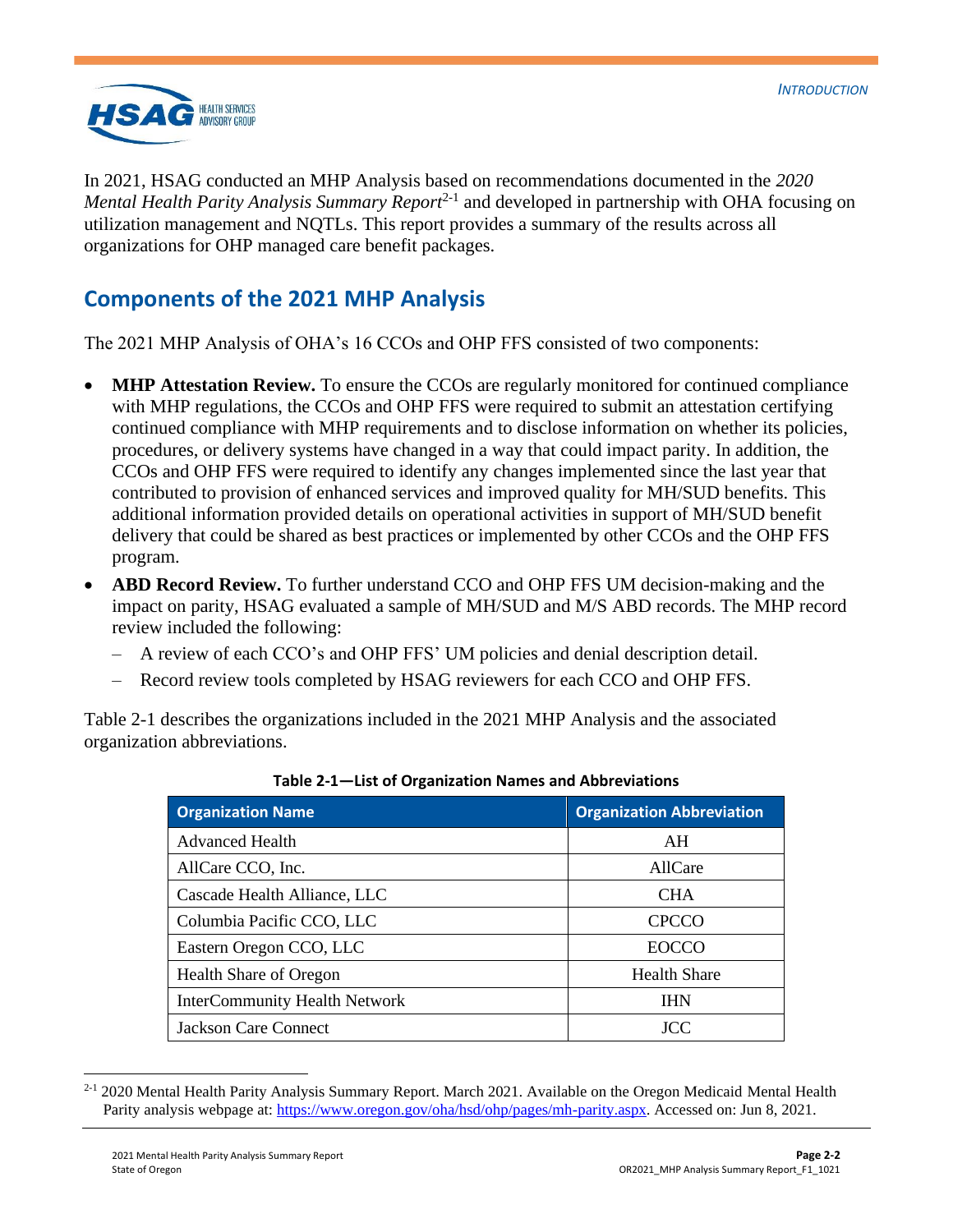

| <b>Organization Name</b>                         | <b>Organization Abbreviation</b> |
|--------------------------------------------------|----------------------------------|
| PacificSource Community Solutions–Central Oregon | PSCS-CO                          |
| PacificSource Community Solutions–Columbia Gorge | PSCS-CG                          |
| PacificSource Community Solutions-Lane           | PSCS-Lane                        |
| PacificSource Community Solutions–Marion Polk    | <b>PSCS-MP</b>                   |
| Trillium Community Health Plan, Inc.-North       | <b>TCHP-North</b>                |
| Trillium Community Health Plan, Inc.-South       | <b>TCHP-South</b>                |
| Umpqua Health Alliance, LLC                      | <b>UHA</b>                       |
| <b>Yamhill Community Care Organization</b>       | YCCO                             |
|                                                  |                                  |
| Oregon Health Plan Fee-for-Service               | OHP FFS                          |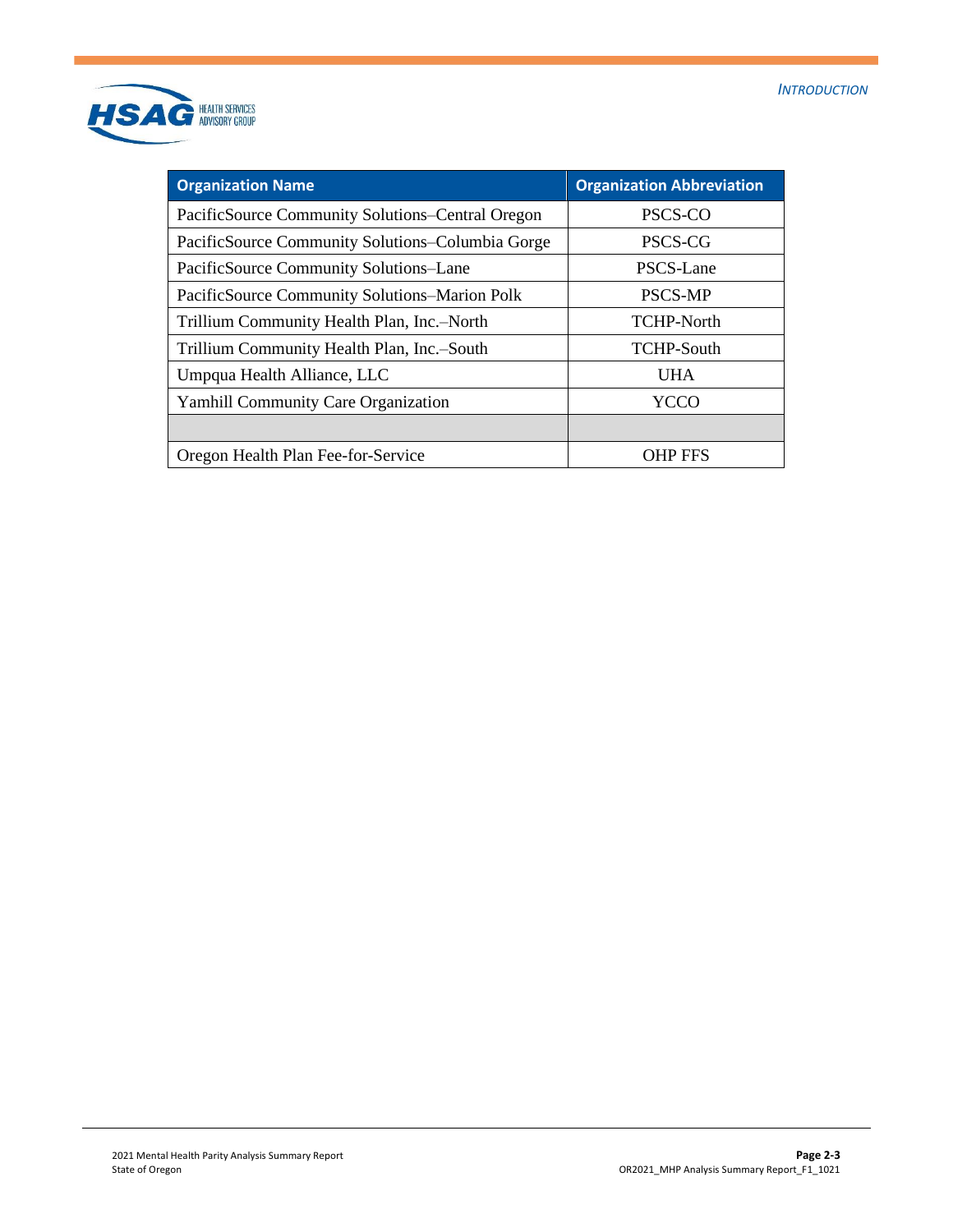

## **3. Process and Methodology**

<span id="page-8-0"></span>The 2021 MHP Analysis identified and addressed differences between the policies and standards governing limitations applied to MH/SUD services compared to M/S services. Differences in how limits were applied to MH/SUD services as compared to M/S services were evaluated for continued compliance with MHP regulations to ensure evidence-based, quality MH/SUD care.

## <span id="page-8-1"></span>**Process**

<span id="page-8-2"></span>The 2021 MHP Analysis activities are illustrated in [Figure 3-1](#page-8-2) and described below.





- 1. **Protocol Development and Dissemination:** HSAG developed the 2021 MHP Analysis Protocol, which presents details and guidance to OHA and the CCOs on the process for conducting the 2021 MHP Analysis activity. The tools utilized for the analysis, identified below, were included with the protocol and were based on guidance outlined in the CMS *Parity Compliance Toolkit Applying Mental Health and Substance Use Disorder Parity Requirements to Medicaid and Children's Health Insurance Programs*. 3-1
	- **2021 MHP Annual Attestation Form**—A standardized form inclusive of questions pertaining to delegation and operational changes that may impact parity and identify adjustments made over the previous year in support of providing enhanced quality services for MH/SUD benefits for the purposes of sharing best practices.
	- **2021 MHP Records Submission Instructions**—Specifications that detail data requirements for the reporting of ABD records for which HSAG could extract a sample of records to review for parity.
- 2. **MHP Analysis Webinar:** HSAG conducted a webinar with the CCOs and OHP FFS on April 19, 2021, prior to the documentation submission deadline on June 1, 2021. The webinar provided an overview of MHP regulations, details of the 2021 MHP Analysis Protocol and tools, an overview of the MHP Analysis timeline, examples of operational changes that may impact parity, and an opportunity for questions and answers.

<sup>3-1</sup> Ibid.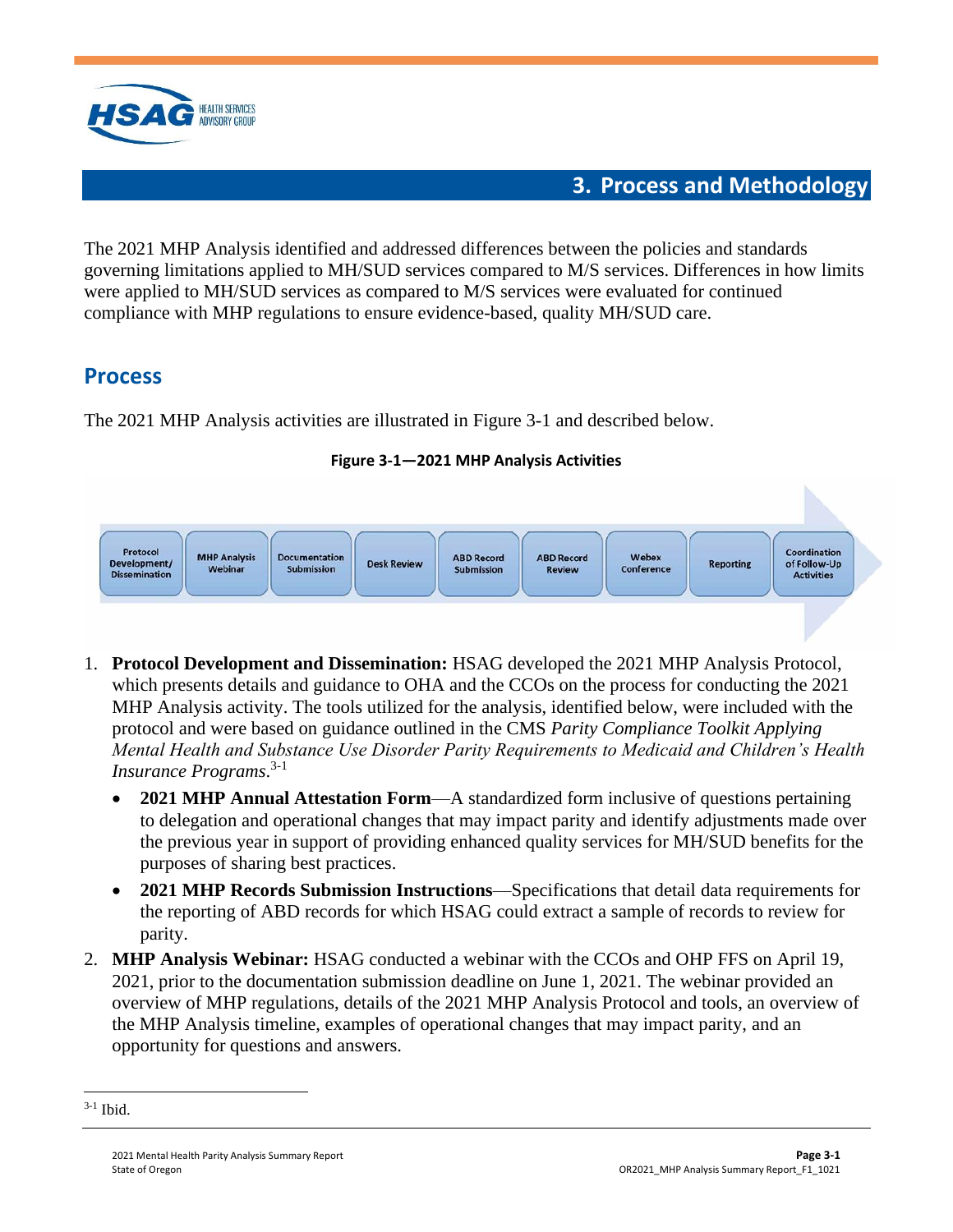

- 3. **Documentation Submission:** The CCOs were required to submit MHP documentation, including the completed annual attestation form and a list of PA records meeting the record specifications. Documentation submission was required on or before June 1, 2021.
- 4. **Desk Review:** HSAG conducted a desk review of each CCO's and OHP FFS' submitted attestation form and supporting documentation to analyze continued parity and changes that may impact parity and make determinations of continued parity or recommendations for further MHP review.
- 5. **ABD Record Submission:** During the first two weeks of the desk review, HSAG used each CCO's and OHP FFS' submitted list of ABDs to select a random sample of 10 MH/SUD and 10 M/S ABD records, which was communicated to the CCOs and OHP FFS in the form of a selection list by June 11, 2021. Each CCO and OHP FFS was required to submit the selected sample of ABD records to their organization's subfolder on the HSAG SAFE site by July 1, 2021. Details regarding ABD selection and documentation submission were provided in Attachment B: 2021 MHP Records Submission Instructions.
- 6. **ABD Record Review:** HSAG conducted a review of each CCO's and OHP FFS' submitted ABD records and documented details and observations.
- 7. **Webex Conference:** HSAG conducted a Webex conference with each CCO and OHP FFS to discuss any areas in need of clarification. Additional information and documentation could be requested at that time, as necessary to support the 2021 MHP Analysis.
- 8. **Reporting:** HSAG compiled analysis results and documented MHP determinations for each CCO and OHP FFS, including whether continued parity was identified, further MHP review was recommended, and record review outcomes. Each CCO and OHP FFS had an opportunity to review report drafts prior to finalizing the reports.
- 9. **Coordination of Follow-Up Activities:** Based on documentation of findings, HSAG will work with OHA to coordinate follow-up activities (e.g., MHP review activity development and improvement plan review) and assist organizations in achieving compliance with MHP requirements.

## <span id="page-9-0"></span>**Methodology**

The sections below identify review elements assessed for both the annual attestation and ABD record reviews.

### *MHP Attestation Review Elements*

For the attestation component of the 2021 MHP Analysis, results were reported by Attestation Form element and two factors—i.e., whether changes were identified in 2021 and whether those changes were compliant with parity standards. HSAG reviewed documentation outlining regulatory and contractual provisions, each organization's website, and information available from the 2020 MHP Analysis. If a related operational change was reported in the 2021 MHP annual attestation, HSAG referenced the corresponding supporting documentation to make a determination of compliance. [Table 3-1](#page-10-0) provides an example of the result tables used in Appendix A to display CCO- and OHP FFS-specific.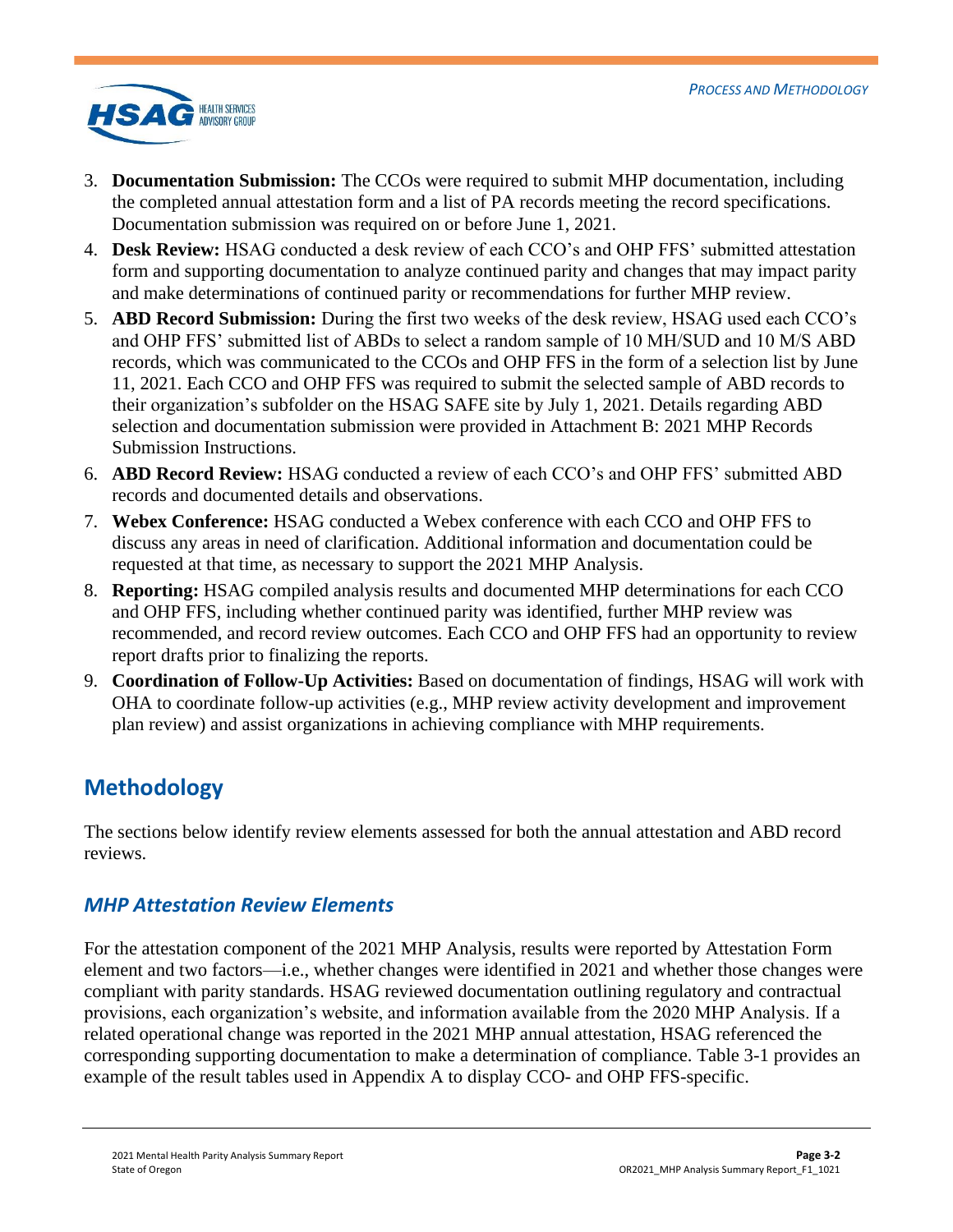

<span id="page-10-0"></span>

| <b>OR 2021 MHP Attestation Form Element</b>                              | <b>Change(s) Noted</b><br>in 2021 | Change(s)<br><b>Compliant with</b><br><b>Parity Standards</b> |
|--------------------------------------------------------------------------|-----------------------------------|---------------------------------------------------------------|
| Section A: General Questions—Delegation & Medical<br>Guidelines/Evidence | $<$ Yes/No>                       | $<$ Yes/No/NA $>$                                             |
| Section B: Utilization Management (IP, OP, and Rx)                       | $<$ Yes/No $>$                    | $<$ Yes/No/NA $>$                                             |
| Section C: Provider Admission Criteria                                   | $<$ Yes/No $>$                    | $<$ Yes/No/NA $>$                                             |
| Section D: Out-of-Network/Out-of-State Limits                            | $<$ Yes/No $>$                    | $<$ Yes/No/NA>                                                |
| Section E: Enhanced Quality Services MH/SUD Information                  | $<$ Yes/No $>$                    | $<$ Yes/No/NA $>$                                             |
| <b>Overall Compliance of Sections Identified on MHP Attestation Form</b> | <#/#>                             |                                                               |

### **Table 3-1—MHP Attestation Review Results\***

\*Example of table used in Appendix A for reporting elements for each CCO and OHP FFS

### *ABD Record Review Elements*

For the 2021 MHP Analysis record review, M/S and MH/SUD ABD records were assessed for compliance against nine evaluation elements, including the completeness, quality, and timeliness of the CCOs' and OHP FFS' policies and procedures and NOABDs. In the case where a record review element was deemed "*Not Applicable*" (*N/A*) due to case details or organizational procedure, it was scored as *Met* with 1 point applied.

|    | <b>ABD Evaluation Element</b>                                                                                | Percentage<br>of Compliant<br><b>M/S Records</b> | <b>Percentage of</b><br><b>Compliant</b><br><b>MH/SUD</b><br><b>Records</b> | <b>Mental</b><br><b>Health</b><br>Parity/<br><b>Quality</b> |
|----|--------------------------------------------------------------------------------------------------------------|--------------------------------------------------|-----------------------------------------------------------------------------|-------------------------------------------------------------|
|    | <b>Number of ABD Records Reviewed</b>                                                                        | $<\neq>$                                         | $<\neq>$                                                                    |                                                             |
| 1. | Determination followed documented policies and<br>procedures                                                 | $<\!\!\%$                                        | $<\!\!\%$                                                                   | $<$ Yes/No>                                                 |
| 2. | Notice sent within required time frame.                                                                      | $<\!\%$                                          | $<\!\%$                                                                     | $<$ Yes/No>                                                 |
| 3. | If determination extended, notification included required<br>content                                         | $<\!\%>$                                         | $<\!\%$                                                                     | $<$ Yes/No>                                                 |
| 4. | Written notice included required content                                                                     | $<\!\%>$                                         | $<\!\%>$                                                                    | $<$ Yes/No>                                                 |
| 5. | Determination made by qualified clinician                                                                    | $<\!\!\%$                                        | $<\!\!\%$                                                                   | $<$ Yes/No>                                                 |
| 6. | If denied for lack of information, requesting provider was<br>contacted/consulted for additional information | $<\!\%>$                                         | $<\!\%$                                                                     | $<$ Yes/No>                                                 |

**Table 3-2—Record Review Analysis Summary by Element\***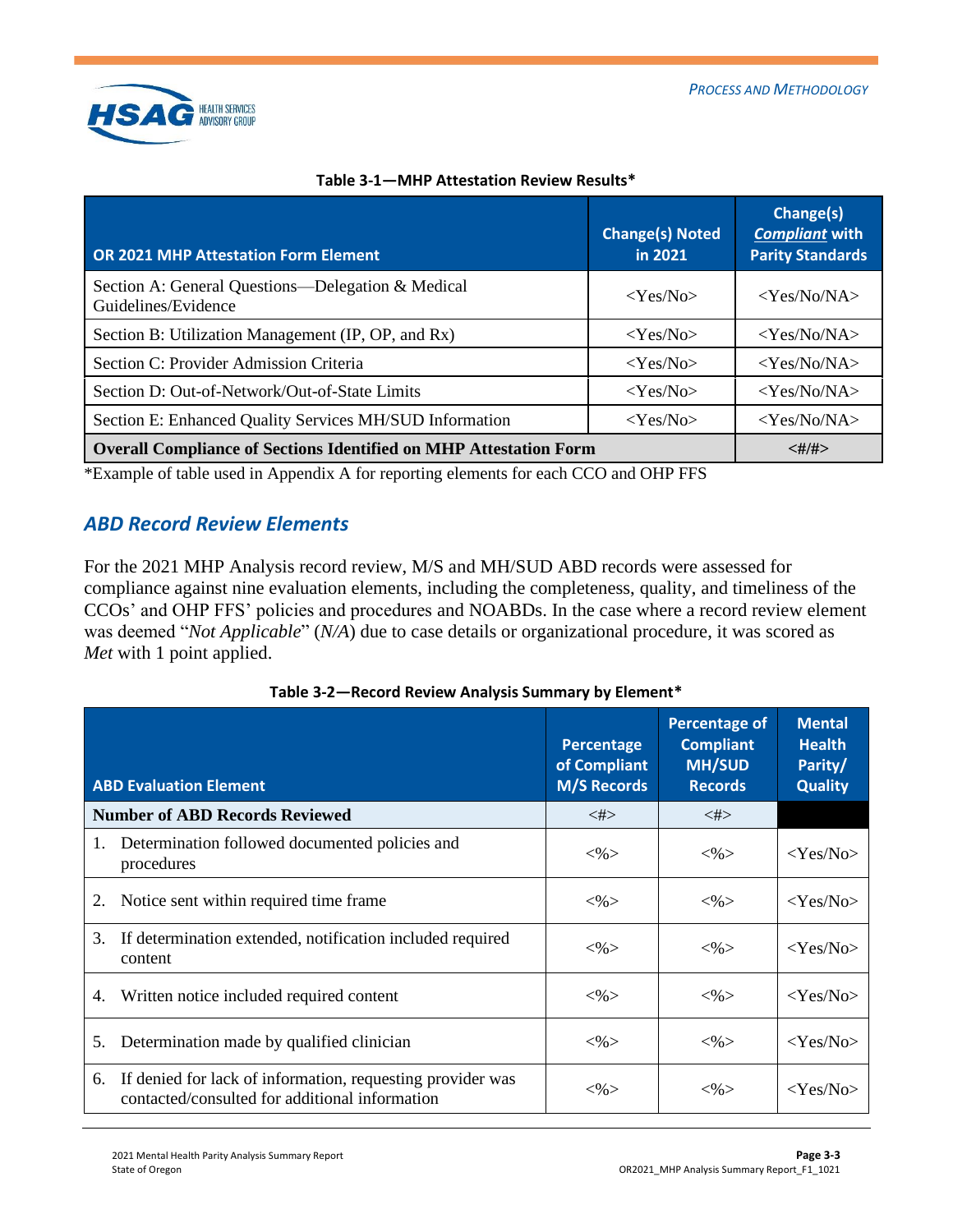

| <b>ABD Evaluation Element</b>                                   | Percentage<br>of Compliant<br><b>M/S Records</b> | Percentage of<br><b>Compliant</b><br><b>MH/SUD</b><br><b>Records</b> | <b>Mental</b><br><b>Health</b><br>Parity/<br><b>Quality</b> |
|-----------------------------------------------------------------|--------------------------------------------------|----------------------------------------------------------------------|-------------------------------------------------------------|
| Peer review policy/process followed as applicable<br>7.         | $<\!\%$                                          | $<\!\%$                                                              | $<$ Yes/No>                                                 |
| Determination based on established authorization criteria<br>8. | $<\!\%>$                                         | $<\!\%$                                                              | $<$ Yes/No>                                                 |
| Correspondence to the member was easy to understand<br>9.       | $<\!\%$                                          | $<\!\%$                                                              | $<$ Yes/No>                                                 |
| <b>Overall Compliance</b>                                       | $<\!\frac{9}{2}$                                 | $<\!\frac{9}{2}$                                                     | $<$ Yes/No>                                                 |
| <b>Fully Compliant ABD Records</b>                              | <#/#>                                            | <#/#>                                                                | < N/A >                                                     |

<span id="page-11-0"></span>\*Example of record review analysis table used in Appendix A for reporting elements for each CCO and OHP FFS

## **Aggregated Results for 2021**

Results of the 2021 MHP Analysis are reported in aggregate in this report, with individual CCO and OHP FFS results reported in the appendix and limitations or other operational processes found to impact parity or other issues of compliance and quality reported as findings. Required actions are also presented to each organization to support future compliance with MHP requirements as applicable.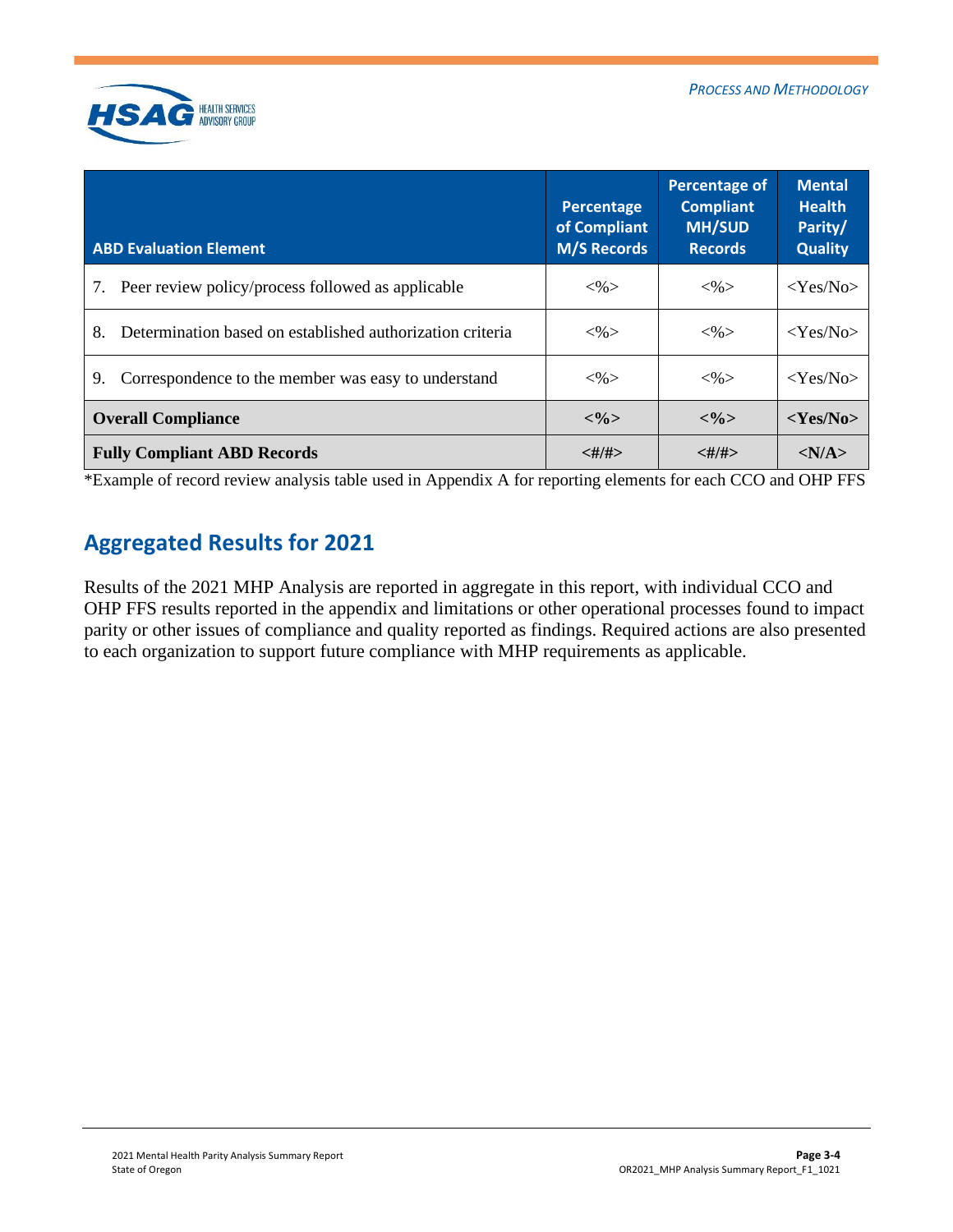

<span id="page-12-0"></span>HSAG derived 2021 MHP Analysis results from its assessment of documentation submitted by the CCOs and OHP FFS, including:

- 2021 Annual MHP Attestation Form and supplemental documentation.
- ABD records and associated NOABDs and supplemental documentation.
- <span id="page-12-1"></span>• CCO and OHP FFS interviews during Webex conference calls.

## **Results Summary**

### *MHP Attestation Review*

Based on HSAG's review, all changes to M/S and MH/SUD services implemented by the CCOs and OHP FFS in 2021 were found to be in parity and demonstrated compliance with MHP requirements and standards. The CCOs and OHP FFS also demonstrated that CCOs identified MH/SUD services as a high priority and invested resources to improve quality and access to services including, but not limited to, expanding telehealth, temporarily waiving PA requirements or network requirements, and increasing collaboration with community stakeholders and advocates. These efforts were in response to changing environmental and community needs, including the ongoing coronavirus disease 2019 (COVID-19) pandemic, catastrophic 2020 Oregon Labor Day wildfires, and other challenges.

### *ABD Record Review*

In general, the CCOs and OHP FFS demonstrated a high level of compliance with ABD record elements for M/S services, but demonstrated less consistency and lower levels of compliance with ABD record elements for MH/SUD services. The discrepancy resulted in several findings of nonparity based on the implementation of PA or ABD policies and procedures. Overall, only three CCOs demonstrated full compliance for both M/S and MH/SUD records, with six CCOs and OHP FFS showing a difference in compliance scores between M/S and MH/SUD ABD records of five percentage points or more. [Figure](#page-13-0)  [4-1](#page-13-0) shows the overall record review scored element compliance percentages for M/S, and [Figure 4-2](#page-14-0) shows the overall record review scored element compliance percentages for MH/SUD. The CCO average is a calculated mean average between the CCOs and is displayed in gray, while OHP FFS' score is displayed in orange.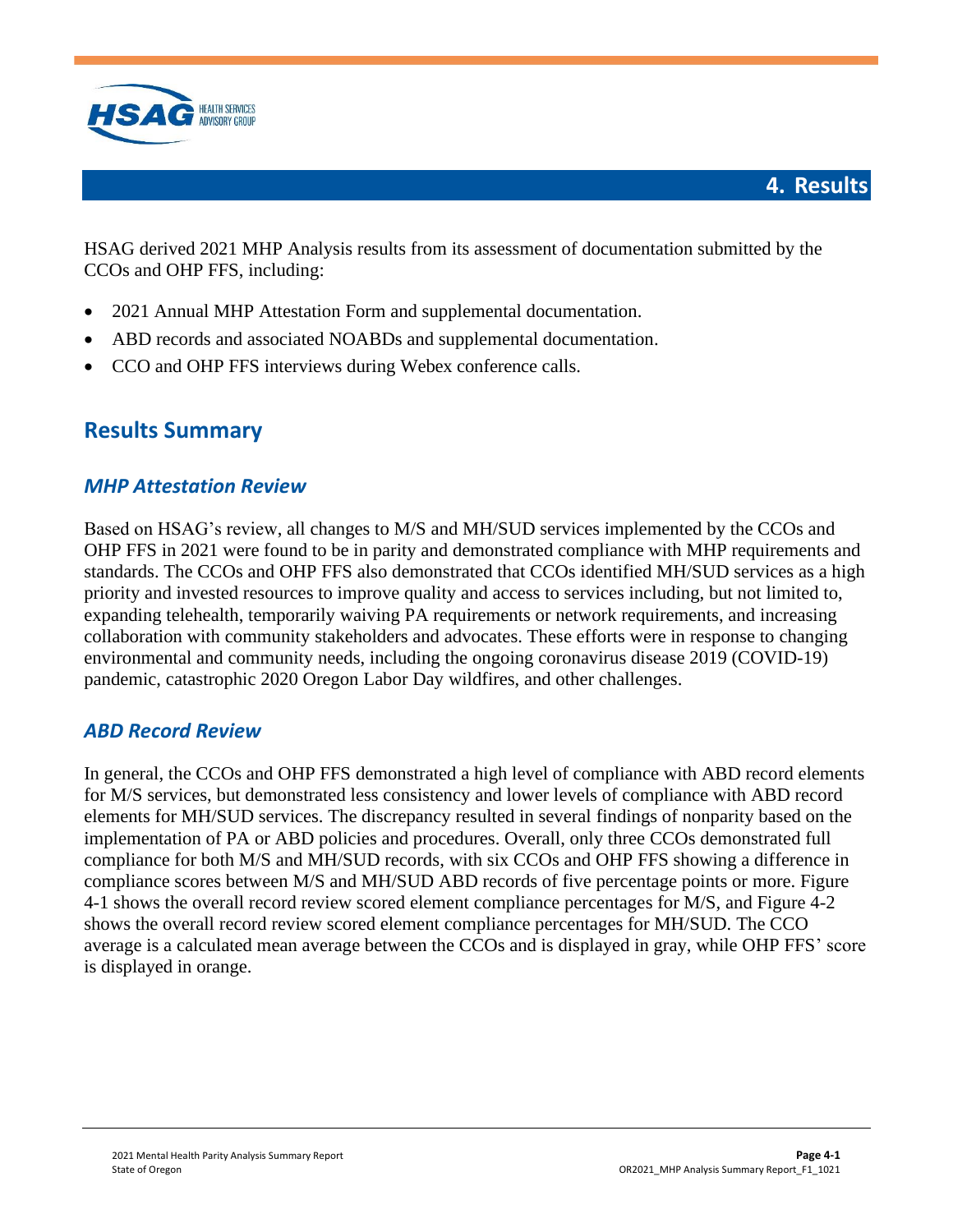

<span id="page-13-0"></span>

**Figure 4-1—M/S Overall Record Review Element Compliance Percentage Results**

On average, the CCOs exhibited compliance with 97 percent of M/S ABD record elements, demonstrating a high level of compliance, with OHP FFS scoring 96 percent. Of the 17 organizations, six CCOs were fully compliant (i.e., 100 percent, each) with an additional eight scoring 95 percent or higher. Across the nine ABD record elements, the highest compliance scores were associated with CCOs following internal PA policies and procedures (i.e., 16 out of 17 were fully compliant), while the lowest scores were associated with the timeliness of NOABDs (i.e., 20 percent [EOCCO] and 50 percent [TCHP-North]). One CCO's (i.e., AH) NOABDs were generating incorrectly from its medical management system and were noncompliant for readability. Individual CCO and OHP FFS results are presented in Appendix A.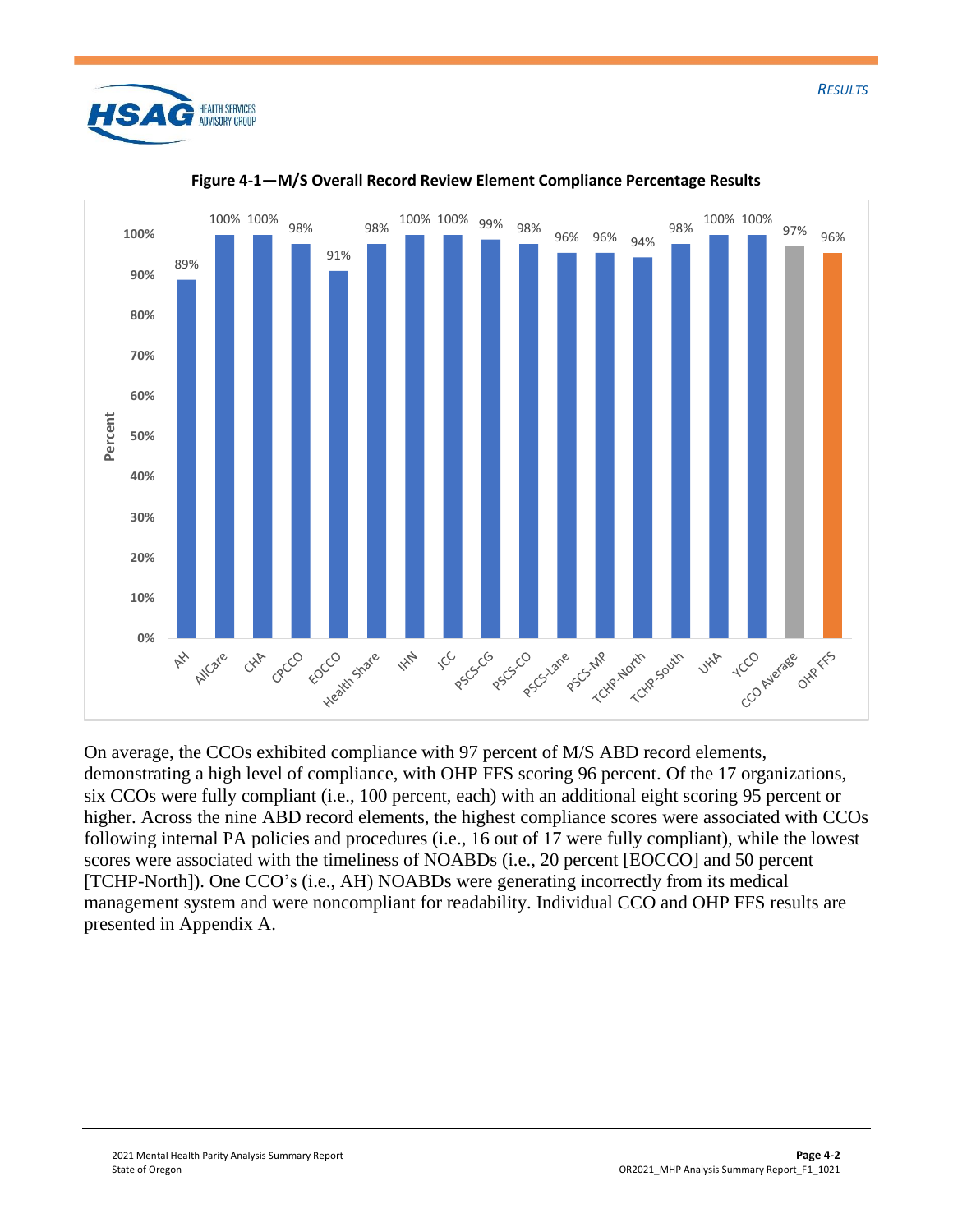

<span id="page-14-0"></span>

**Figure 4-2—MH/SUD Overall Record Review Element Compliance Percentage Results**

On average, the CCOs exhibited lower compliance (i.e., 91 percent) on MH/SUD ABD record elements demonstrating a lower level of compliance, with significantly greater variation in individual CCO performance (i.e., 56 percent to 100 percent). OHP FFS also demonstrated lower compliance with scored elements of the MH/SUD record review (i.e., 85 percent). Of the 17 organizations, five CCOs were fully compliant with only two additional CCOs scoring more than 95 percent overall. Two CCOs had fewer than 10 MH/SUD ABD records (i.e., 1 ABD record [JCC] and 0 ABD records [CPCCO]) during the review period. CPCCO could not undergo MH/SUD ABD record review and was omitted from the calculation of the CCO average for MH/SUD.

Across the nine ABD record elements, the highest compliance scores were associated with CCOs following internal PA policies and procedures (i.e., 16 out of 17 were fully compliant), while the lowest scores were associated with the timeliness of NOABDs (i.e., 33 percent [TCHP-South], required content (i.e., 0 percent and 40 percent [JCC and Health Share, respectively]), and the readability of NOABDs (i.e., 0 percent and 50 percent [JCC and Health Share, respectively]). Individual organizational results are presented in Appendix A.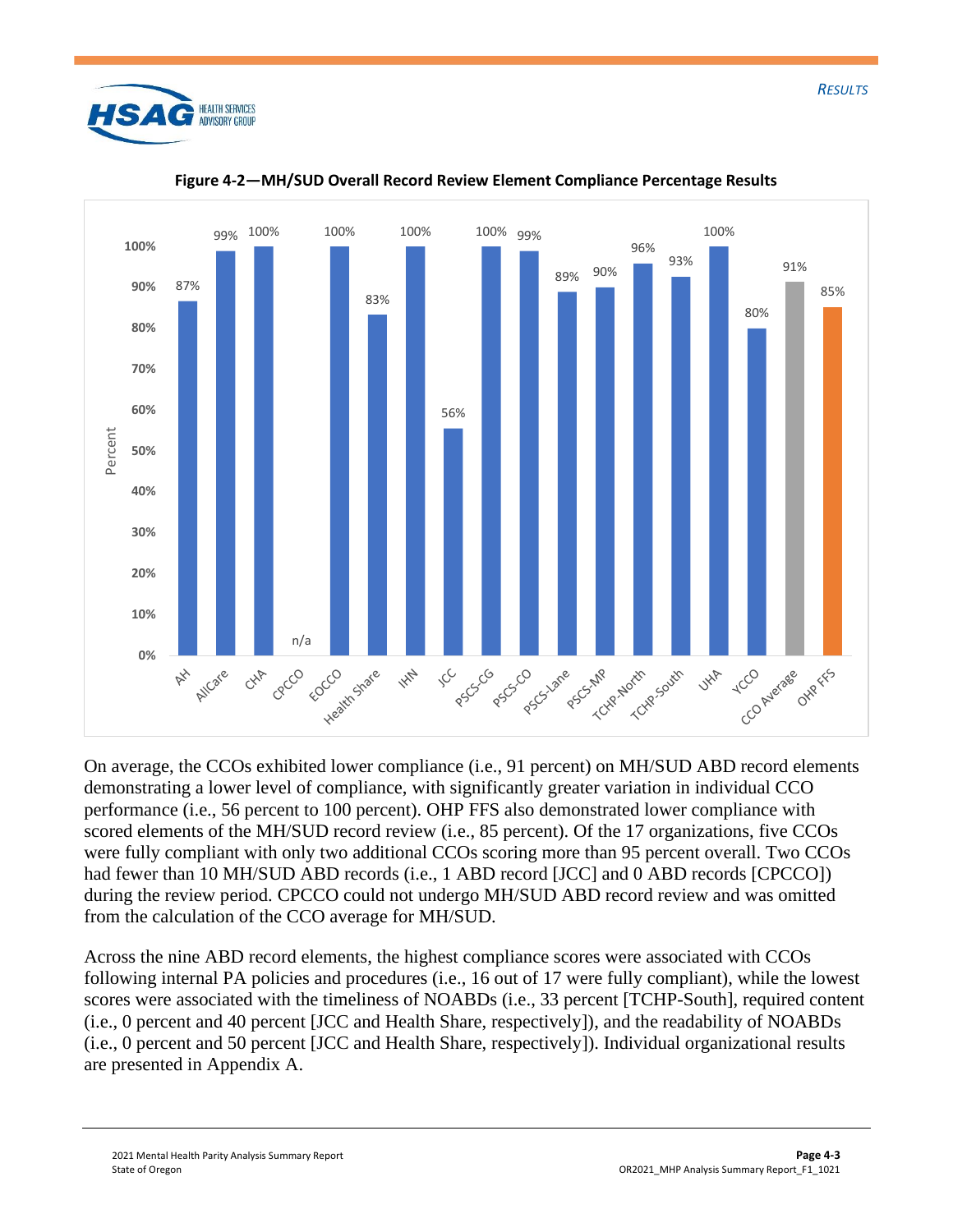

The CCOs noted during the virtual MHP conference calls that OHA had recently convened a workgroup to update the OHA-approved NOABD template in ways that would ensure compliance with informational requirements and incorporate best practices for member readability.

### *Conclusions*

While the CCOs and OHP FFS demonstrated parity in policies and procedures across M/S and MH/SUD services, HSAG's ABD record review indicated parity issues related to the quality of implementation and oversight of M/S and MH/SUD services. When performance discrepancies were noted, the CCOs and OHP FFS scored lower on MH/SUD ABD records elements than for M/S ABD records. These findings were largely influenced by poorer adherence to internal PA processes, and the timeliness, completeness, and quality of communication with members for MH/SUD services.

In addition to CCO performance on ABD record elements, HSAG identified discrepancies in the implementation of internal M/S and MH/SUD quality assurance (QA) processes, as well as subcontractor oversight, resulting in findings of both noncompliance and nonparity. In one case, a CCO was unaware of extensive and serious issues with the quality and timeliness of NOABDs sent by its MH/SUD subcontractor until it began to pull together records for the 2021 MHP Analysis, having relied on an annual random record review and quarterly grievance reports to monitor for quality. While this was concerning, it was not a unique case among the CCOs or OHP FFS.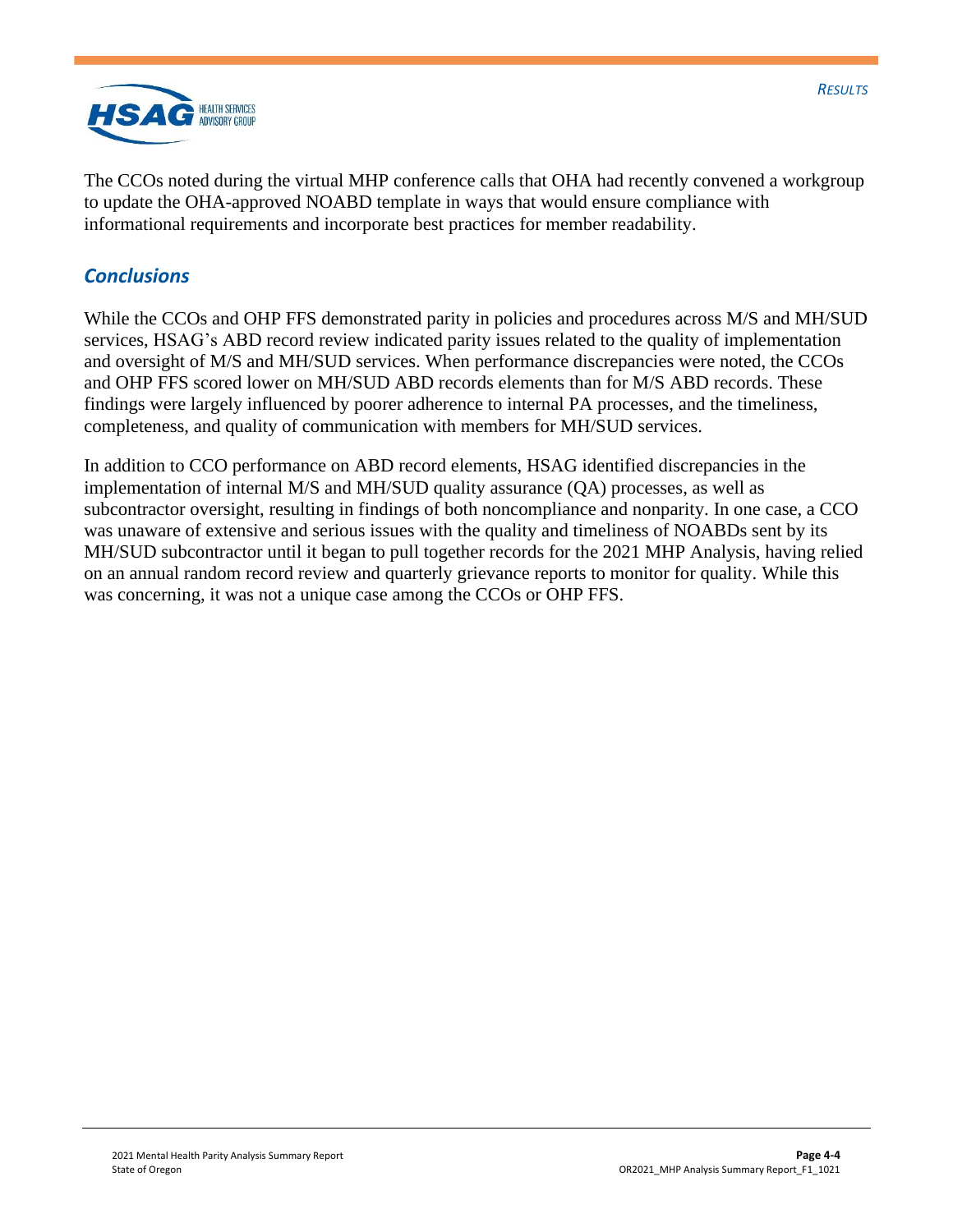

## **5. Recommendations**

<span id="page-16-0"></span>Based on the findings outlined in this report, HSAG offers the following recommendations to ensure continued compliance with State and federal MHP requirements and address potential M/S and MH/SUD parity concerns identified for CCOs and OHP FFS. HSAG recommends that:

• OHA, in collaboration with the CCOs, should continue implementation of its NOABD workgroup to update and finalize the statewide NOABD template and instructions as soon as possible. As illustrated in the 2021 MHP Analysis findings and other external quality review (EQR) activities (e.g., compliance monitoring review), deficiencies and findings tied to the NOABDs have been identified for many CCOs. Use of a fully compliant and standardized NOABD template would help to facilitate consistency in performance across CCOs and ensure key State and federal notice requirements are met. HSAG further recommends that following adoption of the NOABD template, that OHA work with OHP FFS to implement similar form standardization.

During the 2021 MHP Analysis several best practices were identified among the CCOs, including placing all procedural codes and service request information (e.g., billing codes, full procedure names, etc.) into a separate table at the end of the NOABD letter making the information available to providers and CCO staff without directly affecting the readability of the notice.

- To ensure greater consistency and quality in CCO subcontractor relations and oversight, OHA should develop guidance and provide clear, specific expectations regarding the CCOs' oversight regarding the quality and compliance of NOABDs. During the 2021 MHP Analysis, several CCOs received findings related to insufficient oversight of delegates due to insufficient frequency and rigor of QA review, over-reliance on grievance and appeal reports, and inadequate record review sampling methodology. HSAG also recommends that OHA examine the QA and oversight processes OHP FFS uses in the supervision of its subcontractors, particularly with regard to MH/SUD subcontractors and NOABD informational standards, timeliness, and readability.
- During HSAG's virtual MHP conference calls, the CCOs expressed a wide range of awareness, concerns, and preparation for the impact of the recently passed Oregon HB 3046. HSAG acknowledges that OHA has already begun to review and plan for the newly compliant process and encourages OHA to communicate with the CCOs as soon as possible on what to expect and prepare for in 2022.

## <span id="page-16-1"></span>**Improvement Plan Implementation**

For each MHP finding, CCOs will be required to complete and submit an improvement plan that identifies appropriate corrective actions and interventions necessary to resolve all deficiencies. The improvement plan template must include the following:

• Interventions planned by the organization to achieve MHP compliance.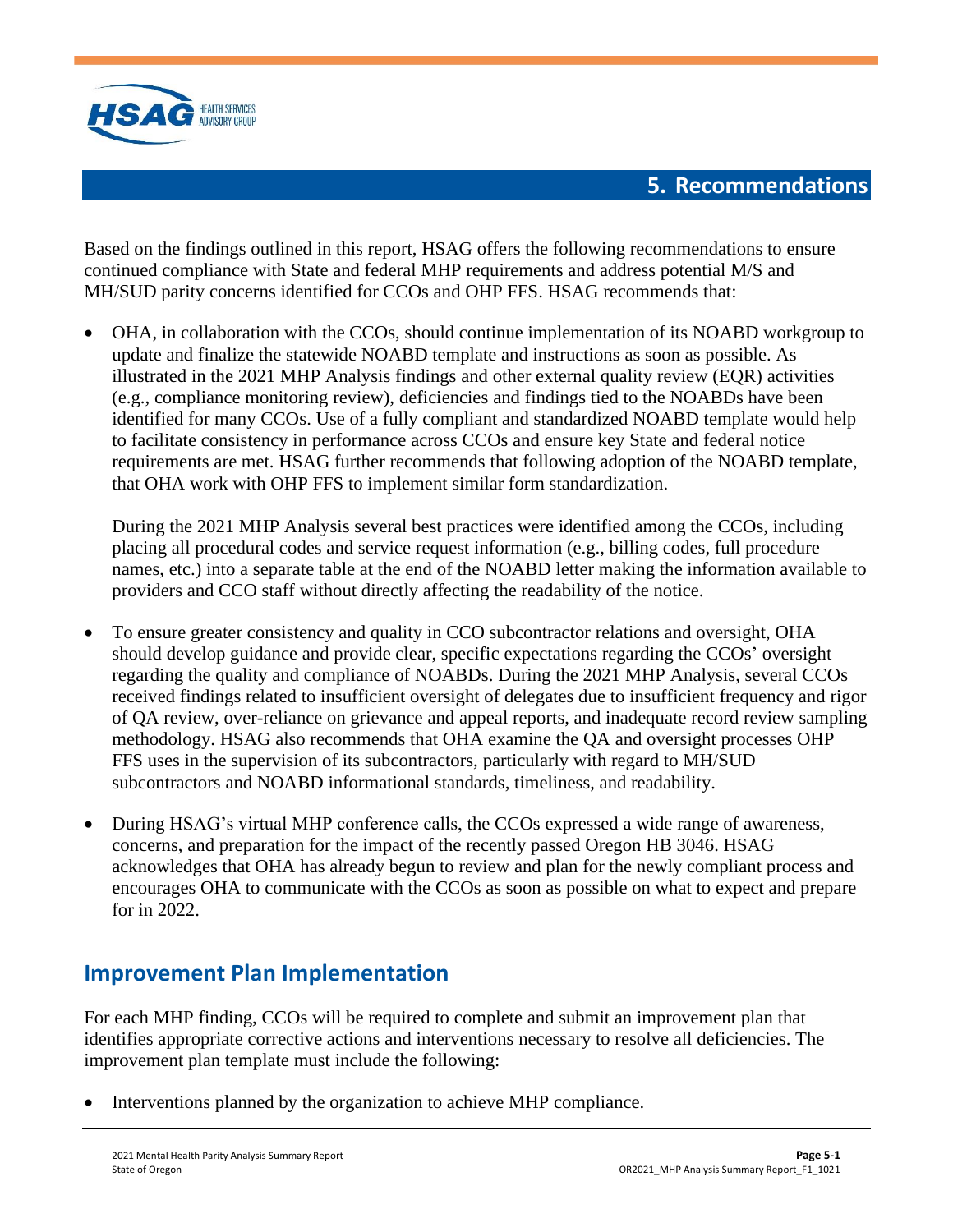

- Individual(s) responsible for ensuring that the planned interventions are completed.
- Proposed timeline for completing each planned intervention with the understanding that most corrective actions/interventions can be completed within three months and not longer than six months. Corrective actions/interventions requiring additional time will need to include specific information to determine the appropriateness of the extended time frame.

CCO improvement plans are due to HSAG by Friday, November 19, 2021 following the dissemination of the final 2021 MHP Analysis report by October 22, 2021. HSAG will review the improvement plans to evaluate the sufficiency of each corrective action/interventions identified to bring CCO performance into compliance. HSAG will identify any discrepancies and require resubmission of the improvement plans until they are approved. Reviews of improvement plan progress will be conducted with each CCO via desk reviews and conference calls as necessary to ensure that all planned corrective actions and interventions are completed.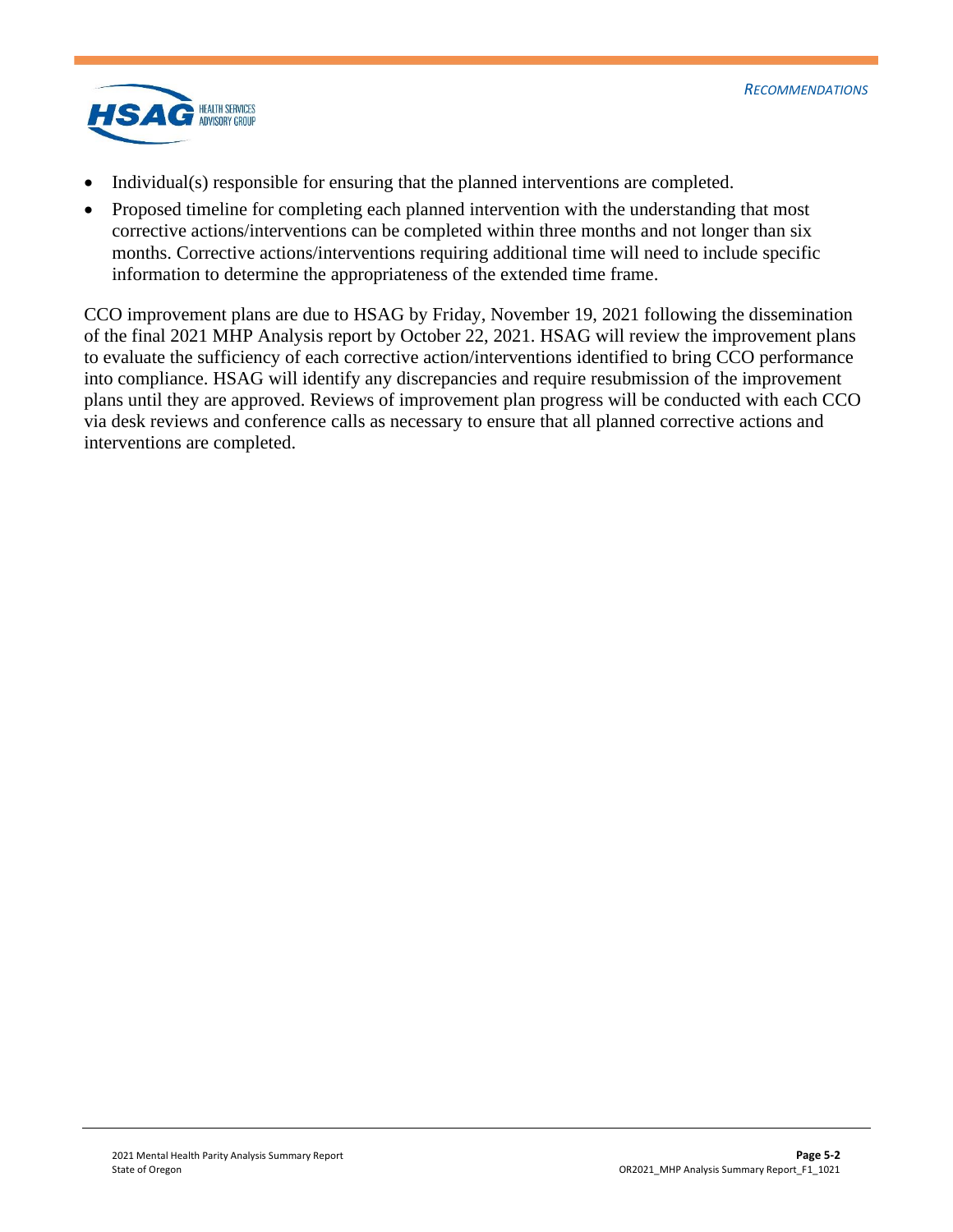

## **Appendix A: Organization-specific Findings**

<span id="page-18-0"></span>This appendix provides detailed findings from the MHP Attestation Review and ABD Record Review for each CCO and OHP FFS.

The first table displays the results from the MHP Attestation Review analysis highlighting whether the CCO identified changes in its M/S or MH/SUD services in 2021, and if so, whether those changes were compliant with parity standards. *Overall Compliance* was assessed based on number of organizational elements in compliance with parity standards compared to the total number of applicable elements.

The second table displays the results from the ABD Record Review and highlights the percentage of records in compliance with each evaluation element across M/S and MH/SUD ABD records. This review assessed each NOABD to determine the extent to which M/S and MH/SUD NOABDs met State and federal ABD standards. Once calculated, the compliance scores for M/S and MH/SUD ABD records were compared to determine parity across the two categories of service. Substantial differences in the compliance score for M/S and MH/SUD ABD records and/or significant issues in the quality of the NOABD resulted in a finding. In the case where a record review element was deemed "*Not Applicable*" (*N/A*) due to case details or organizational procedure, it was scored as *Met* with 1 point applied. Additionally, two overall performance metrics were calculated showing:

- 1. Overall Compliance—the average percent of compliant records.
- 2. Number of Fully Compliant ABD Records—the number of records in full compliance with all nine ABD evaluation elements compared to the total number of ABD records.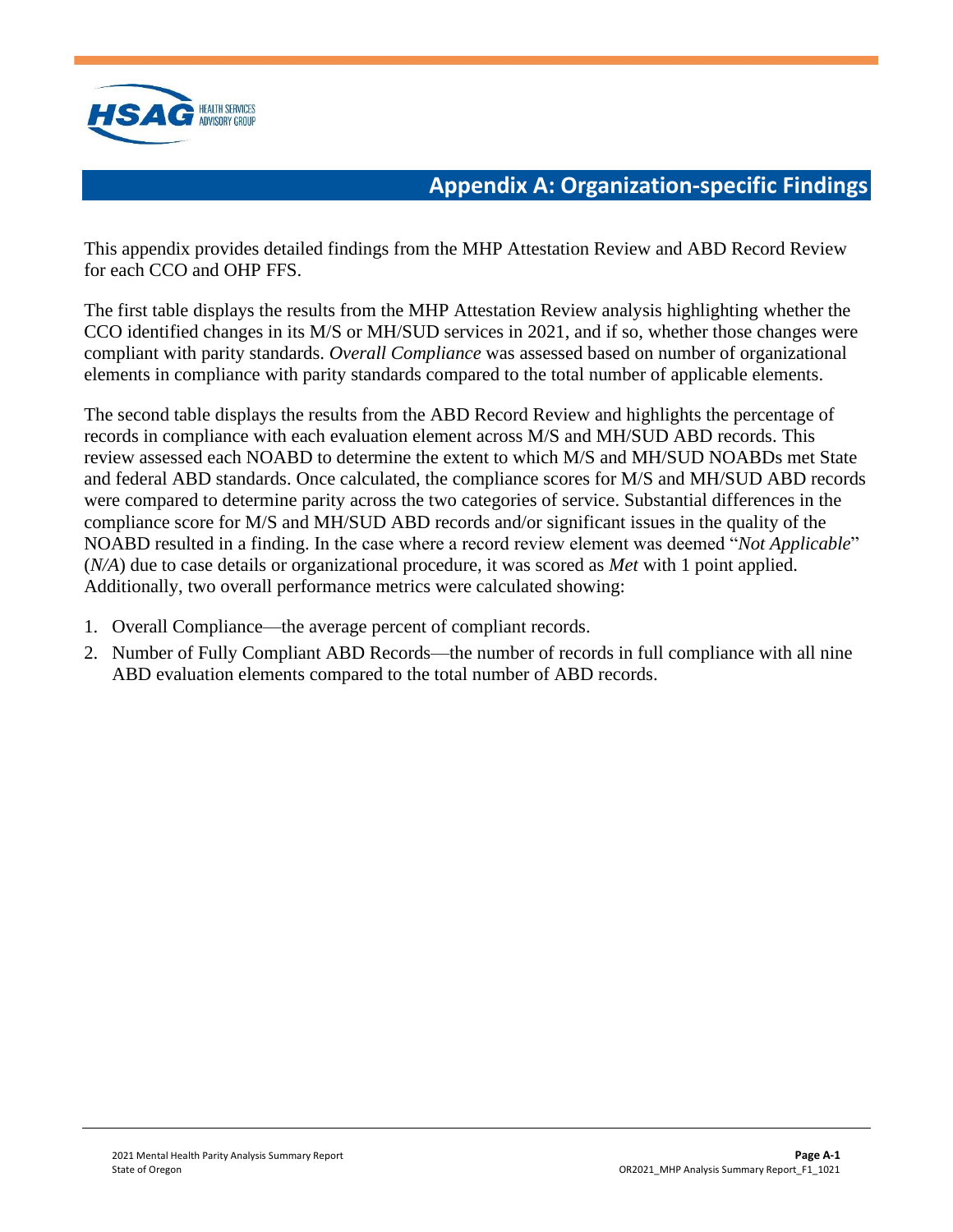

## <span id="page-19-0"></span>**Advanced Health (AH)**

### *MHP Attestation Review*

| <b>OR 2021 MHP Attestation Form Element</b>                              | <b>Change(s) Noted</b><br>in 2021 | Change(s)<br><b>Compliant with</b><br><b>Parity Standards</b> |
|--------------------------------------------------------------------------|-----------------------------------|---------------------------------------------------------------|
| Section A: General Questions—Delegation & Medical<br>Guidelines/Evidence | N <sub>0</sub>                    | N/A                                                           |
| Section B: Utilization Management (IP, OP, and Rx)                       | Yes                               | Yes                                                           |
| Section C: Provider Admission Criteria                                   | N <sub>0</sub>                    | N/A                                                           |
| Section D: Out-of-Network/Out-of-State Limits                            | N <sub>o</sub>                    | N/A                                                           |
| Section E: Enhanced Quality Services MH/SUD Information                  | Yes                               | Yes                                                           |
| <b>Overall Compliance of Sections Identified on MHP Attestation Form</b> | 2/2                               |                                                               |

#### **Table A-1—MHP Attestation Review Results**

Overall, the CCO demonstrated compliance with MHP requirements and standards where changes were identified in key operational areas. Further, the CCO submitted a complete and signed attestation on time as required by its contract with OHA. During the virtual MHP interview, the CCO elaborated on its efforts to enhance the quality of MH/SUD services, including additional training for primary care providers on the availability of MH/SUD services and phasing in additional value-based payment (VBP) programs with its two largest behavioral health (BH) providers (county MH organizations). The new VBP programs incorporated incentive targets for reducing frequency of unnecessary MH/SUD-related Emergency Department visits.

### *ABD Record Review*

| Table A-2—ABD Record Review Results |  |  |
|-------------------------------------|--|--|
|-------------------------------------|--|--|

| <b>ABD Evaluation Element</b>                                              | <b>Percentage of</b><br><b>Compliant</b><br><b>M/S Records</b> | Percentage<br>of Compliant<br><b>MH/SUD</b><br><b>Records</b> | <b>Mental</b><br><b>Health</b><br><b>Parity</b> |
|----------------------------------------------------------------------------|----------------------------------------------------------------|---------------------------------------------------------------|-------------------------------------------------|
| <b>Number of ABD Records Reviewed</b>                                      | 10                                                             | 10                                                            |                                                 |
| Determination followed documented policies and procedures                  | 100\%                                                          | 100\%                                                         | Yes                                             |
| Notice sent within required time frame<br>2.                               | 100\%                                                          | 80%                                                           | N <sub>0</sub>                                  |
| If determination extended, notification included required<br>3.<br>content | 100\%                                                          | 100\%                                                         | Yes                                             |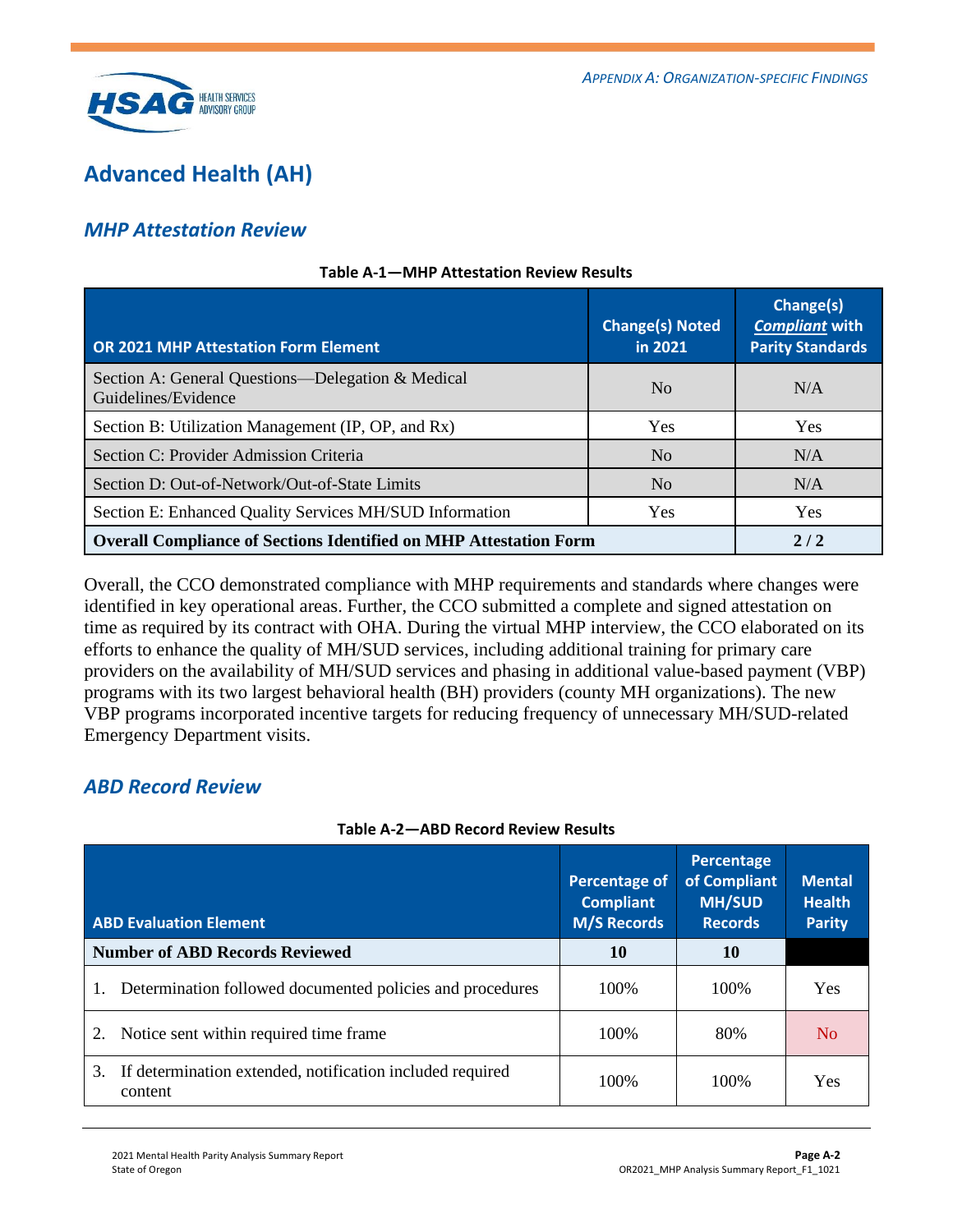

| <b>ABD Evaluation Element</b>                                                                                      | <b>Percentage of</b><br><b>Compliant</b><br><b>M/S Records</b> | Percentage<br>of Compliant<br><b>MH/SUD</b><br><b>Records</b> | <b>Mental</b><br><b>Health</b><br><b>Parity</b> |
|--------------------------------------------------------------------------------------------------------------------|----------------------------------------------------------------|---------------------------------------------------------------|-------------------------------------------------|
| Written notice included required content<br>4.                                                                     | 100%                                                           | 100%                                                          | Yes                                             |
| Determination made by qualified clinician<br>5.                                                                    | 100%                                                           | 100%                                                          | <b>Yes</b>                                      |
| If denied for lack of information, requesting provider was<br>6.<br>contacted/consulted for additional information | 100%                                                           | 100\%                                                         | <b>Yes</b>                                      |
| Peer review policy/process followed as applicable<br>7.                                                            | 100%                                                           | 100%                                                          | <b>Yes</b>                                      |
| Determination based on established authorization criteria<br>8.                                                    | 100%                                                           | 100%                                                          | Yes                                             |
| Correspondence to the member was easy to understand<br>9.                                                          | 0%                                                             | 0%                                                            | N <sub>o</sub>                                  |
| <b>Overall Compliance</b>                                                                                          | 89%                                                            | 83%                                                           | N <sub>0</sub>                                  |
| <b>Number of Fully Compliant ABD Records</b>                                                                       | 0/10                                                           | 0/10                                                          | N/A                                             |

While AH demonstrated parity at the policy level across its M/S services and MH/SUD services as documented in its MHP Attestation Review, the ABD record review revealed a parity issue related to the timeliness of MH/SUD NOABD letters and a general quality issue associated with both M/S and MH/SUD NOABDs. AH acknowledged the issue of timeliness, having found the issue during a previous internal quarterly audit, and stated that as part of its internal monitoring, AH works to address any areas of concern.

Additionally, all NOABDs displayed cut-off text and Current Procedural Terminology (CPT) codes that "ran off" the printed page of the letter, resulting in incomplete letters that were not comprehensible to a member. AH staff members stated that this was likely due to the CCO's process of generating the letters through AH's medical management system. While the identified quality issue affected both M/S and MH/SUD NOABDs, HSAG determined that noncompliance comprised a finding. During the virtual conference call, HSAG provided feedback regarding the readability of the NOABDs, and the CCO noted that it was currently working with OHA to update the NOABD template.

### *Findings and Required Actions*

| Finding $#1$              | AH's MH/SUD NOABDs to members were not comparable to M/S<br>NOABDs with regard to timeliness standards.                                                                                                   |
|---------------------------|-----------------------------------------------------------------------------------------------------------------------------------------------------------------------------------------------------------|
| <b>Required Action #1</b> | AH must provide evidence that the timeliness of MH/SUD NOABDs to<br>members is comparable to M/S NOABDs by improving processes to<br>ensure that notices are sent timely (e.g., updating its policies and |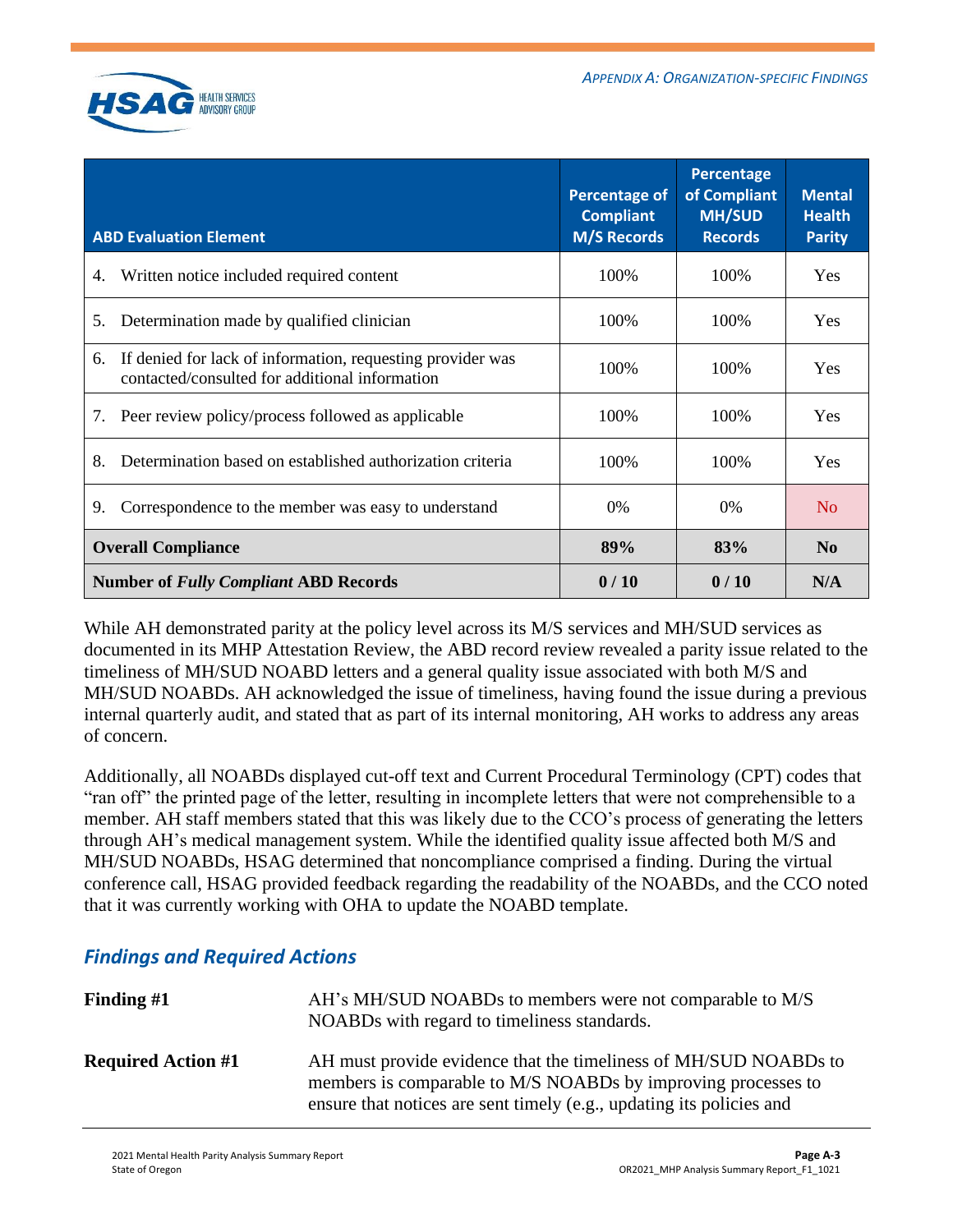

|                           | procedures, improving mechanisms for tracking and reporting timeliness).<br>AH must provide evidence that MH/SUD notices are sent timely by AH<br>and its subcontractors.                                                                             |
|---------------------------|-------------------------------------------------------------------------------------------------------------------------------------------------------------------------------------------------------------------------------------------------------|
| Finding $#2$              | The quality of AH's M/S and MH/SUD NOABDs were insufficient and<br>noncompliant with quality standards—i.e., readability.                                                                                                                             |
| <b>Required Action #2</b> | AH must review the systems and processes responsible for letter creation<br>to ensure that all relevant information is displayed fully and in a readable<br>format (e.g., provide a description of the adjustment and evidence of<br>implementation). |

No findings or recommendations were noted by HSAG in 2021 in association with the CCO's MHP Attestation. Two of the four findings resulting from the 2020 Mental Health Parity Analysis were resolved, and the CCO is working toward resolution of the remaining findings.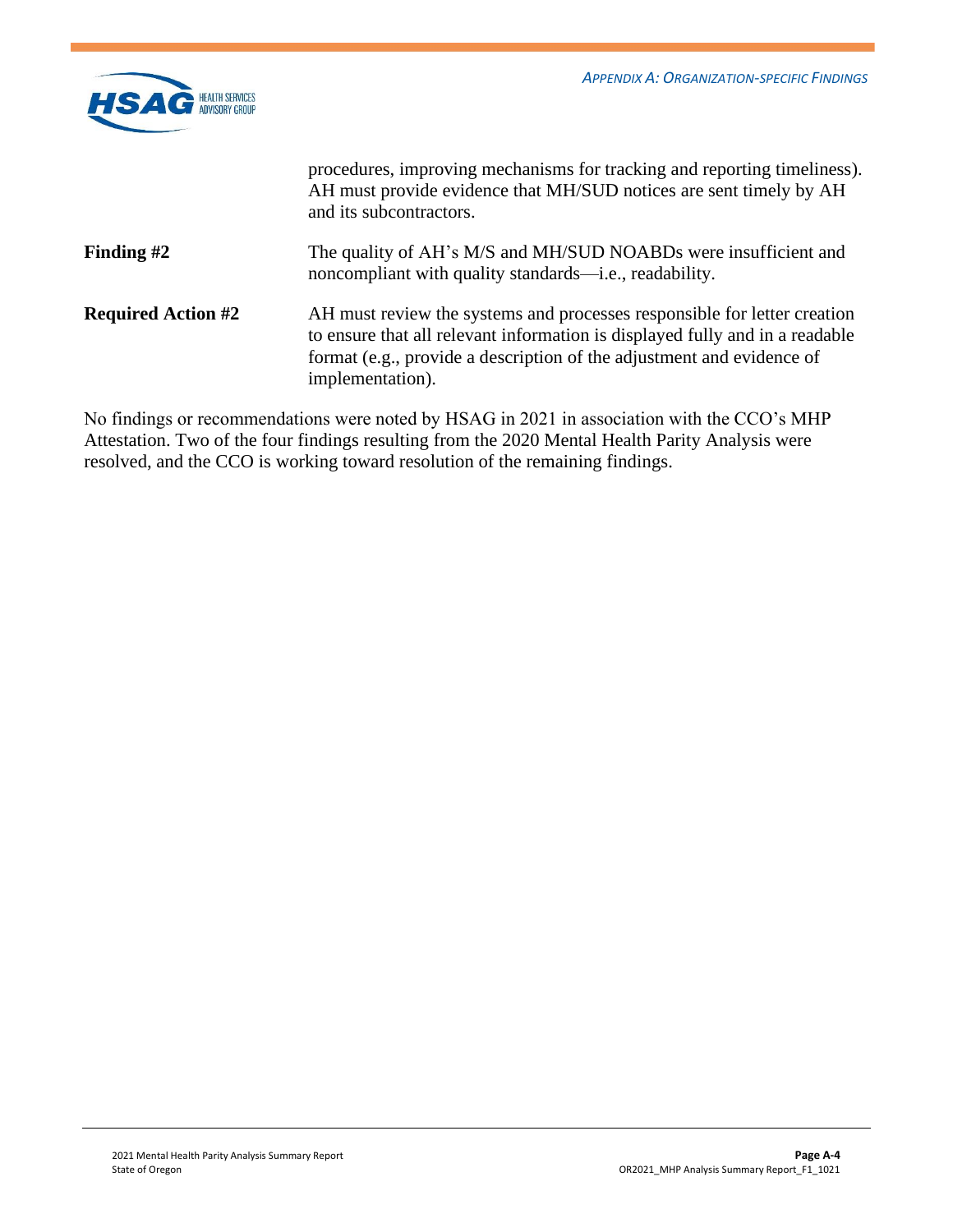

## <span id="page-22-0"></span>**AllCare CCO, Inc. (AllCare)**

### *MHP Attestation Review*

| <b>OR 2021 MHP Attestation Form Element</b>                              | <b>Change(s) Noted</b><br>in 2021 | Change(s)<br><b>Compliant with</b><br><b>Parity Standards</b> |
|--------------------------------------------------------------------------|-----------------------------------|---------------------------------------------------------------|
| Section A: General Questions—Delegation & Medical<br>Guidelines/Evidence | N <sub>0</sub>                    | N/A                                                           |
| Section B: Utilization Management (IP, OP, and Rx)                       | <b>Yes</b>                        | Yes                                                           |
| Section C: Provider Admission Criteria                                   | N <sub>0</sub>                    | N/A                                                           |
| Section D: Out-of-Network/Out-of-State Limits                            | N <sub>o</sub>                    | N/A                                                           |
| Section E: Enhanced Quality Services MH/SUD Information                  | <b>Yes</b>                        | <b>Yes</b>                                                    |
| <b>Overall Compliance of Sections Identified on MHP Attestation Form</b> | 2/2                               |                                                               |

#### **Table A-3—MHP Attestation Review Results**

Overall, the CCO demonstrated compliance with MHP requirements and standards where changes were identified in key operational areas. Further, the CCO submitted a complete and signed attestation on time as required by its contract with OHA. The CCO also provided evidence of coordinating specialty out-of-state care for its members where needed, as well as clear and timely communication with members.

### *ABD Record Review*

#### **Table A-4—ABD Record Review Results**

| <b>ABD Evaluation Element</b>                                              | Percentage of<br><b>Compliant</b><br><b>M/S Records</b> | Percentage<br>of Compliant<br><b>MH/SUD</b><br><b>Records</b> | <b>Mental</b><br><b>Health</b><br><b>Parity</b> |
|----------------------------------------------------------------------------|---------------------------------------------------------|---------------------------------------------------------------|-------------------------------------------------|
| <b>Number of ABD Records Reviewed</b>                                      | 10                                                      | 10                                                            |                                                 |
| Determination followed documented policies and procedures                  | 100\%                                                   | 100\%                                                         | <b>Yes</b>                                      |
| Notice sent within required time frame<br>2.                               | 100\%                                                   | 90%                                                           | Yes                                             |
| If determination extended, notification included required<br>3.<br>content | 100\%                                                   | 100\%                                                         | Yes                                             |
| Written notice included required content<br>4.                             | 100\%                                                   | 100\%                                                         | Yes                                             |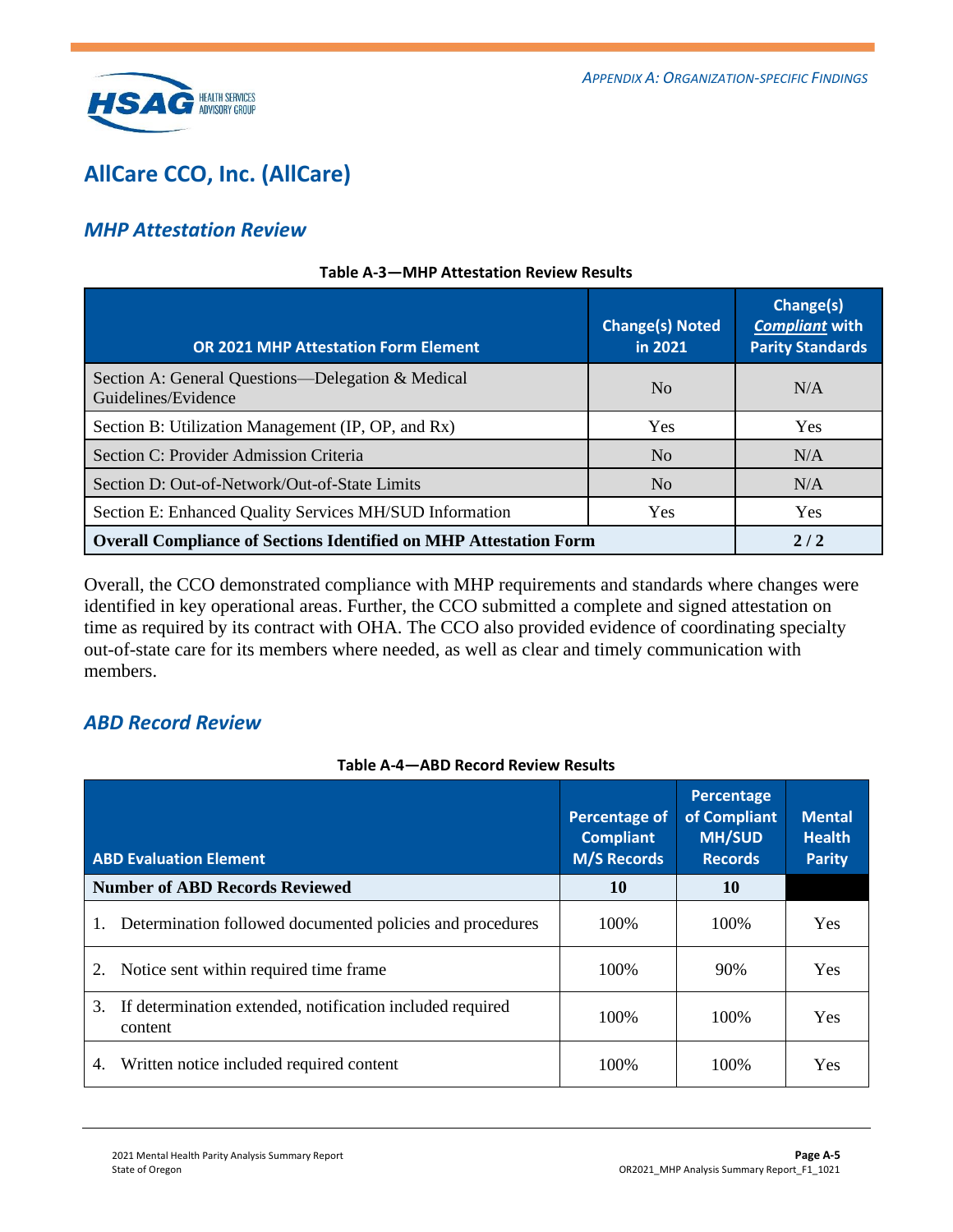

| <b>ABD Evaluation Element</b>                                                                                      | <b>Percentage of</b><br><b>Compliant</b><br><b>M/S Records</b> | Percentage<br>of Compliant<br><b>MH/SUD</b><br><b>Records</b> | <b>Mental</b><br><b>Health</b><br><b>Parity</b> |
|--------------------------------------------------------------------------------------------------------------------|----------------------------------------------------------------|---------------------------------------------------------------|-------------------------------------------------|
| Determination made by qualified clinician<br>5.                                                                    | 100\%                                                          | 100\%                                                         | <b>Yes</b>                                      |
| If denied for lack of information, requesting provider was<br>6.<br>contacted/consulted for additional information | 100\%                                                          | 100\%                                                         | <b>Yes</b>                                      |
| Peer review policy/process followed as applicable<br>7.                                                            | 100\%                                                          | 100\%                                                         | <b>Yes</b>                                      |
| Determination based on established authorization criteria<br>8.                                                    | 100\%                                                          | 100\%                                                         | <b>Yes</b>                                      |
| Correspondence to the member was easy to understand<br>9.                                                          | 100\%                                                          | 100%                                                          | <b>Yes</b>                                      |
| <b>Overall Compliance</b>                                                                                          | <b>100%</b>                                                    | 99%                                                           | <b>Yes</b>                                      |
| <b>Number of Fully Compliant ABD Records</b>                                                                       | 10/10                                                          | 9/10                                                          | N/A                                             |

HSAG found that the NOABDs provided by AllCare were in parity across M/S and MH/SUD services, and included all necessary information, contained plain-language explanations that would be helpful to a member, and showcased multiple best practices. During the virtual conference call, the CCO noted that it was currently working with OHA to update the NOABD template to ensure it meets informational requirements and incorporates best practices for member readability.

### *Findings and Required Actions*

No findings or recommendations were noted by HSAG in 2021 in association with the CCO's MHP Attestation Form or record review. All findings resulting from the 2020 Mental Health Parity Analysis were resolved.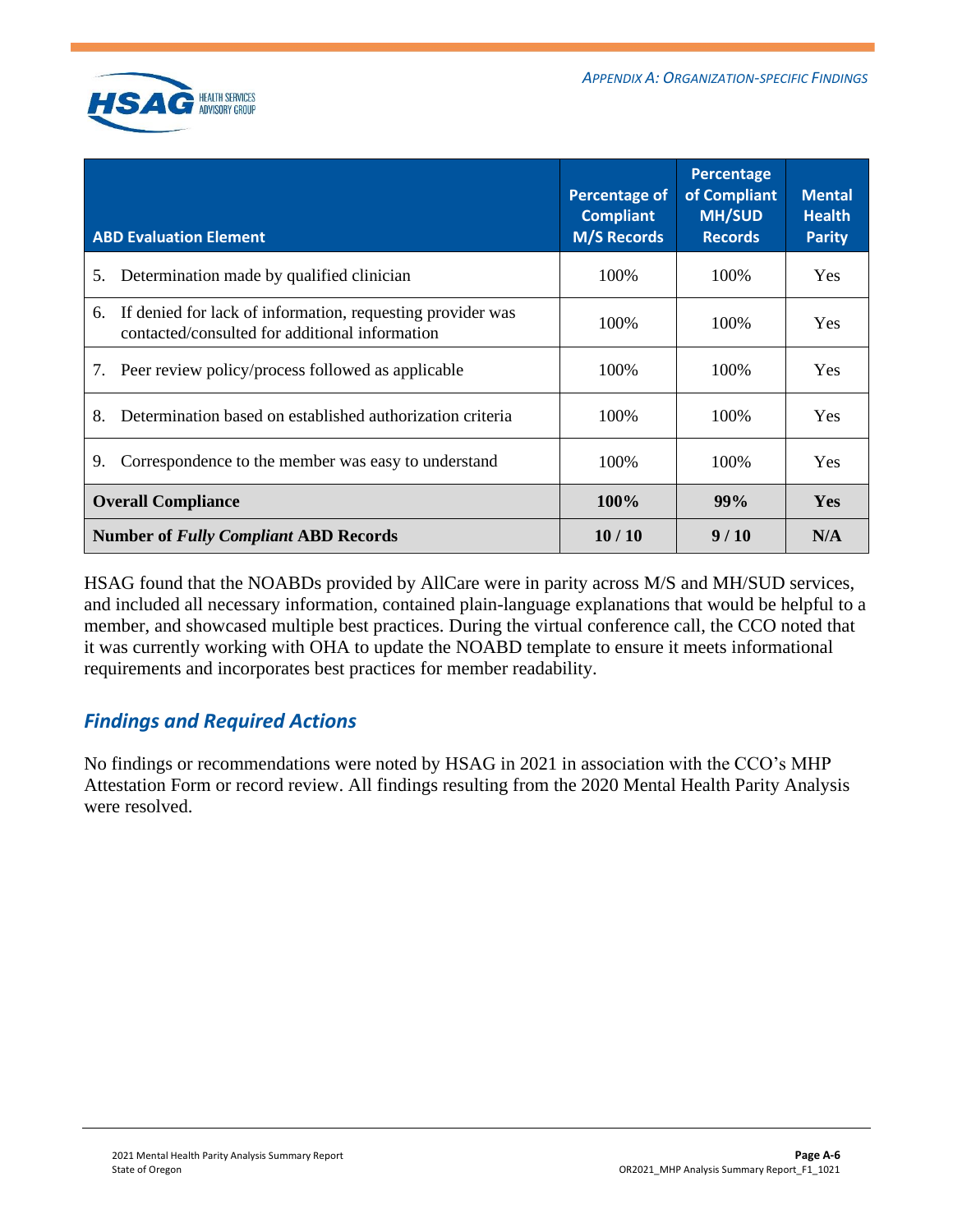

## <span id="page-24-0"></span>**Cascade Health Alliance, LLC (CHA)**

### *MHP Attestation Review*

| <b>OR 2021 MHP Attestation Form Element</b>                              | <b>Change(s) Noted</b><br>in 2021 | Change(s)<br><b>Compliant with</b><br><b>Parity Standards</b> |
|--------------------------------------------------------------------------|-----------------------------------|---------------------------------------------------------------|
| Section A: General Questions—Delegation & Medical<br>Guidelines/Evidence | Yes                               | Yes                                                           |
| Section B: Utilization Management (IP, OP, and Rx)                       | <b>Yes</b>                        | Yes                                                           |
| Section C: Provider Admission Criteria                                   | N <sub>0</sub>                    | N/A                                                           |
| Section D: Out-of-Network/Out-of-State Limits                            | N <sub>o</sub>                    | N/A                                                           |
| Section E: Enhanced Quality Services MH/SUD Information                  | Yes                               | Yes                                                           |
| <b>Overall Compliance of Sections Identified on MHP Attestation Form</b> | 3/3                               |                                                               |

#### **Table A-5—MHP Attestation Review Results**

Overall, the CCO demonstrated compliance with MHP requirements and standards where changes were identified in key operational areas. Further, the CCO submitted a complete and signed attestation on time as required by its contract with OHA. During the virtual MHP interview, CCO staff members emphasized the anticipated benefit to members in upgrading the CCO's care management platform.

### *ABD Record Review*

#### **Table A-6—ABD Record Review Results**

| <b>ABD Evaluation Element</b>                                              | <b>Percentage of</b><br><b>Compliant</b><br><b>M/S Records</b> | Percentage<br>of Compliant<br><b>MH/SUD</b><br><b>Records</b> | <b>Mental</b><br><b>Health</b><br><b>Parity</b> |
|----------------------------------------------------------------------------|----------------------------------------------------------------|---------------------------------------------------------------|-------------------------------------------------|
| <b>Number of ABD Records Reviewed</b>                                      | 10                                                             | <b>10</b>                                                     |                                                 |
| Determination followed documented policies and procedures<br>1.            | 100\%                                                          | 100\%                                                         | <b>Yes</b>                                      |
| Notice sent within required time frame<br>2.                               | 100\%                                                          | 100\%                                                         | <b>Yes</b>                                      |
| If determination extended, notification included required<br>3.<br>content | 100\%                                                          | 100\%                                                         | <b>Yes</b>                                      |
| 4.<br>Written notice included required content                             | 100\%                                                          | 100\%                                                         | <b>Yes</b>                                      |
| Determination made by qualified clinician<br>5.                            | 100\%                                                          | 100\%                                                         | <b>Yes</b>                                      |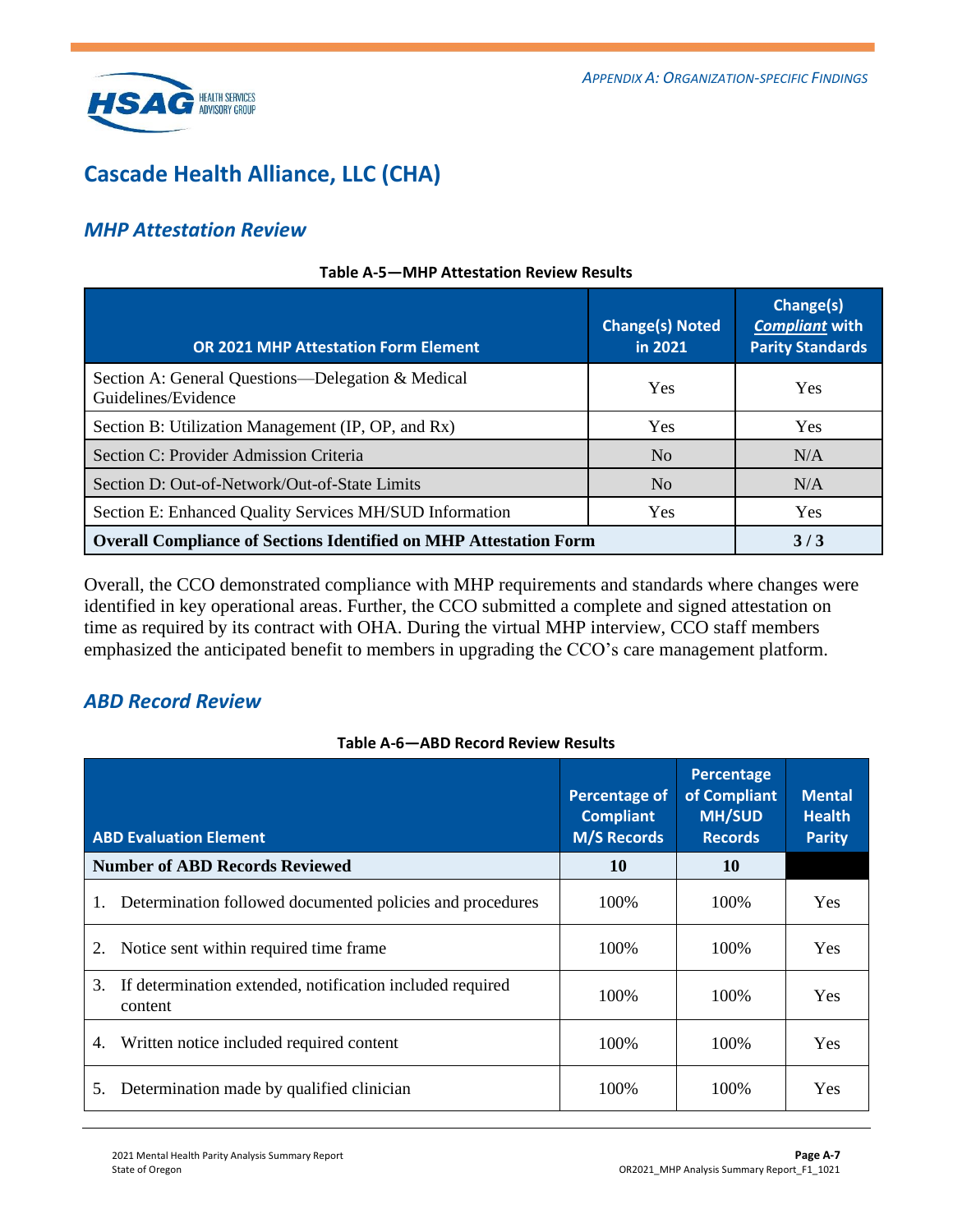

| <b>ABD Evaluation Element</b>                                                                                      | <b>Percentage of</b><br><b>Compliant</b><br><b>M/S Records</b> | Percentage<br>of Compliant<br><b>MH/SUD</b><br><b>Records</b> | <b>Mental</b><br><b>Health</b><br><b>Parity</b> |
|--------------------------------------------------------------------------------------------------------------------|----------------------------------------------------------------|---------------------------------------------------------------|-------------------------------------------------|
| If denied for lack of information, requesting provider was<br>6.<br>contacted/consulted for additional information | 100\%                                                          | 100%                                                          | <b>Yes</b>                                      |
| 7. Peer review policy/process followed as applicable                                                               | 100\%                                                          | 100\%                                                         | <b>Yes</b>                                      |
| 8.<br>Determination based on established authorization criteria                                                    | 100\%                                                          | 100\%                                                         | <b>Yes</b>                                      |
| Correspondence to the member was easy to understand<br>9.                                                          | 100\%                                                          | 100\%                                                         | <b>Yes</b>                                      |
| <b>Overall Compliance</b>                                                                                          | $100\%$                                                        | $100\%$                                                       | <b>Yes</b>                                      |
| <b>Number of Fully Compliant ABD Records</b>                                                                       | 10/10                                                          | 10/10                                                         | N/A                                             |

All of CHA's attestation-related changes for 2021 as well as selected records, both M/S and MH/SUD, were fully compliant. HSAG reviewers found that CHA's records were well-organized, easy to follow, and contained all necessary information. HSAG also provided feedback regarding the readability of the NOABDs. During the virtual conference call, the CCO noted that it was currently working with OHA to update the NOABD template to ensure it meets informational requirements and incorporates best practices for member readability.

### *Findings and Required Actions*

No findings or recommendations were noted by HSAG in 2021 in association with the CCO's MHP Attestation Form or record review. All findings resulting from the 2020 Mental Health Parity Analysis were resolved.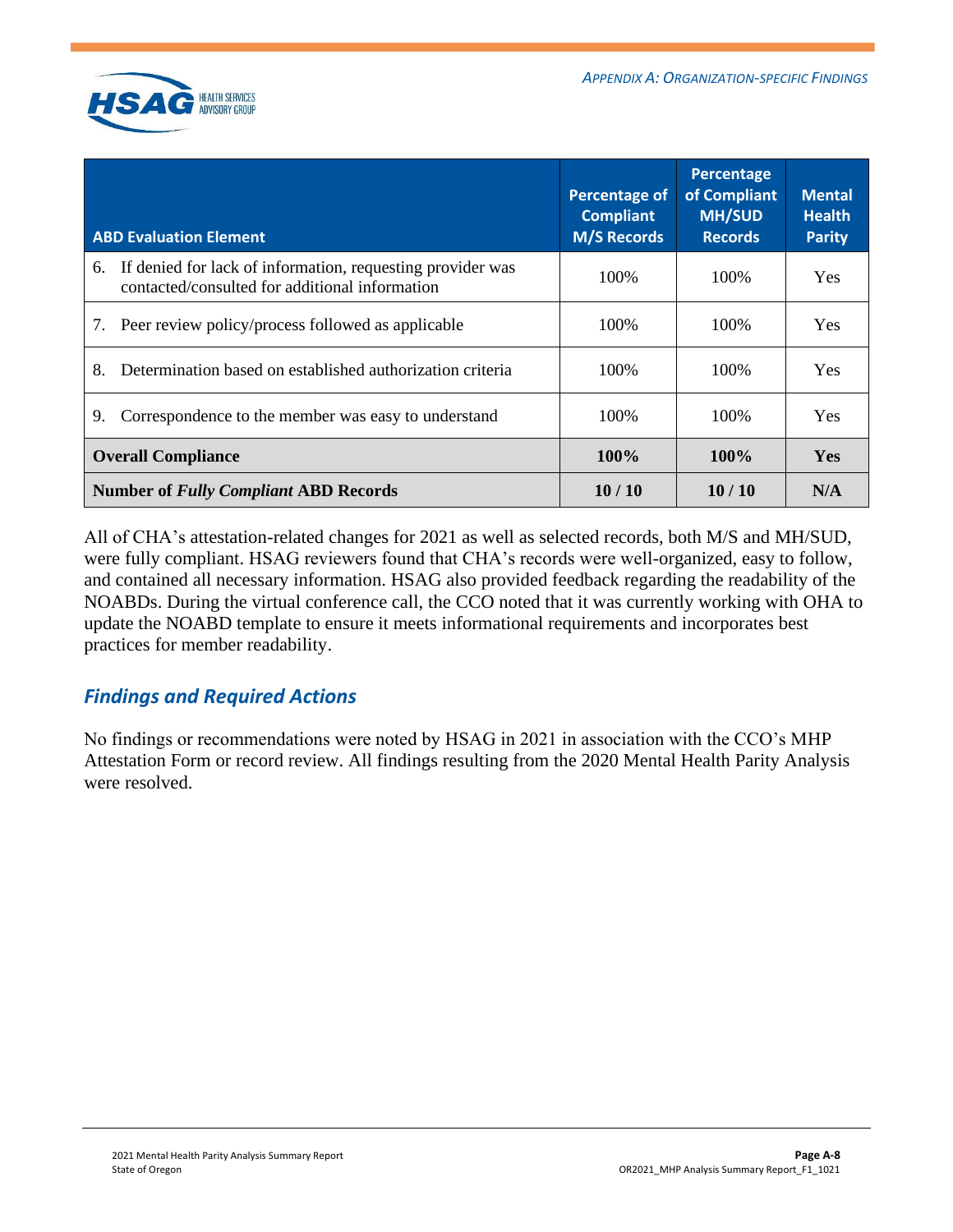

## <span id="page-26-0"></span>**Columbia Pacific CCO, LLC (CPCCO)**

### *MHP Attestation Review*

| <b>OR 2021 MHP Attestation Form Element</b>                              | <b>Change(s) Noted</b><br>in 2021 | Change(s)<br><b>Compliant with</b><br><b>Parity Standards</b> |
|--------------------------------------------------------------------------|-----------------------------------|---------------------------------------------------------------|
| Section A: General Questions—Delegation & Medical<br>Guidelines/Evidence | Yes                               | <b>Yes</b>                                                    |
| Section B: Utilization Management (IP, OP, and Rx)                       | N <sub>0</sub>                    | N/A                                                           |
| Section C: Provider Admission Criteria                                   | Yes                               | <b>Yes</b>                                                    |
| Section D: Out-of-Network/Out-of-State Limits                            | N <sub>0</sub>                    | N/A                                                           |
| Section E: Enhanced Quality Services MH/SUD Information                  | <b>Yes</b>                        | <b>Yes</b>                                                    |
| <b>Overall Compliance of Sections Identified on MHP Attestation Form</b> | 3/3                               |                                                               |

#### **Table A-7—MHP Attestation Review Results**

Overall, the CCO demonstrated compliance with MHP requirements and standards where changes were identified in key operational areas. Further, the CCO submitted a complete and signed attestation on time as required by its contract with OHA. During the virtual MHP interview, CCO staff members emphasized expanded access and services for members, particularly for MH/SUD services. Notably, CPCCO and its administrative organization, CareOregon, indicated they had few PA requirements for MH/SUD services in order to reduce the barriers to care for members. This approach resulted in a discrepancy in PA requirements for Intensive In-Home Behavioral Health Treatment (IIBHT) since OHA requires PA and CareOregon does not. Additionally, due to the critical lack of available IIBHT program staff members in CPCCO's service area, concerns were raised by the CCO regarding the viability of the IIBHT program and CPCCO's compliance with this element of the CCO's contract. However, these concerns did not constitute a parity finding.

### *ABD Record Review*

| Table A-8-ABD Record Review Results |  |  |  |  |  |  |
|-------------------------------------|--|--|--|--|--|--|
|-------------------------------------|--|--|--|--|--|--|

| <b>ABD Evaluation Element</b>                                   | <b>Percentage of</b><br><b>Compliant</b><br><b>M/S Records</b> | Percentage<br>of Compliant<br><b>MH/SUD</b><br><b>Records</b> | <b>Mental</b><br><b>Health</b><br><b>Parity</b> |
|-----------------------------------------------------------------|----------------------------------------------------------------|---------------------------------------------------------------|-------------------------------------------------|
| <b>Number of ABD Records Reviewed</b>                           | 10                                                             | $\mathbf 0$                                                   |                                                 |
| Determination followed documented policies and procedures<br>1. | 100\%                                                          | N/A                                                           | Yes                                             |
| Notice sent within required time frame                          | 100\%                                                          | N/A                                                           | Yes                                             |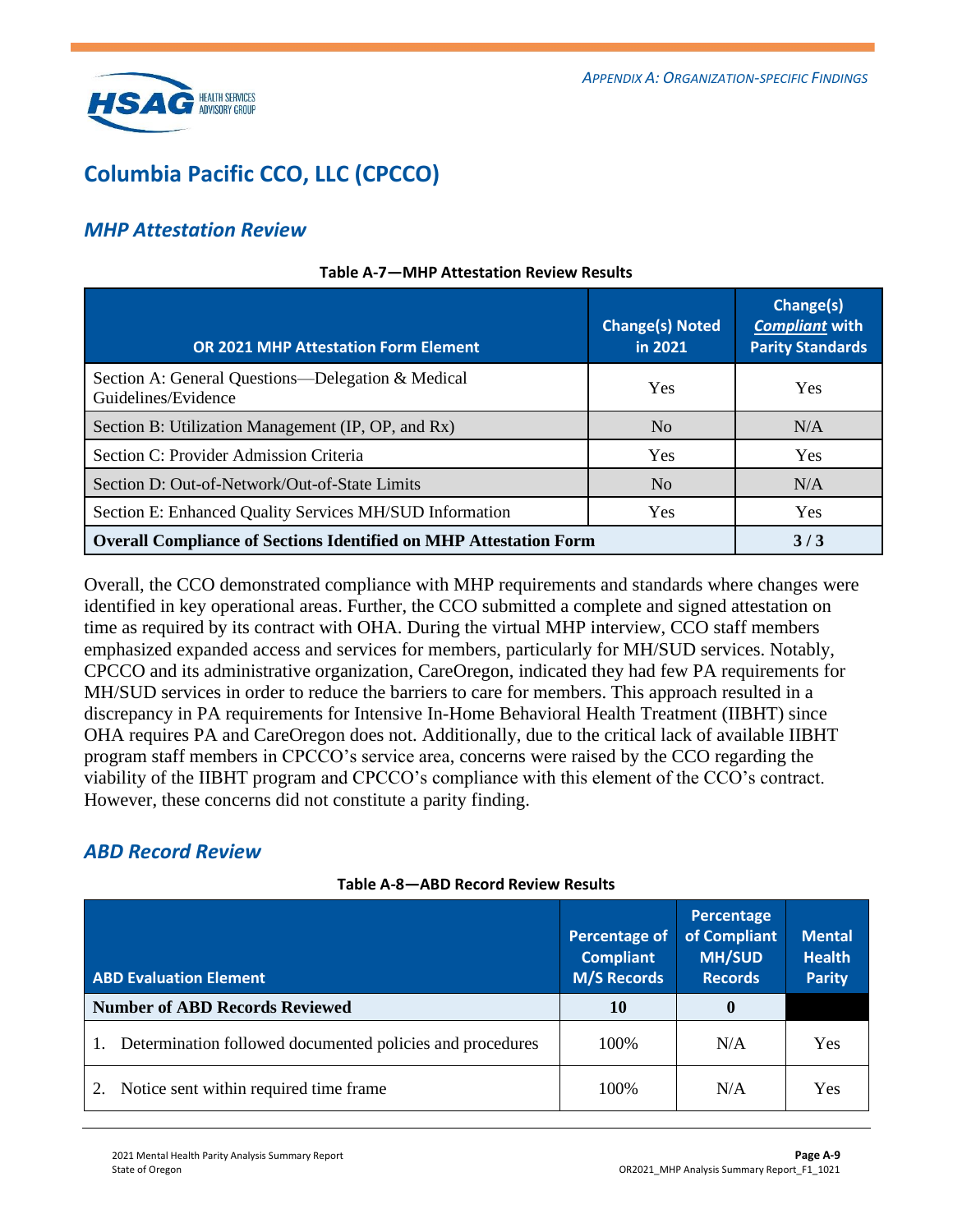

|    | <b>ABD Evaluation Element</b>                                                                                | Percentage of<br><b>Compliant</b><br><b>M/S Records</b> | Percentage<br>of Compliant<br><b>MH/SUD</b><br><b>Records</b> | <b>Mental</b><br><b>Health</b><br><b>Parity</b> |
|----|--------------------------------------------------------------------------------------------------------------|---------------------------------------------------------|---------------------------------------------------------------|-------------------------------------------------|
| 3. | If determination extended, notification included required<br>content                                         | 100%                                                    | N/A                                                           | Yes                                             |
| 4. | Written notice included required content                                                                     | 100%                                                    | N/A                                                           | Yes                                             |
| 5. | Determination made by qualified clinician                                                                    | 100%                                                    | N/A                                                           | Yes                                             |
| 6. | If denied for lack of information, requesting provider was<br>contacted/consulted for additional information | 80%                                                     | N/A                                                           | N <sub>0</sub>                                  |
| 7. | Peer review policy/process followed as applicable                                                            | 100\%                                                   | N/A                                                           | Yes                                             |
| 8. | Determination based on established authorization criteria                                                    | 100\%                                                   | N/A                                                           | Yes                                             |
| 9. | Correspondence to the member was easy to understand                                                          | 100%                                                    | N/A                                                           | Yes                                             |
|    | <b>Overall Compliance</b>                                                                                    | 98%                                                     | N/A                                                           | N/A                                             |
|    | <b>Number of Fully Compliant ABD Records</b>                                                                 | 8/10                                                    | N/A                                                           | N/A                                             |

Within the review period (i.e.,  $9/1/2020 - 05/31/2021$ ), CPCCO had no ABDs for MH/SUD services. CCO staff members stated that this was due to CareOregon's general removal of PA requirements for almost all MH/SUD services. As a result, a review of parity in NOABDs across M/S and MH/SUD services was not possible.

During its review, HSAG noted that neuropsychological testing services were identified as an M/S benefit, constituting 20 percent of records reviewed, and were denied for lack of information without documentation of contacting the requesting provider for additional information. CCO staff members explained that neuropsychological testing was categorized as an M/S benefit for ease and consistency of review given the complexities of neuropsychological testing (e.g., differentiating between a traumatic brain injury and underlying mental illness). The CCO stated that BH staff members were consulted on all relevant determinations. Without documentation of provider outreach, a finding was issued for lack of procedural compliance.

During the virtual conference call, the CCO noted that it was currently working with OHA to update the NOABD template to ensure it meets informational requirements and incorporates best practices for member readability.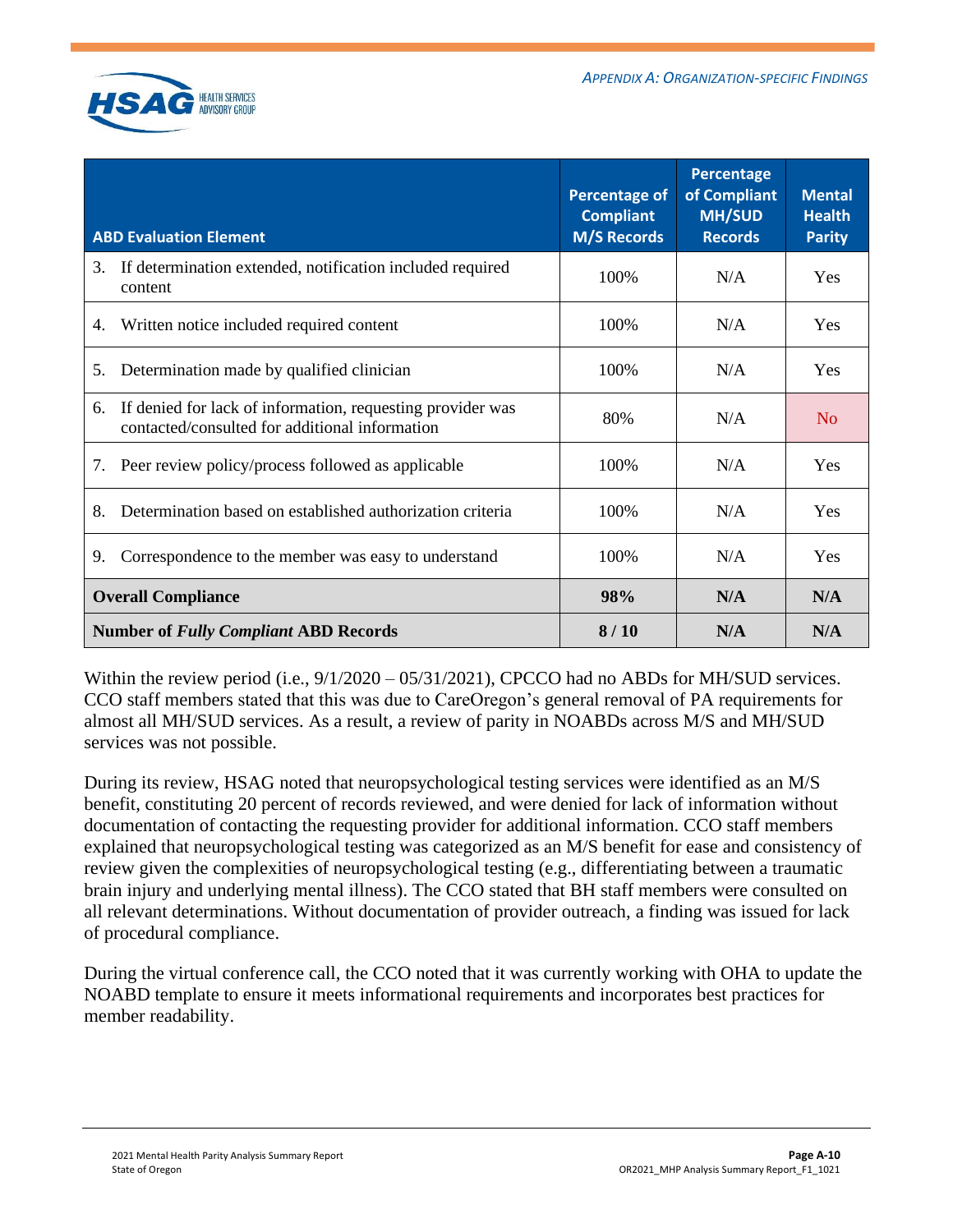

### *Findings and Required Actions*

| Finding $#1$              | CPCCO's PA process was insufficient with regard to compliance with the<br>requirement to contact a requesting provider for additional information in<br>the case of a denial or potential denial for lack of information and/or to<br>fully document such contact attempts.   |
|---------------------------|-------------------------------------------------------------------------------------------------------------------------------------------------------------------------------------------------------------------------------------------------------------------------------|
| <b>Required Action #1</b> | CPCCO must ensure that when a PA request is denied for lack of<br>information, the requesting provider must be contacted for additional<br>information or be consulted, and all attempts to contact must be<br>documented per Oregon Administrative Rules (OAR) 410-141-3835. |

No findings or recommendations were noted by HSAG in 2021 in association with the CCO's MHP Attestation Form. The CCO retained one finding from the 2020 Mental Health Parity Analysis and will provide an update by September 2021.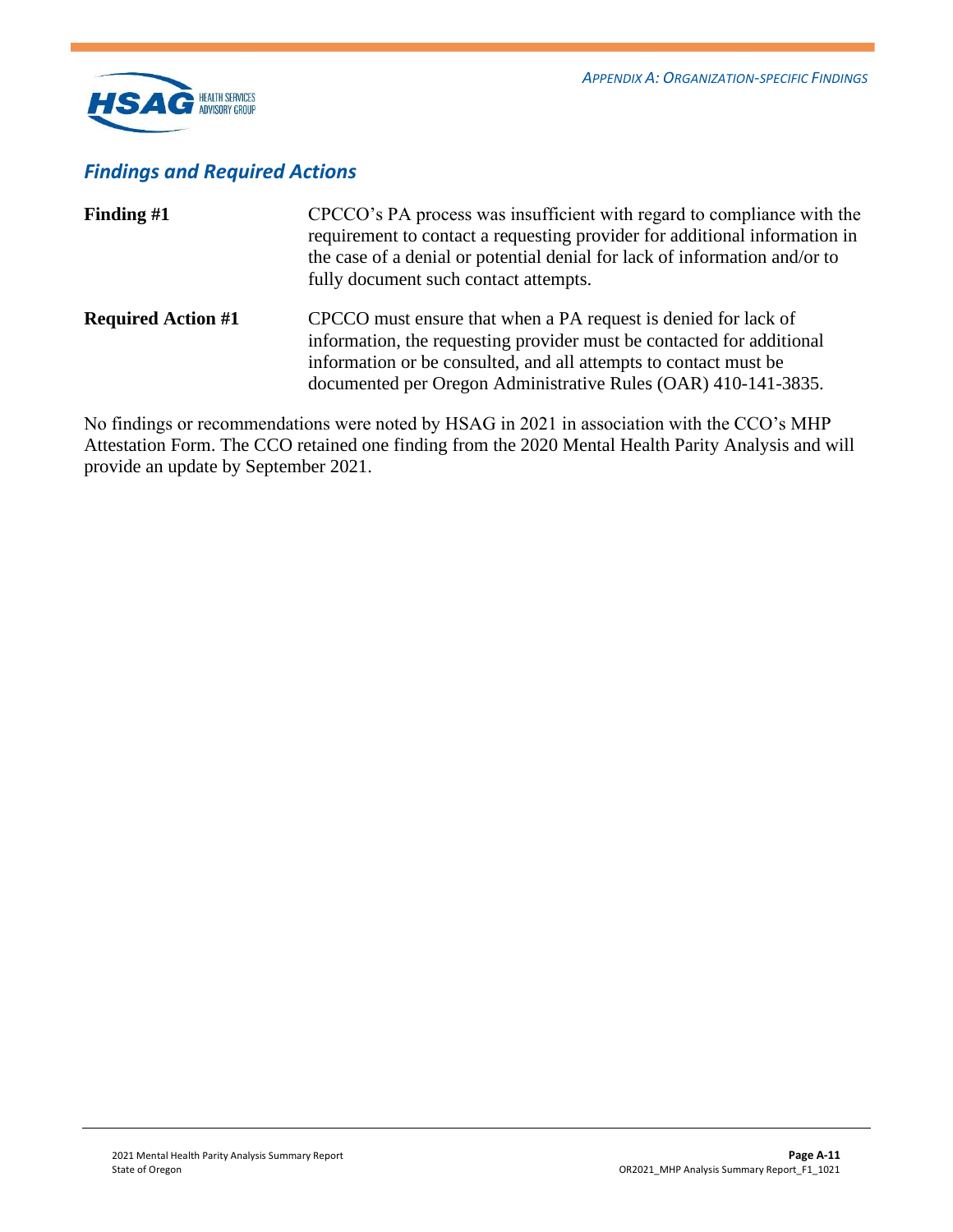

## <span id="page-29-0"></span>**Eastern Oregon CCO, LLC (EOCCO)**

### *MHP Attestation Review*

| <b>OR 2021 MHP Attestation Form Element</b>                              | <b>Change(s) Noted</b><br>in 2021 | Change(s)<br><b>Compliant with</b><br><b>Parity Standards</b> |
|--------------------------------------------------------------------------|-----------------------------------|---------------------------------------------------------------|
| Section A: General Questions—Delegation & Medical<br>Guidelines/Evidence | <b>Yes</b>                        | <b>Yes</b>                                                    |
| Section B: Utilization Management (IP, OP, and Rx)                       | <b>Yes</b>                        | Yes                                                           |
| Section C: Provider Admission Criteria                                   | N <sub>0</sub>                    | N/A                                                           |
| Section D: Out-of-Network/Out-of-State Limits                            | Yes                               | <b>Yes</b>                                                    |
| Section E: Enhanced Quality Services MH/SUD Information                  | Yes                               | Yes                                                           |
| <b>Overall Compliance of Sections Identified on MHP Attestation Form</b> | 4/4                               |                                                               |

#### **Table A-9—MHP Attestation Review Results**

Overall, the CCO demonstrated compliance with MHP requirements and standards where changes were identified in key operational areas. Further, the CCO submitted a complete and signed attestation on time as required by its contract with OHA. Additionally, CCO staff members described efforts to approve out-of-network outpatient authorizations and expanded contracting to support network adequacy and member access for identified service gaps, including culturally specific needs; eating disorders; lesbian, gay, bisexual, transgender, queer, and intersex (LGBTQI) needs; and tribal member populations.

### *ABD Record Review*

#### **Table A-10—ABD Record Review Results**

| <b>ABD Evaluation Element</b>                                              | Percentage of<br><b>Compliant</b><br><b>M/S Records</b> | Percentage<br>of Compliant<br><b>MH/SUD</b><br><b>Records</b> | <b>Mental</b><br><b>Health</b><br><b>Parity</b> |
|----------------------------------------------------------------------------|---------------------------------------------------------|---------------------------------------------------------------|-------------------------------------------------|
| <b>Number of ABD Records Reviewed</b>                                      | 10                                                      | 10                                                            |                                                 |
| Determination followed documented policies and procedures                  | 100\%                                                   | 100\%                                                         | <b>Yes</b>                                      |
| Notice sent within required time frame<br>2.                               | 20%                                                     | 100\%                                                         | <b>Yes</b>                                      |
| 3.<br>If determination extended, notification included required<br>content | 100\%                                                   | 100\%                                                         | Yes                                             |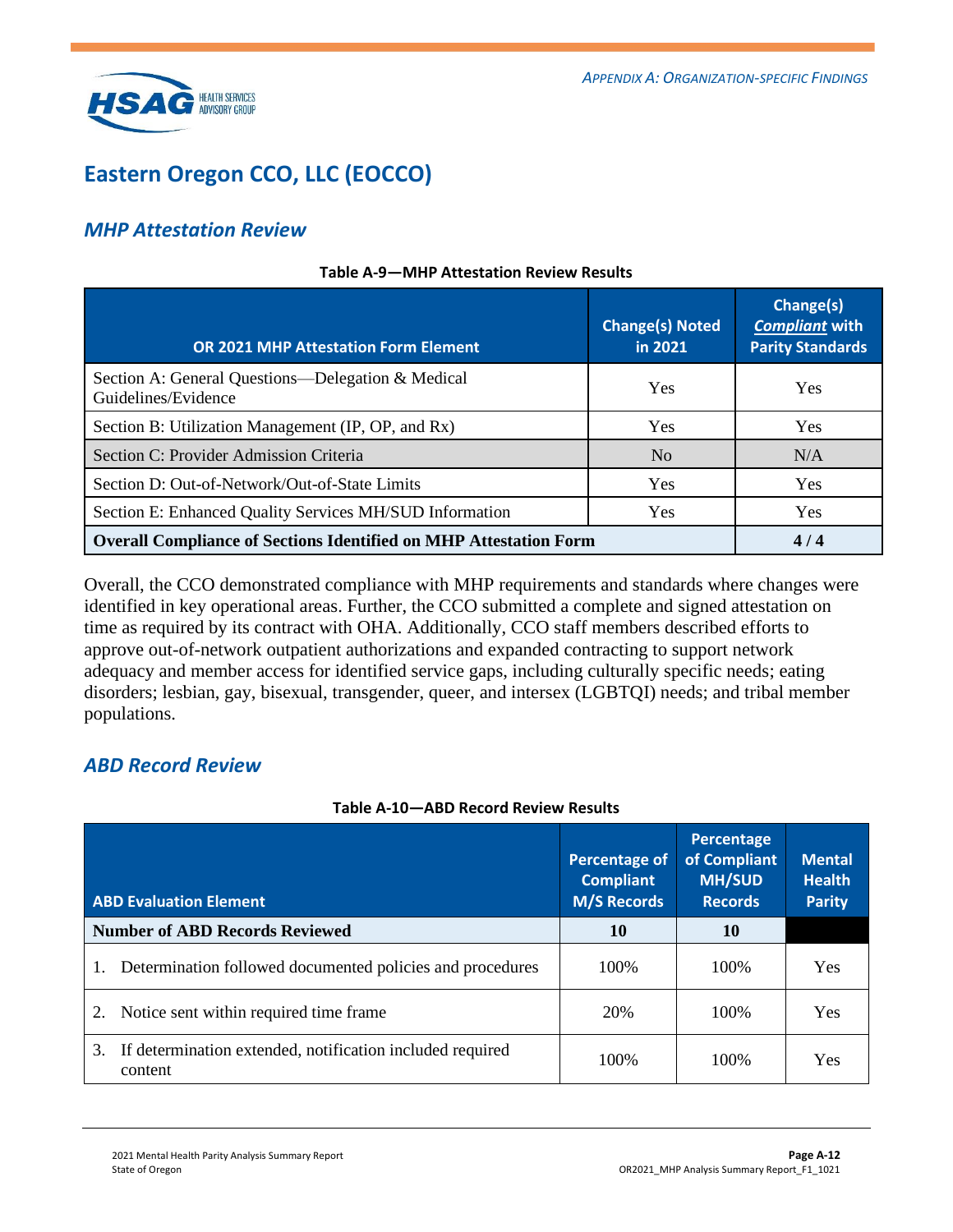

| <b>ABD Evaluation Element</b>                                                                                      | <b>Percentage of</b><br><b>Compliant</b><br><b>M/S Records</b> | Percentage<br>of Compliant<br><b>MH/SUD</b><br><b>Records</b> | <b>Mental</b><br><b>Health</b><br><b>Parity</b> |
|--------------------------------------------------------------------------------------------------------------------|----------------------------------------------------------------|---------------------------------------------------------------|-------------------------------------------------|
| Written notice included required content<br>4.                                                                     | 100%                                                           | 100%                                                          | <b>Yes</b>                                      |
| Determination made by qualified clinician<br>5.                                                                    | 100%                                                           | 100%                                                          | <b>Yes</b>                                      |
| If denied for lack of information, requesting provider was<br>6.<br>contacted/consulted for additional information | 100%                                                           | 100%                                                          | <b>Yes</b>                                      |
| Peer review policy/process followed as applicable<br>7.                                                            | 100\%                                                          | 100\%                                                         | <b>Yes</b>                                      |
| Determination based on established authorization criteria<br>8.                                                    | 100\%                                                          | 100\%                                                         | <b>Yes</b>                                      |
| Correspondence to the member was easy to understand<br>9.                                                          | 100%                                                           | 100%                                                          | <b>Yes</b>                                      |
| <b>Overall Compliance</b>                                                                                          | 91%                                                            | <b>100%</b>                                                   | Yes                                             |
| <b>Number of Fully Compliant ABD Records</b>                                                                       | 2/10                                                           | 10/10                                                         | N/A                                             |

While EOCCO's MH/SUD ABD records were fully compliant, only 20 percent of M/S records were compliant with required time frames. While this was not a mental health parity concern, it did raise concerns about compliance with overall timeliness standards. During the virtual MHP interview, the CCO stated that they had identified the issue and implemented numerous corrective measures at the beginning of 2021. Actions taken by EOCCO included hiring additional staff members and nurses to process denial letters, conducting quality checks, and conducting PA reviews. The CCO also hired a new manager to provide oversight, ensure adherence to internal timelines, and implement needed processes such as using the extension process for cases where additional information was required. EOCCO staff members also described a process for reviewing the queue of requests, analyzing request trends, and identifying which services would benefit both the CCO and the member by removing PA requirements. While these steps should improve EOCCO's timeliness of review, the concerns raised about compliance with timeliness standards still constitute a finding.

During the virtual conference call, the CCO noted that it was currently working with OHA to update the NOABD template to ensure it meets informational requirements and incorporates best practices for member readability.

### *Findings and Required Actions*

Finding #1 EOCCO's M/S PA process was insufficient and did not meet timeliness standards.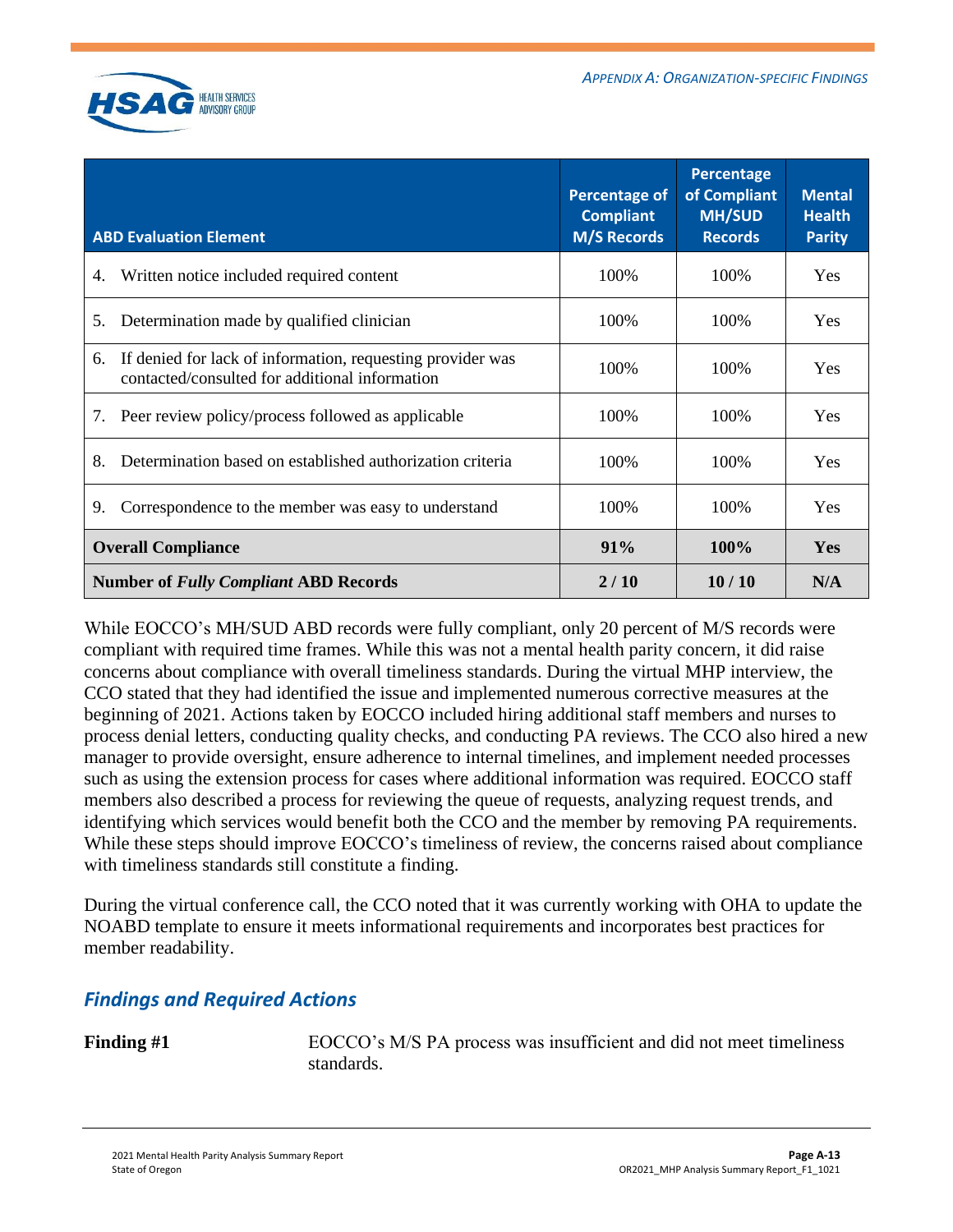

**Required Action #1** EOCCO must ensure and demonstrate that its M/S PA decisions and communications are processed timely and provide evidence of implementation of processes and additional staff members described during the virtual MHP interview. The CCO should also include a description of the results of its implementation.

No findings or recommendations were noted by HSAG in 2021 in association with the CCO's MHP Attestation Form. All findings resulting from the 2020 Mental Health Parity Analysis were resolved.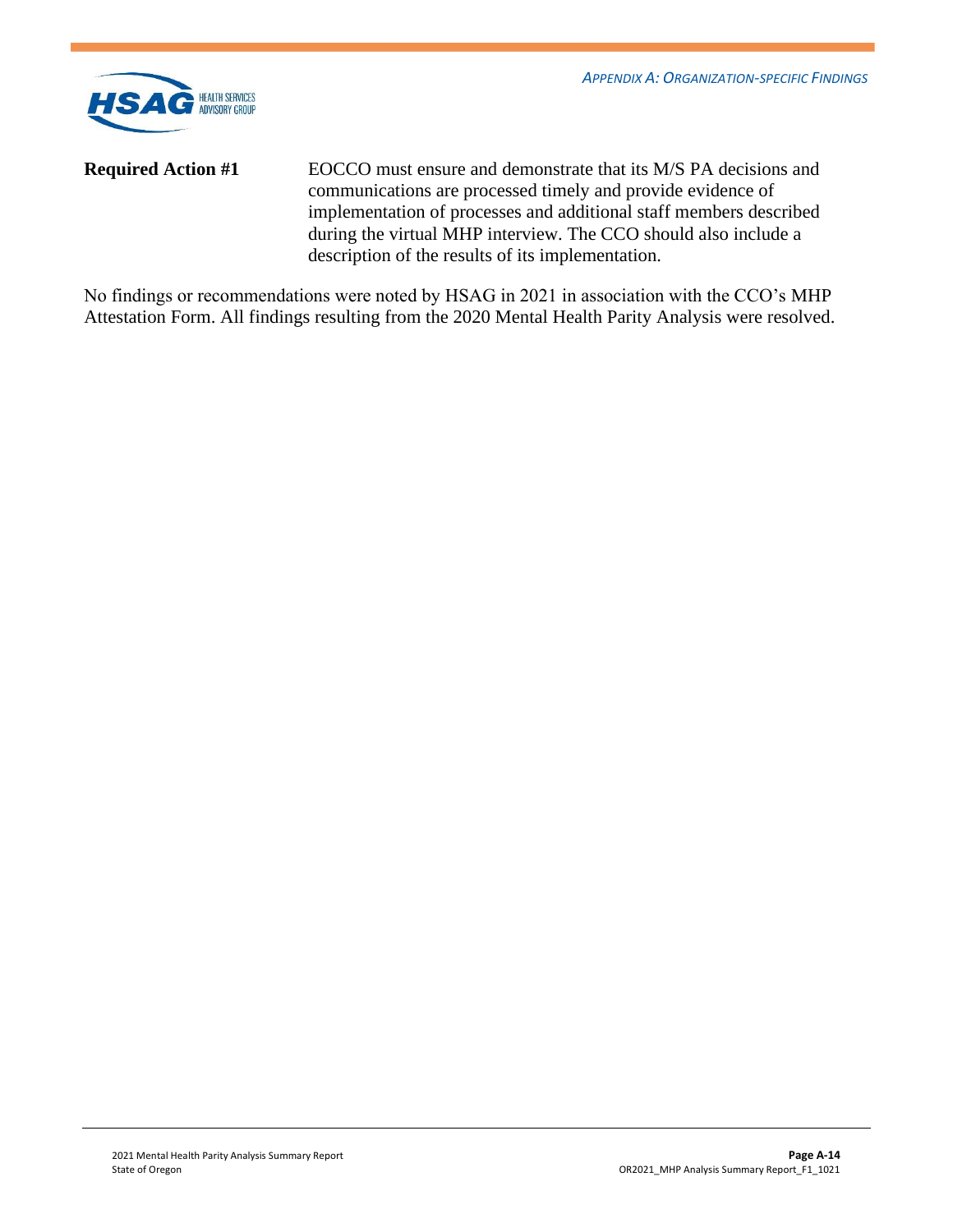

## <span id="page-32-0"></span>**Health Share of Oregon (Health Share)**

### *MHP Attestation Review*

| <b>OR 2021 MHP Attestation Form Element</b>                              | <b>Change(s) Noted</b><br>in 2021 | Change(s)<br><b>Compliant with</b><br><b>Parity Standards</b> |
|--------------------------------------------------------------------------|-----------------------------------|---------------------------------------------------------------|
| Section A: General Questions—Delegation & Medical<br>Guidelines/Evidence | N <sub>0</sub>                    | N/A                                                           |
| Section B: Utilization Management (IP, OP, and Rx)                       | <b>Yes</b>                        | <b>Yes</b>                                                    |
| Section C: Provider Admission Criteria                                   | Yes                               | <b>Yes</b>                                                    |
| Section D: Out-of-Network/Out-of-State Limits                            | Yes                               | <b>Yes</b>                                                    |
| Section E: Enhanced Quality Services MH/SUD Information                  | Yes                               | Yes                                                           |
| <b>Overall Compliance of Sections Identified on MHP Attestation Form</b> | 4/4                               |                                                               |

#### **Table A-11—MHP Attestation Review Results**

Overall, the CCO demonstrated compliance with MHP requirements and standards where changes were identified in key operational areas. Further, the CCO submitted a complete and signed attestation on time as required by its contract with OHA.

### *ABD Record Review*

#### **Table A-12—ABD Record Review Results**

| <b>ABD Evaluation Element</b>                                              | <b>Percentage of</b><br><b>Compliant</b><br><b>M/S Records</b> | Percentage<br>of Compliant<br><b>MH/SUD</b><br><b>Records</b> | <b>Mental</b><br><b>Health</b><br><b>Parity</b> |
|----------------------------------------------------------------------------|----------------------------------------------------------------|---------------------------------------------------------------|-------------------------------------------------|
| <b>Number of ABD Records Reviewed</b>                                      | 10                                                             | 10                                                            |                                                 |
| Determination followed documented policies and procedures<br>1.            | 100\%                                                          | 100\%                                                         | <b>Yes</b>                                      |
| Notice sent within required time frame.<br>2.                              | 100\%                                                          | 80%                                                           | No                                              |
| If determination extended, notification included required<br>3.<br>content | 100\%                                                          | 80%                                                           | No                                              |
| Written notice included required content<br>4.                             | 90%                                                            | 40%                                                           | No                                              |
| Determination made by qualified clinician<br>5.                            | 100\%                                                          | 100\%                                                         | Yes                                             |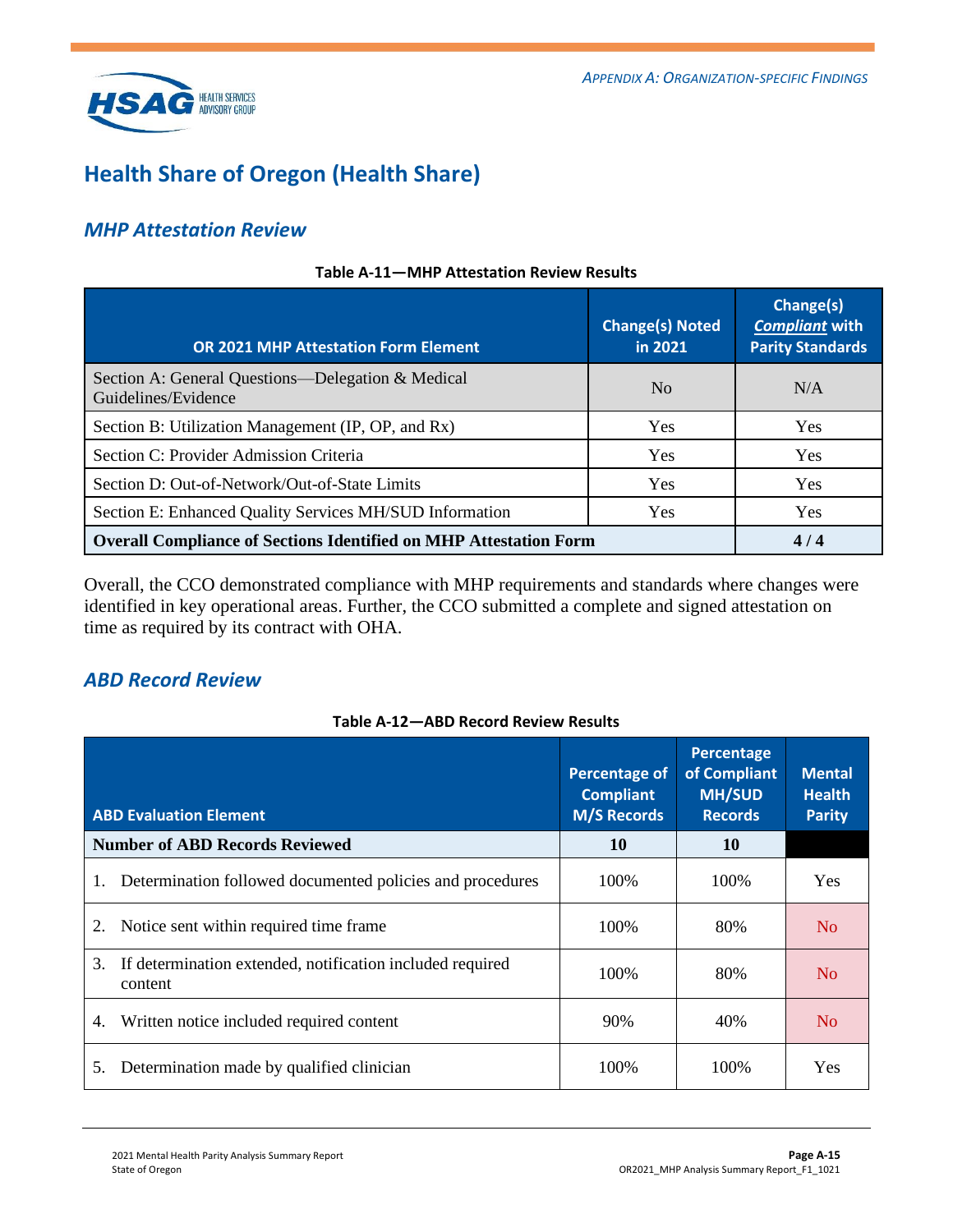

| <b>ABD Evaluation Element</b>                                                                                      | <b>Percentage of</b><br><b>Compliant</b><br><b>M/S Records</b> | Percentage<br>of Compliant<br><b>MH/SUD</b><br><b>Records</b> | <b>Mental</b><br><b>Health</b><br><b>Parity</b> |
|--------------------------------------------------------------------------------------------------------------------|----------------------------------------------------------------|---------------------------------------------------------------|-------------------------------------------------|
| If denied for lack of information, requesting provider was<br>6.<br>contacted/consulted for additional information | 100\%                                                          | 100\%                                                         | <b>Yes</b>                                      |
| 7. Peer review policy/process followed as applicable                                                               | 100%                                                           | 100\%                                                         | <b>Yes</b>                                      |
| 8.<br>Determination based on established authorization criteria                                                    | 100\%                                                          | 100\%                                                         | <b>Yes</b>                                      |
| 9.<br>Correspondence to the member was easy to understand                                                          | 90%                                                            | 50%                                                           | N <sub>0</sub>                                  |
| <b>Overall Compliance</b>                                                                                          | 98%                                                            | 83%                                                           | N <sub>0</sub>                                  |
| <b>Number of Fully Compliant ABD Records</b>                                                                       | 9/10                                                           | 4/10                                                          | N/A                                             |

While Health Share demonstrated parity at a policy level across its M/S and MH/SUD services as documented in its MHP Attestation Review, the ABD record review revealed consistent discrepancies in the timeliness and quality of NOABDs between M/S and MH/SUD services. Two MH/SUD NOABDs were sent untimely, and eight NOABDs had insufficient or inaccurate explanations for the denial, had unaltered template language, did not identify the requesting provider, and had typographical or grammatical errors. Health Share staff members acknowledged the deficiencies and lack of parity, stating that they had been unaware of the problem prior to preparing materials for the review. The CCO discussed its plans to bring the issue to Health Share's internal Delegation Oversight Committee in August 2021. CCO staff members further explained that Health Share's oversight of CareOregon, its sole MH/SUD subcontractor, consisted of a quarterly grievance system sample report and an annual audit which included record reviews. Due to the low number of PA denials for MH/SUD services by CareOregon and Health Share's sampling methodology, Health Share rarely selected and reviewed MH/SUD files for the annual review. HSAG recommended Health Share adjust its sampling methodology and increase oversight of CareOregon's MH/SUD services. Due to the poor quality associated with MH/SUD NOABDs and the lack of congruence with Health Share's M/S NOABD performance, a parity finding was noted by HSAG.

HSAG also provided feedback regarding the readability of the NOABDs. During the virtual conference call, the CCO noted that it was currently working with OHA to update the NOABD template to ensure it meets informational requirements and incorporates best practices for member readability.

### *Findings and Required Actions*

**Finding #1** Health Share's MH/SUD NOABDs to members were neither sufficient nor comparable to M/S NOABDs with regard to quality and timeliness standards. Additionally, Health Share's oversight of its BH subcontractor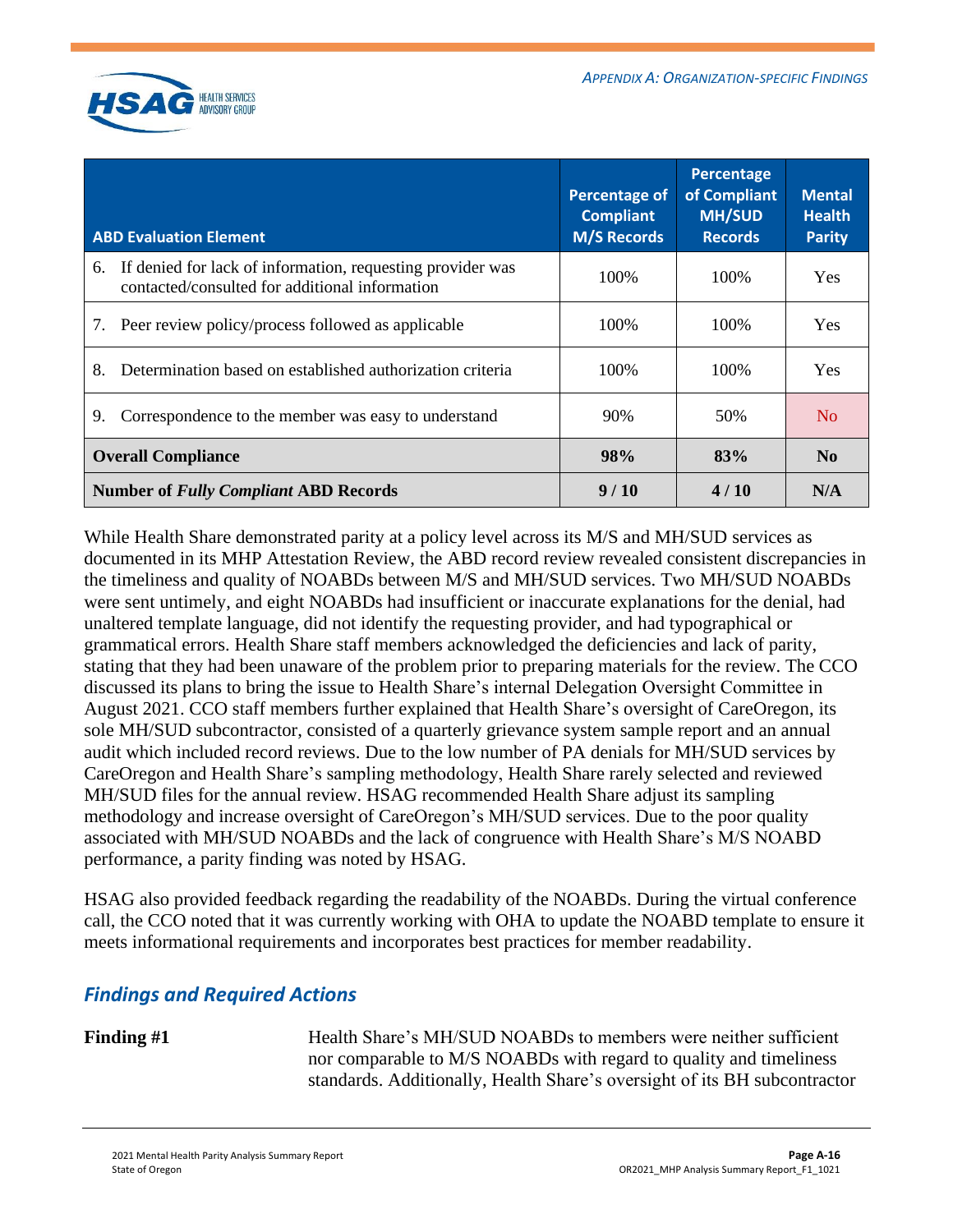

was insufficient and not designed to account for low numbers of MH/SUD PA denials.

**Required Action #1** Health Share must provide evidence that its MH/SUD NOABDs to members are both sufficient and comparable to M/S NOABDs with regard to quality and timeliness standards by improving the quality of its letters, ensuring that notices are sent timely (e.g., updating its policies and procedures and ensuring CareOregon's are updated as well), and improving mechanisms for tracking and reporting timeliness. Health Share must also demonstrate steps taken to improve oversight of its BH subcontractor specific to quality, timeliness, and parity of MH/SUD NOABDs (e.g., development of a corrective action plan and an adjusted record sampling methodology to increase oversight of MH/SUD member communications).

No findings or recommendations were noted by HSAG in 2021 in association with the CCO's MHP Attestation Form. Health Share had no findings from the 2020 Mental Health Parity Analysis to be resolved.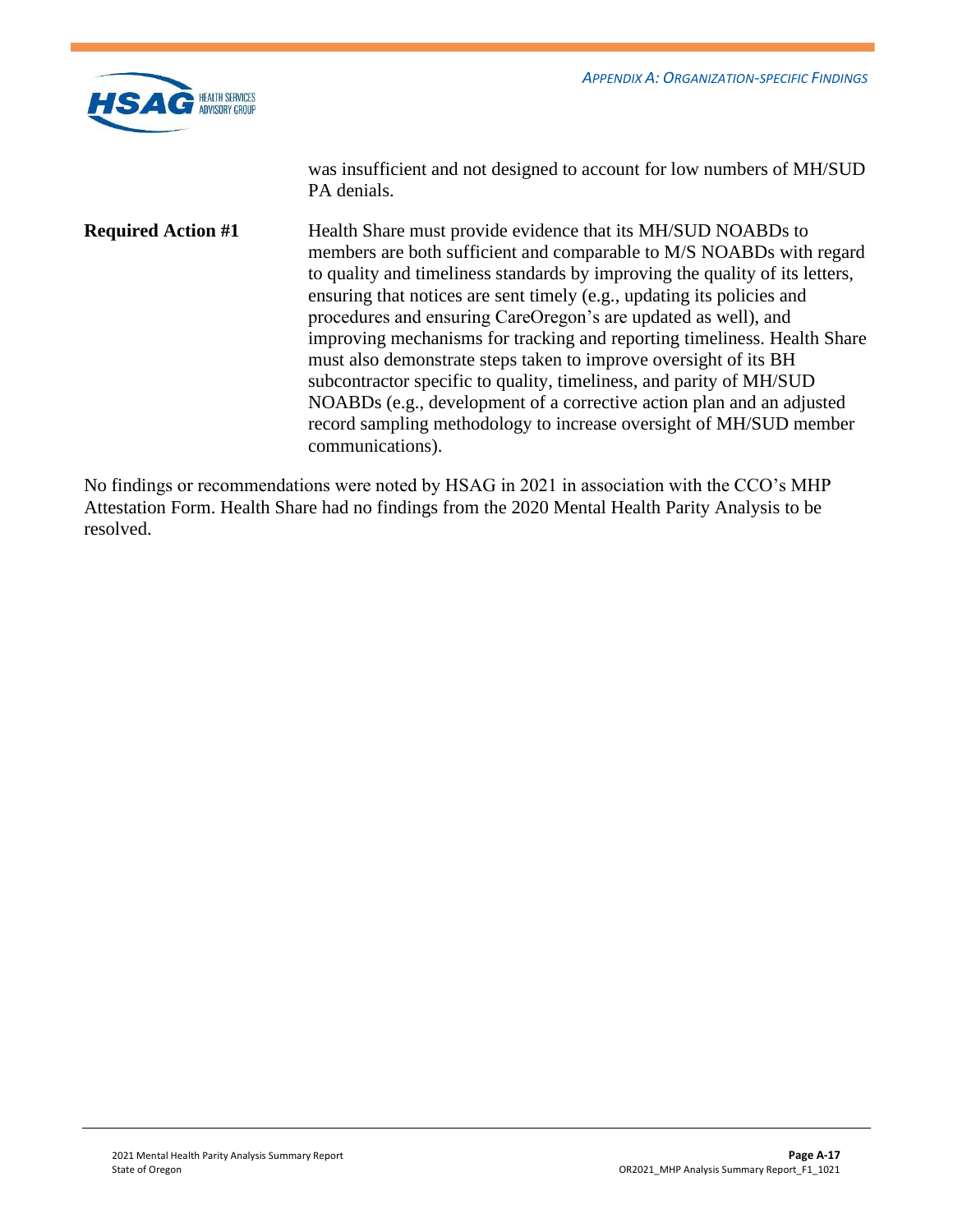

## <span id="page-35-0"></span>**InterCommunity Health Network (IHN)**

### *MHP Attestation Review*

| <b>OR 2021 MHP Attestation Form Element</b>                              | <b>Change(s) Noted</b><br>in 2021 | Change(s)<br><b>Compliant with</b><br><b>Parity Standards</b> |
|--------------------------------------------------------------------------|-----------------------------------|---------------------------------------------------------------|
| Section A: General Questions—Delegation & Medical<br>Guidelines/Evidence | N <sub>0</sub>                    | N/A                                                           |
| Section B: Utilization Management (IP, OP, and Rx)                       | N <sub>0</sub>                    | N/A                                                           |
| Section C: Provider Admission Criteria                                   | Yes                               | Yes                                                           |
| Section D: Out-of-Network/Out-of-State Limits                            | N <sub>o</sub>                    | N/A                                                           |
| Section E: Enhanced Quality Services MH/SUD Information                  | No                                | N/A                                                           |
| <b>Overall Compliance of Sections Identified on MHP Attestation Form</b> | 1/1                               |                                                               |

#### **Table A-13—MHP Attestation Review Results**

Overall, the CCO demonstrated compliance with MHP requirements and standards where changes were identified in key operational areas. Further, the CCO submitted a complete and signed attestation on time as required by its contract with OHA. IHN provided additional context pertaining to the CCO's decision to close its network from November 2020 through the end of 2021, stating that the decision was in response to cumbersome processes that hampered provider admission to the network. As part of its network closure, IHN engaged in an overhaul of its BH division, including developing network evaluation tools, creating an internal workgroup to review provider requests to join the MH/SUD network, and staffing up for many positions, including its new director of behavioral health. CCO staff members stated that once the network reopened, it would be open for both M/S and MH/SUD providers. This did not raise a parity concern.

### *ABD Record Review*

| <b>ABD Evaluation Element</b>                             | <b>Percentage of</b><br><b>Compliant</b><br><b>M/S Records</b> | Percentage<br>of Compliant<br><b>MH/SUD</b><br><b>Records</b> | <b>Mental</b><br><b>Health</b><br>Parity/<br><b>Quality</b> |
|-----------------------------------------------------------|----------------------------------------------------------------|---------------------------------------------------------------|-------------------------------------------------------------|
| <b>Number of ABD Records Reviewed</b>                     | 10                                                             | 9                                                             |                                                             |
| Determination followed documented policies and procedures | 100\%                                                          | 100\%                                                         | <b>Yes</b>                                                  |
| Notice sent within required time frame.                   | 100\%                                                          | 100\%                                                         | Yes                                                         |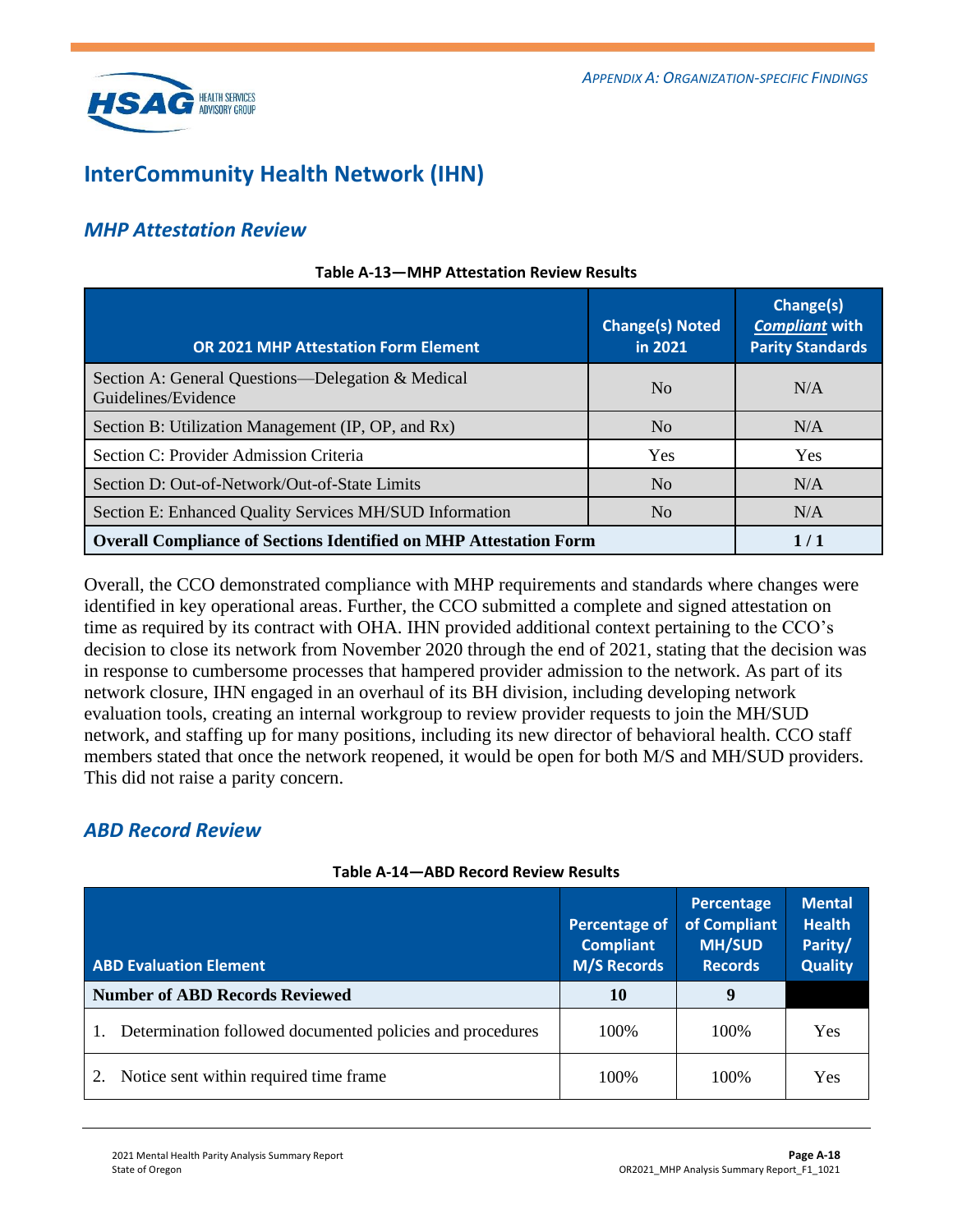

| <b>ABD Evaluation Element</b> |                                                                                                              | <b>Percentage of</b><br><b>Compliant</b><br><b>M/S Records</b> | <b>Percentage</b><br>of Compliant<br><b>MH/SUD</b><br><b>Records</b> | <b>Mental</b><br><b>Health</b><br>Parity/<br><b>Quality</b> |
|-------------------------------|--------------------------------------------------------------------------------------------------------------|----------------------------------------------------------------|----------------------------------------------------------------------|-------------------------------------------------------------|
| 3.                            | If determination extended, notification included required                                                    | 100%                                                           |                                                                      | Yes                                                         |
|                               | content                                                                                                      |                                                                | 100%                                                                 |                                                             |
| 4.                            | Written notice included required content                                                                     | 100%                                                           | 100%                                                                 | Yes                                                         |
| 5.                            | Determination made by qualified clinician                                                                    | 100%                                                           | 100%                                                                 | Yes                                                         |
| 6.                            | If denied for lack of information, requesting provider was<br>contacted/consulted for additional information | 100%                                                           | 100%                                                                 | <b>Yes</b>                                                  |
| 7.                            | Peer review policy/process followed as applicable                                                            | 100%                                                           | 100\%                                                                | <b>Yes</b>                                                  |
| 8.                            | Determination based on established authorization criteria                                                    | 100%                                                           | 100\%                                                                | <b>Yes</b>                                                  |
| 9.                            | Correspondence to the member was easy to understand                                                          | 100%                                                           | 100%                                                                 | Yes                                                         |
|                               | <b>Overall Compliance</b>                                                                                    | 100%                                                           | 100%                                                                 | Yes                                                         |
|                               | <b>Number of Fully Compliant ABD Records</b>                                                                 | 10/10                                                          | 9/9                                                                  | N/A                                                         |

All of IHN's selected records, both M/S and MH/SUD, were fully compliant. One M/S record was miscategorized as MH/SUD and was removed from consideration. HSAG reviewers noted that IHN's records were well-organized, easy to follow, and contained all necessary information. One MH/SUD record showed a partial approval for an out-of-network provider, which CCO staff members explained as undergoing review by a subject matter expert workgroup, which took into account not only network availability but also the specific details, history, and best clinical interest of the member. IHN staff members explained that the same process is followed for M/S prior authorizations, and so the process did not raise parity or compliance concerns.

HSAG also provided feedback regarding the readability of the NOABDs. During the virtual conference call, the CCO noted that it was currently working with OHA to update the NOABD template to ensure it meets informational requirements and incorporates best practices for member readability.

### *Findings and Required Actions*

No findings or recommendations were noted by HSAG in 2021 in association with the CCO's MHP Attestation Form or record review. IHN had no findings from the 2020 Mental Health Parity Analysis to be resolved.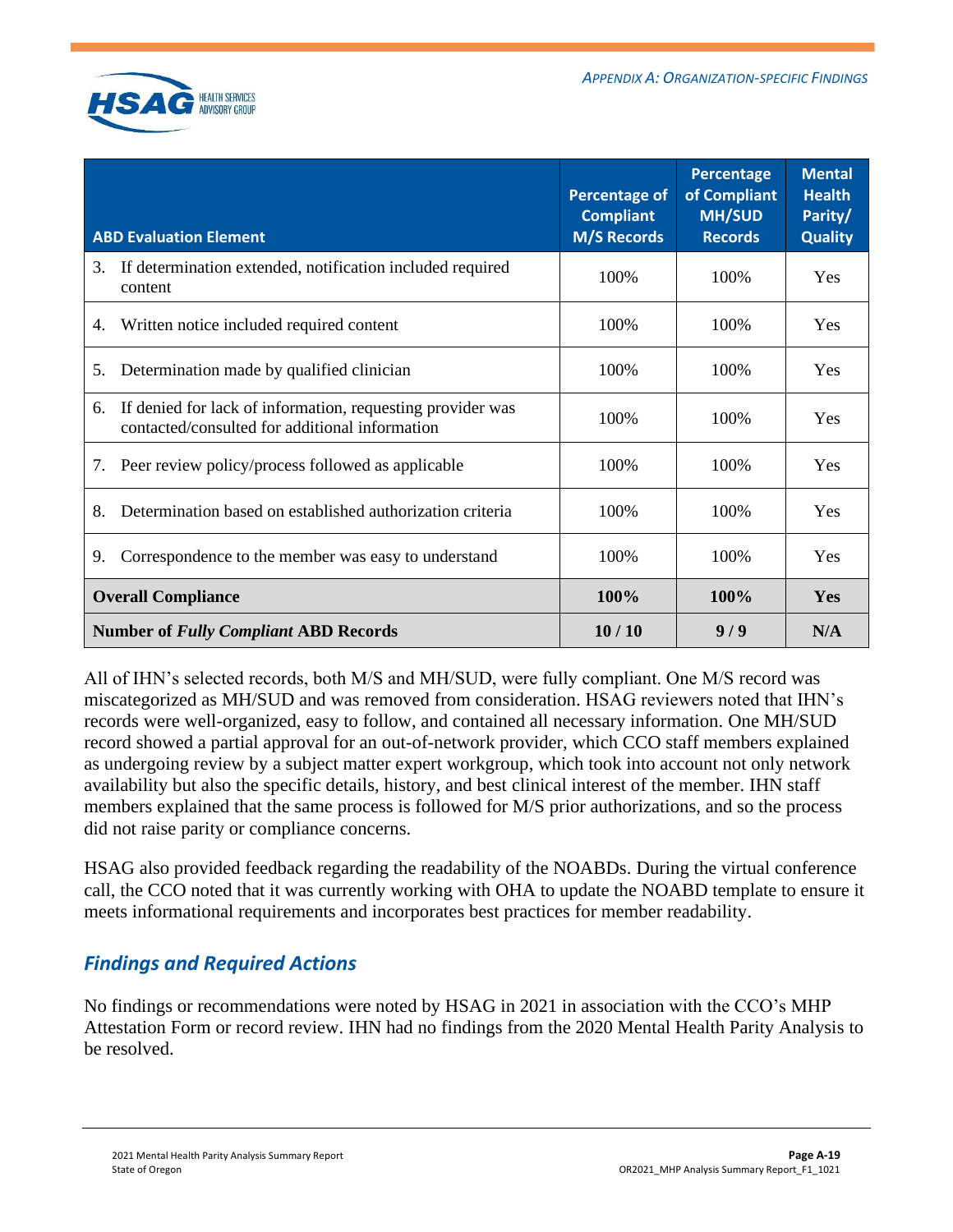

## <span id="page-37-0"></span>**Jackson Care Connect (JCC)**

### *MHP Attestation Review*

| <b>OR 2021 MHP Attestation Form Element</b>                              | <b>Change(s) Noted</b><br>in 2021 | Change(s)<br><b>Compliant with</b><br><b>Parity Standards</b> |
|--------------------------------------------------------------------------|-----------------------------------|---------------------------------------------------------------|
| Section A: General Questions—Delegation & Medical<br>Guidelines/Evidence | <b>Yes</b>                        | <b>Yes</b>                                                    |
| Section B: Utilization Management (IP, OP, and Rx)                       | No                                | N/A                                                           |
| Section C: Provider Admission Criteria                                   | Yes                               | <b>Yes</b>                                                    |
| Section D: Out-of-Network/Out-of-State Limits                            | N <sub>o</sub>                    | N/A                                                           |
| Section E: Enhanced Quality Services MH/SUD Information                  | Yes                               | Yes                                                           |
| <b>Overall Compliance of Sections Identified on MHP Attestation Form</b> | 3/3                               |                                                               |

#### **Table A-15—MHP Attestation Review Results**

Overall, the CCO demonstrated compliance with MHP requirements and standards where changes were identified in key operational areas. Further, the CCO submitted a complete and signed attestation on time as required by its contract with OHA. During the virtual MHP interview, CCO staff members emphasized expanded access and services for members, particularly for MH/SUD services. Notably, JCC and its administrative organization, CareOregon, indicated they had few PA requirements for MH/SUD services in order to reduce the barriers to care for members. This approach resulted in a discrepancy in PA requirements for IIBHT since OHA requires PA and CareOregon does not. However, these concerns did not constitute a parity finding.

### *ABD Record Review*

| Table A-16—ABD Record Review Results |  |  |  |
|--------------------------------------|--|--|--|
|--------------------------------------|--|--|--|

| <b>ABD Evaluation Element</b>                                              | <b>Percentage of</b><br><b>Compliant</b><br><b>M/S Records</b> | Percentage<br>of Compliant<br><b>MH/SUD</b><br><b>Records</b> | <b>Mental</b><br><b>Health</b><br><b>Parity</b> |
|----------------------------------------------------------------------------|----------------------------------------------------------------|---------------------------------------------------------------|-------------------------------------------------|
| <b>Number of ABD Records Reviewed</b>                                      | 10                                                             |                                                               |                                                 |
| Determination followed documented policies and procedures                  | 100\%                                                          | 100\%                                                         | Yes                                             |
| Notice sent within required time frame.                                    | 100\%                                                          | 100\%                                                         | Yes                                             |
| If determination extended, notification included required<br>3.<br>content | 100\%                                                          | $0\%$                                                         | N <sub>0</sub>                                  |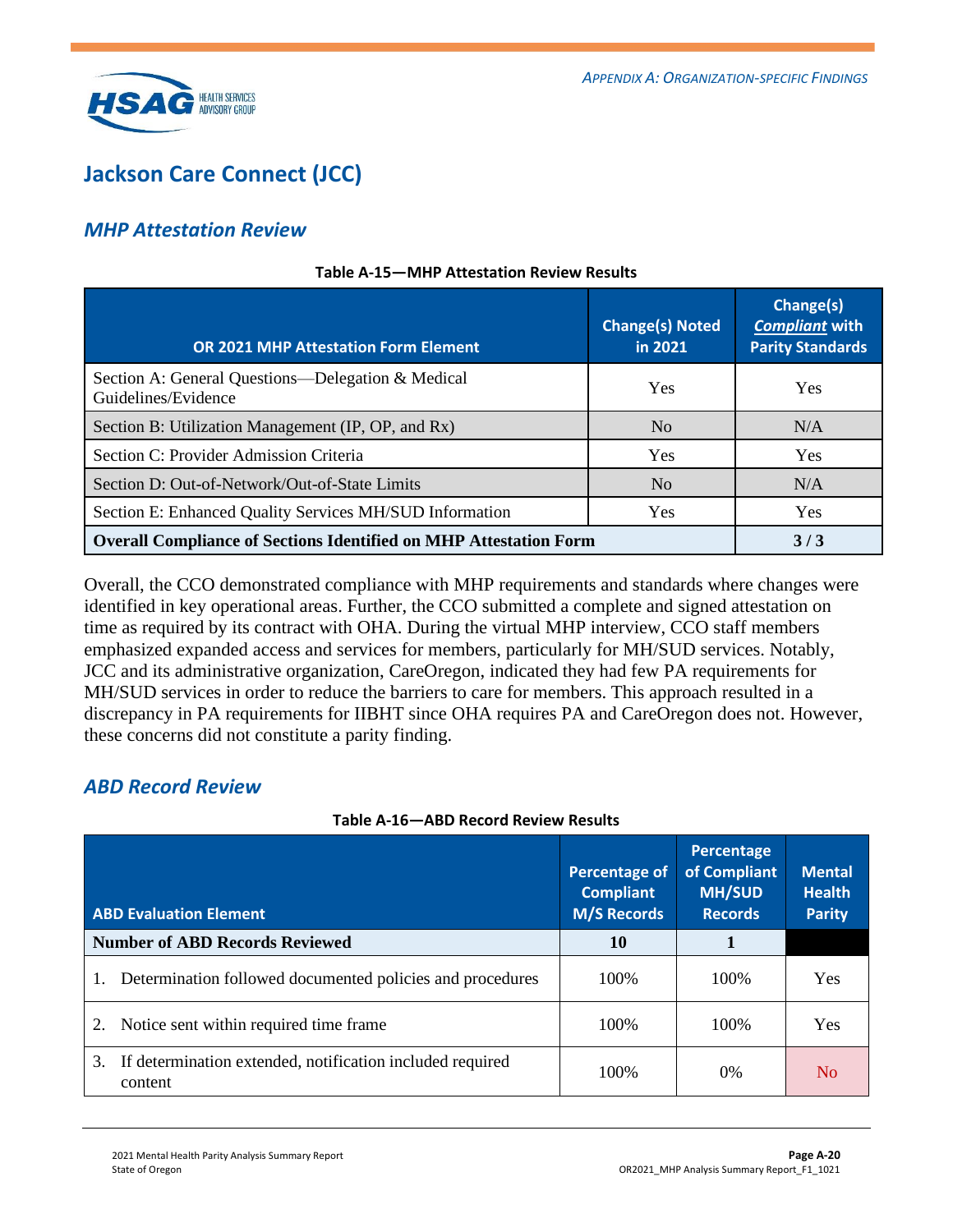

| <b>ABD Evaluation Element</b>                                                                                      | <b>Percentage of</b><br><b>Compliant</b><br><b>M/S Records</b> | Percentage<br>of Compliant<br><b>MH/SUD</b><br><b>Records</b> | <b>Mental</b><br><b>Health</b><br><b>Parity</b> |
|--------------------------------------------------------------------------------------------------------------------|----------------------------------------------------------------|---------------------------------------------------------------|-------------------------------------------------|
| Written notice included required content<br>4.                                                                     | 100%                                                           | $0\%$                                                         | N <sub>0</sub>                                  |
| Determination made by qualified clinician<br>5.                                                                    | 100%                                                           | 100%                                                          | <b>Yes</b>                                      |
| If denied for lack of information, requesting provider was<br>6.<br>contacted/consulted for additional information | 100%                                                           | 0%                                                            | N <sub>o</sub>                                  |
| Peer review policy/process followed as applicable<br>7.                                                            | 100%                                                           | 100%                                                          | <b>Yes</b>                                      |
| Determination based on established authorization criteria<br>8.                                                    | 100\%                                                          | 100\%                                                         | <b>Yes</b>                                      |
| 9.<br>Correspondence to the member was easy to understand                                                          | 100%                                                           | $0\%$                                                         | N <sub>0</sub>                                  |
| <b>Overall Compliance</b>                                                                                          | 100%                                                           | 56%                                                           | N <sub>0</sub>                                  |
| <b>Number of Fully Compliant ABD Records</b>                                                                       | 10/10                                                          | 1/1                                                           | N/A                                             |

Within the review period (i.e.,  $9/1/2020 - 05/31/2021$ ), JCC had only one ABD for MH/SUD services. CCO staff members stated that this was due to CareOregon's general removal of PA requirements for almost all MH/SUD services. As a result, a review of parity in NOABDs across M/S and MH/SUD services was possible.

Overall, JCC demonstrated full compliance for its M/S records; however, HSAG noted that the single ABD record was noncompliant across multiple elements, due to noncompliance with established processes or insufficient recordkeeping to demonstrate compliance. The MH/SUD record also did not meet the standards for clarity and completeness of information. While caution should be used when generalizing the results of a single record, HSAG still found cause for concern in terms of both parity and quality based on its review.

During the virtual conference call, the CCO noted that it was currently working with OHA to update the NOABD template to ensure it meets informational requirements and incorporates best practices for member readability.

### *Findings and Required Actions*

**Finding #1** JCC's PA process was insufficient with regard to compliance with the requirement to contact a requesting provider for additional information in the case of a denial or potential denial for lack of information and/or to fully document such contact attempts.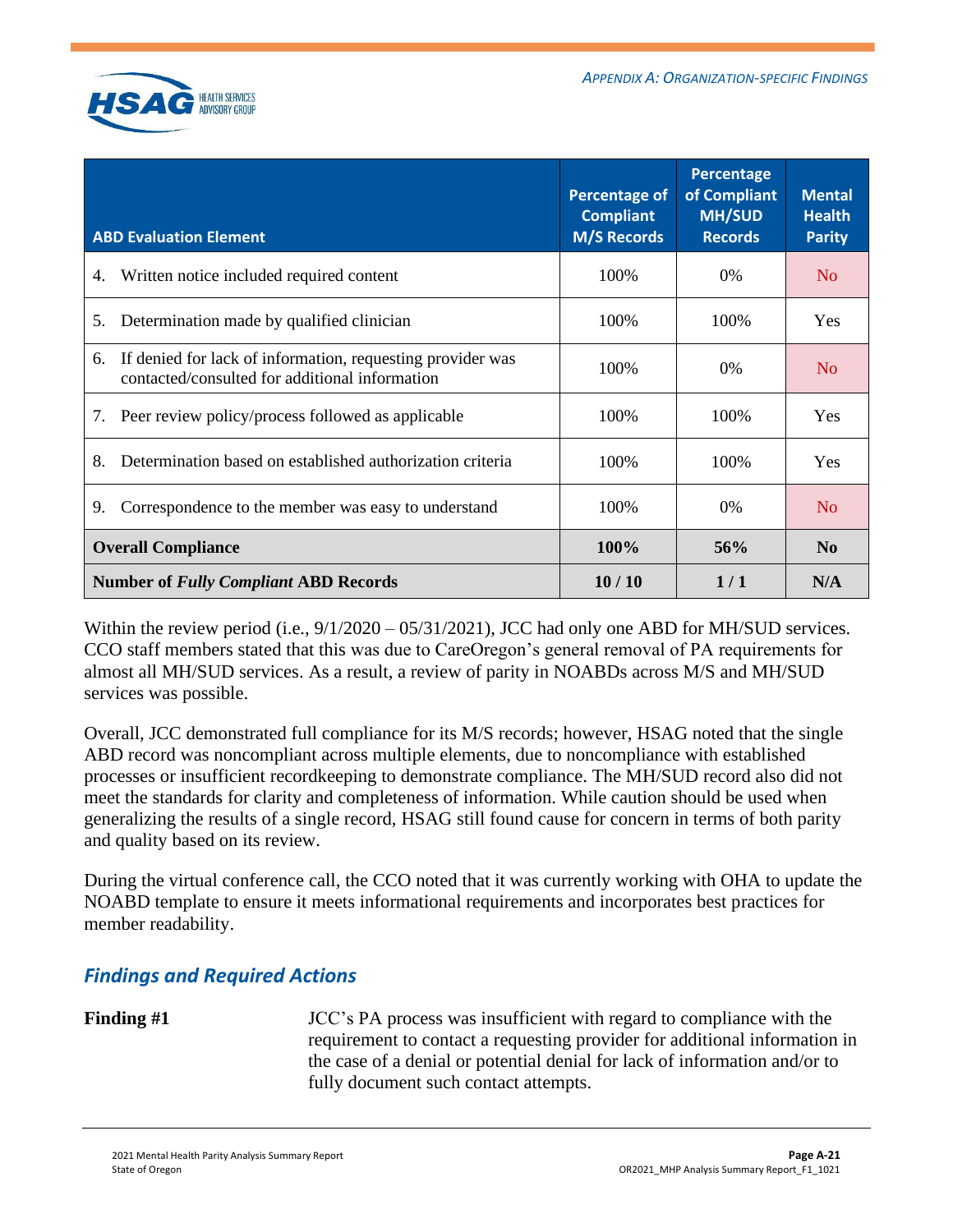

| <b>Required Action #1</b> | JCC must ensure that when a PA request is denied for lack of information,<br>the requesting provider must be contacted for additional information or be<br>consulted, and all attempts to contact must be documented per OAR 410-<br>141-3835.                                                                                                                                                                                                   |
|---------------------------|--------------------------------------------------------------------------------------------------------------------------------------------------------------------------------------------------------------------------------------------------------------------------------------------------------------------------------------------------------------------------------------------------------------------------------------------------|
| Finding $#2$              | JCC's MH/SUD ABD communications with its member did not contain<br>sufficient information with regard to why the member did not meet PA<br>criteria, stating only that the service was "not medically necessary."<br>Additionally, the notice of extension sent to the member did not contain<br>the required information that if the member disagreed with the extension,<br>they had the option to file a grievance with the CCO or the State. |
| <b>Required Action #2</b> | JCC must ensure that PA-related communications (e.g., notices of<br>extension, NOABDs, etc.) meet all requirements established by 42 CFR<br>§438.404 (c)(4)(i), OAR 410-141-3885, and OAR 410-141-3835.                                                                                                                                                                                                                                          |
|                           |                                                                                                                                                                                                                                                                                                                                                                                                                                                  |

No findings or recommendations were noted by HSAG in 2021 in association with the CCO's MHP Attestation Form. The CCO retains one finding from the 2020 Mental Health Parity Analysis and will provide an update by September 2021.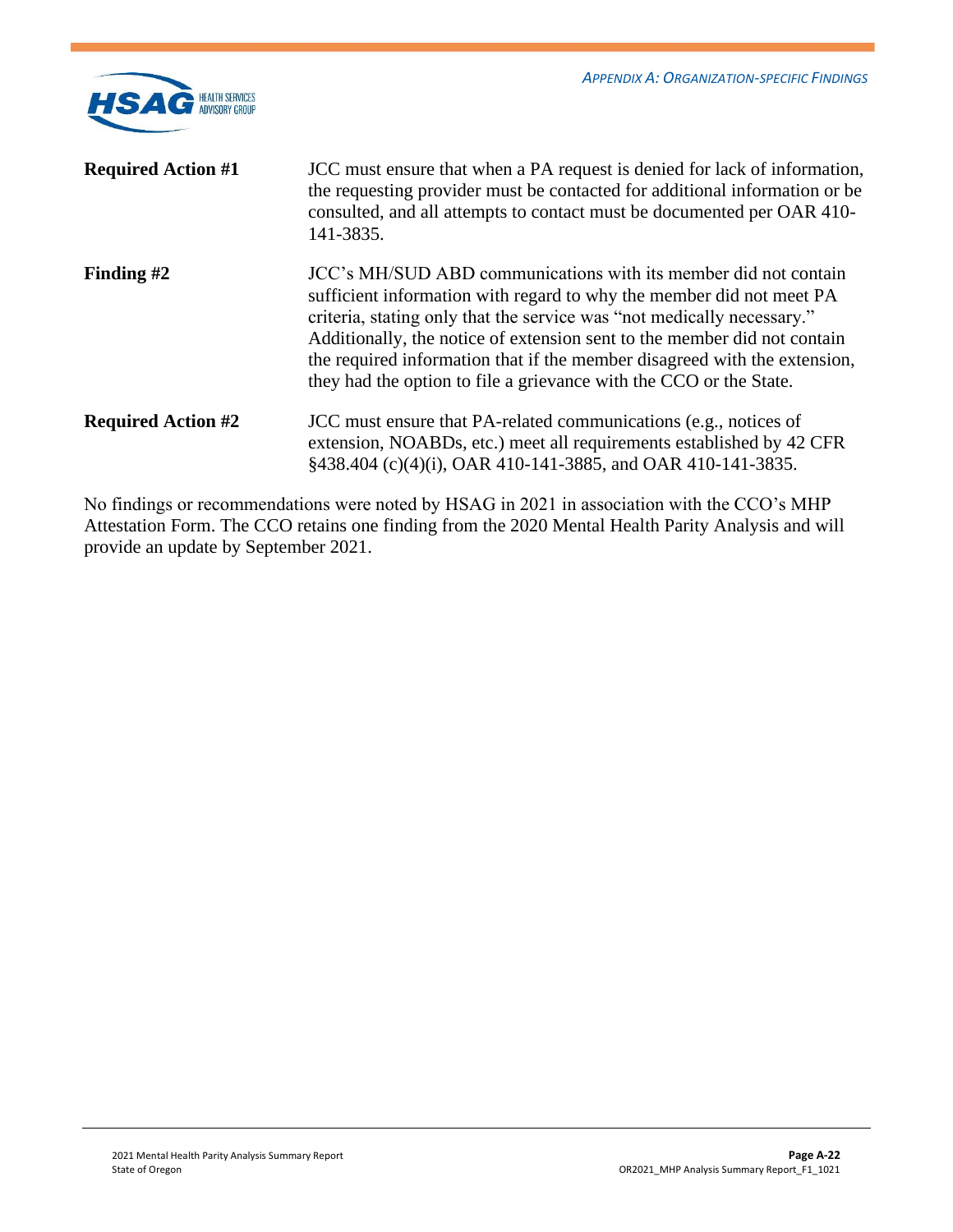

## <span id="page-40-0"></span>**PacificSource Community Solutions–Central Oregon (PSCS-CO)**

### *MHP Attestation Review*

| <b>OR 2021 MHP Attestation Form Element</b>                              | <b>Change(s) Noted</b><br>in 2021 | Change(s)<br><b>Compliant with</b><br><b>Parity Standards</b> |
|--------------------------------------------------------------------------|-----------------------------------|---------------------------------------------------------------|
| Section A: General Questions—Delegation & Medical<br>Guidelines/Evidence | N <sub>0</sub>                    | N/A                                                           |
| Section B: Utilization Management (IP, OP, and Rx)                       | Yes                               | <b>Yes</b>                                                    |
| Section C: Provider Admission Criteria                                   | N <sub>0</sub>                    | N/A                                                           |
| Section D: Out-of-Network/Out-of-State Limits                            | Yes                               | Yes                                                           |
| Section E: Enhanced Quality Services MH/SUD Information                  | <b>Yes</b>                        | <b>Yes</b>                                                    |
| <b>Overall Compliance of Sections Identified on MHP Attestation Form</b> | 3/3                               |                                                               |

#### **Table A-17—MHP Attestation Review Results**

Overall, the CCO demonstrated compliance with MHP requirements and standards where changes were identified in key operational areas. Further, the CCO submitted a complete and signed attestation on time as required by its contract with OHA. PSCS' COVID-19 Provider Relief Plan was one of the most sweeping policy adjustments made in Oregon by a CCO to address some of the challenges of 2020, suspending all PA and referral requirements related to medical necessity between March and December 2020, including for noncontracted providers within Idaho, Montana, Oregon, and Washington. This change allowed members to seek MH/SUD services from any provider, regardless of whether the provider was in network, as long as the provider operated within the previously mentioned states.

During the virtual MHP interview, CCO staff members were candid about the benefits of the program to members and providers, as well as the difficulties in ending the program in 2021. These challenges included provider and staff member re-education on standard processes, transitioning members back to in-network providers, and capturing and coordinating information both during and after the program. CCO staff members noted that in order to mitigate adverse effects to their members, the CCO made extensive use of partial denials for both M/S and MH/SUD PA requests, which authorized a requested service while providing a "grace period" for members to transition their care to an in-network provider. This was observed in the record reviews and did not constitute a parity concern.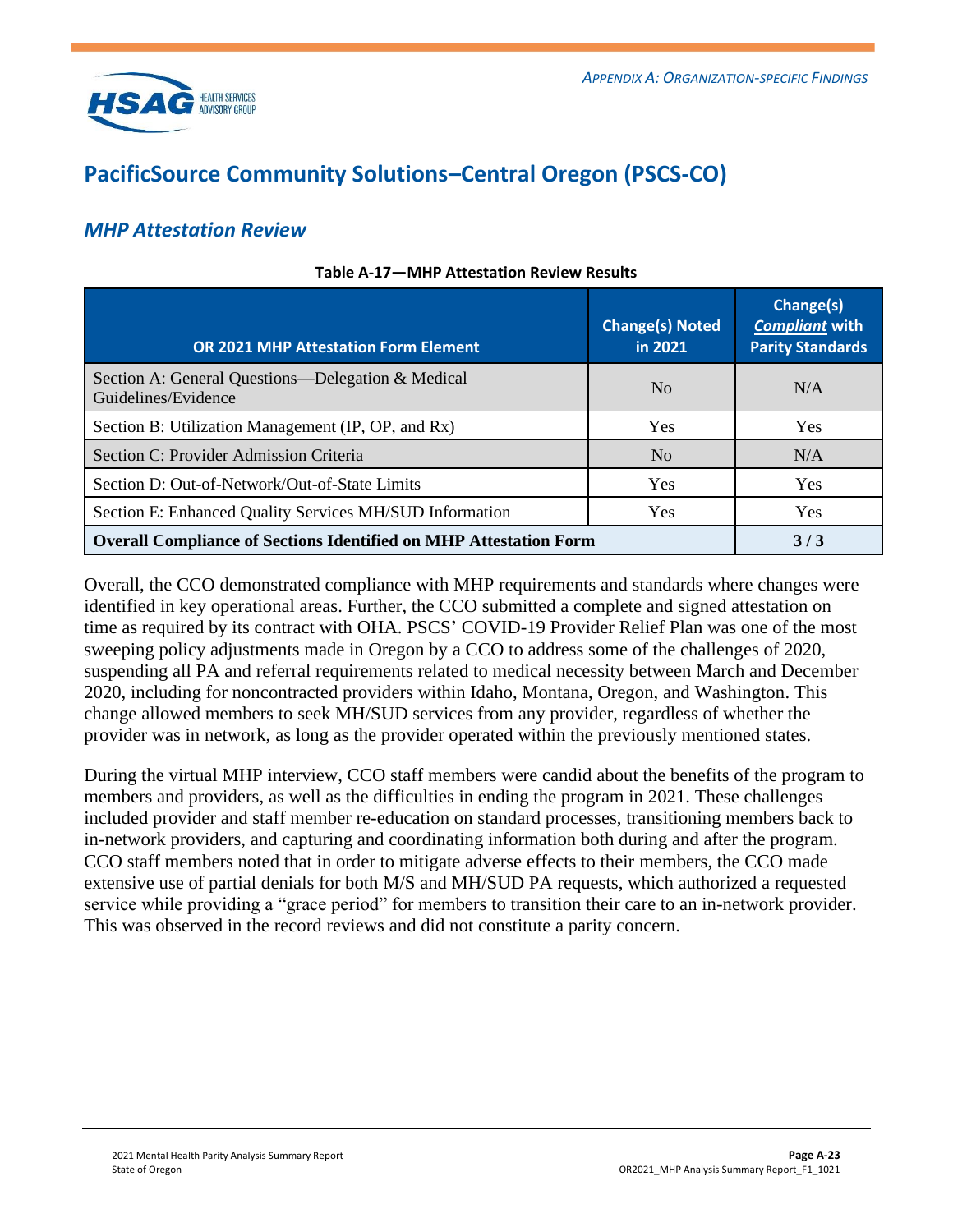

### *ABD Record Review*

| <b>ABD Evaluation Element</b>                                                                                      | <b>Percentage of</b><br><b>Compliant</b><br><b>M/S Records</b> | <b>Percentage</b><br>of Compliant<br><b>MH/SUD</b><br><b>Records</b> | <b>Mental</b><br><b>Health</b><br><b>Parity</b> |
|--------------------------------------------------------------------------------------------------------------------|----------------------------------------------------------------|----------------------------------------------------------------------|-------------------------------------------------|
| <b>Number of ABD Records Reviewed</b>                                                                              | 10                                                             | <b>10</b>                                                            |                                                 |
| Determination followed documented policies and procedures<br>1.                                                    | 100%                                                           | 100%                                                                 | Yes                                             |
| Notice sent within required time frame<br>2.                                                                       | 100%                                                           | 100%                                                                 | Yes                                             |
| 3.<br>If determination extended, notification included required<br>content                                         | 100%                                                           | 100%                                                                 | Yes                                             |
| Written notice included required content<br>4.                                                                     | 80%                                                            | 100%                                                                 | Yes                                             |
| Determination made by qualified clinician<br>5.                                                                    | 100%                                                           | 100%                                                                 | Yes                                             |
| If denied for lack of information, requesting provider was<br>6.<br>contacted/consulted for additional information | 100%                                                           | 100%                                                                 | Yes                                             |
| Peer review policy/process followed as applicable<br>7.                                                            | 100%                                                           | 100%                                                                 | Yes                                             |
| Determination based on established authorization criteria<br>8.                                                    | 100%                                                           | 100%                                                                 | Yes                                             |
| Correspondence to the member was easy to understand<br>9.                                                          | 100%                                                           | 90%                                                                  | Yes                                             |
| <b>Overall Compliance</b>                                                                                          | 98%                                                            | 99%                                                                  | Yes                                             |
| <b>Number of Fully Compliant ABD Records</b>                                                                       | 8/10                                                           | 9/10                                                                 | N/A                                             |

#### **Table A-18—ABD Record Review Results**

While PSCS-CO demonstrated parity at a policy level across its M/S and MH/SUD services as documented in its MHP Attestation Review, two of the 10 M/S records reviewed did not include all required content. Although this finding did not represent an MHP concern, it did raise concerns regarding compliance with contractual NOABD requirements. HSAG reviewers noted that PSCS-CO's records were well-organized, easy to follow, and contained all necessary information.

HSAG also provided feedback regarding the readability of the NOABDs. During the virtual conference call, the CCO noted that it was currently working with OHA to update the NOABD template to ensure it meets informational requirements and incorporates best practices for member readability.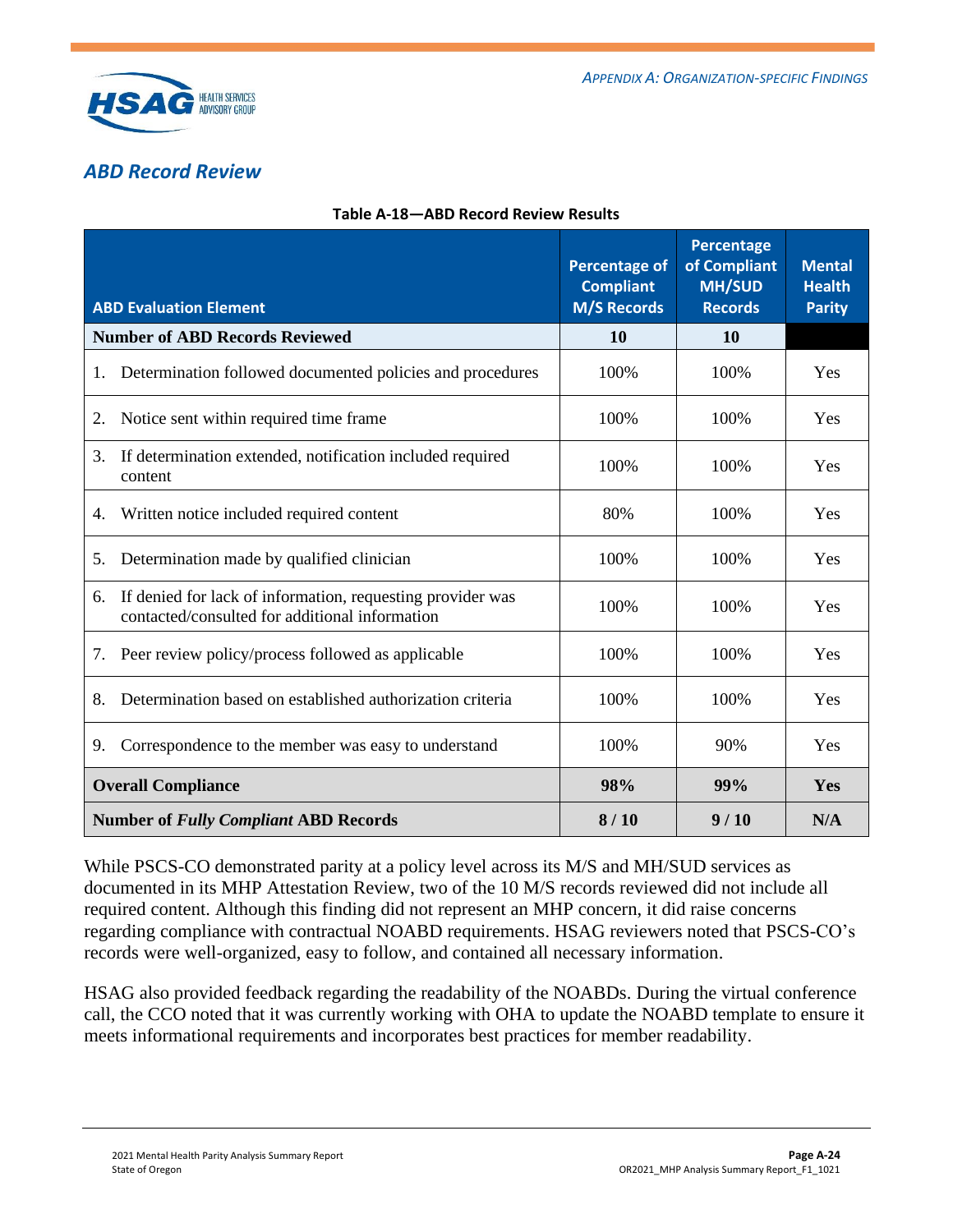

### *Findings and Required Actions*

No findings or recommendations were noted by HSAG in 2021 in association with the CCO's MHP Attestation Form. All findings resulting from the 2020 Mental Health Parity Analysis were resolved.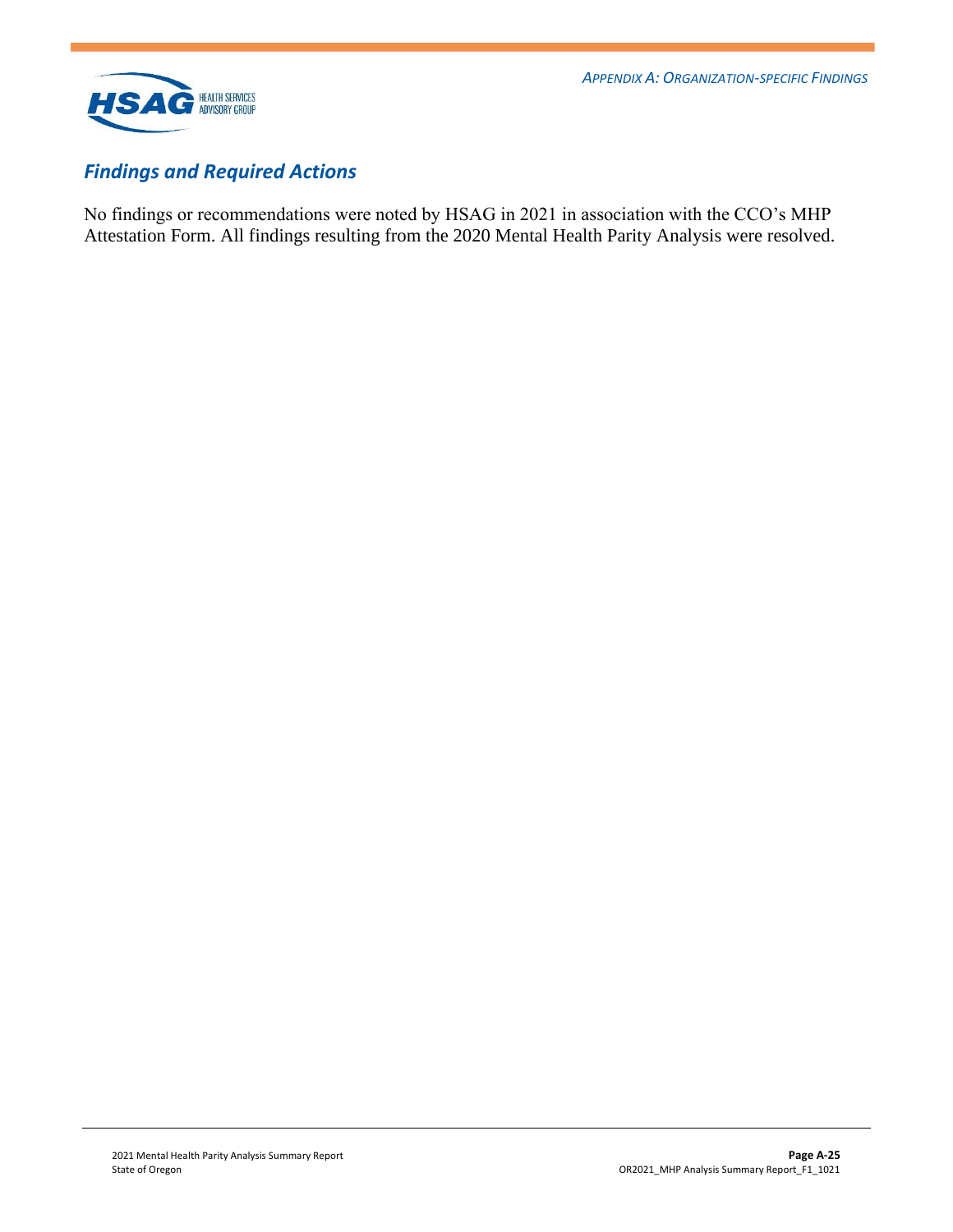

## <span id="page-43-0"></span>**PacificSource Community Solutions–Columbia Gorge (PSCS-CG)**

### *MHP Attestation Review*

| <b>OR 2021 MHP Attestation Form Element</b>                              | <b>Change(s) Noted</b><br>in 2021 | Change(s)<br><b>Compliant with</b><br><b>Parity Standards</b> |
|--------------------------------------------------------------------------|-----------------------------------|---------------------------------------------------------------|
| Section A: General Questions—Delegation & Medical<br>Guidelines/Evidence | N <sub>0</sub>                    | N/A                                                           |
| Section B: Utilization Management (IP, OP, and Rx)                       | Yes                               | Yes                                                           |
| Section C: Provider Admission Criteria                                   | N <sub>0</sub>                    | N/A                                                           |
| Section D: Out-of-Network/Out-of-State Limits                            | Yes                               | <b>Yes</b>                                                    |
| Section E: Enhanced Quality Services MH/SUD Information                  | <b>Yes</b>                        | <b>Yes</b>                                                    |
| <b>Overall Compliance of Sections Identified on MHP Attestation Form</b> | 3/3                               |                                                               |

#### **Table A-19—MHP Attestation Review Results**

Overall, the CCO demonstrated compliance with MHP requirements and standards where changes were identified in key operational areas. Further, the CCO submitted a complete and signed attestation on time as required by its contract with OHA. PSCS' COVID-19 Provider Relief Plan was one of the most sweeping policy adjustments made in Oregon by an MCE to address some of the challenges of 2020, suspending all PA and referral requirements related to medical necessity between March and December 2020, including for noncontracted providers within Idaho, Montana, Oregon, and Washington. This change allowed members to seek MH/SUD services from any provider, regardless of whether the provider was in network, as long as the provider operated within the previously mentioned states.

During the virtual MHP interview, CCO staff members were candid about the benefits of the program to members and providers, as well as the difficulties in ending the program in 2021. These challenges included provider and staff member re-education on standard processes, transitioning members back to in-network providers, and capturing and coordinating information both during and after the program. CCO staff members noted that in order to mitigate adverse effects to their members, the CCO made extensive use of partial denials for both M/S and MH/SUD PA requests, which authorized a requested service while providing a "grace period" for members to transition their care to an in-network provider. This was observed in the record reviews and did not constitute a parity concern.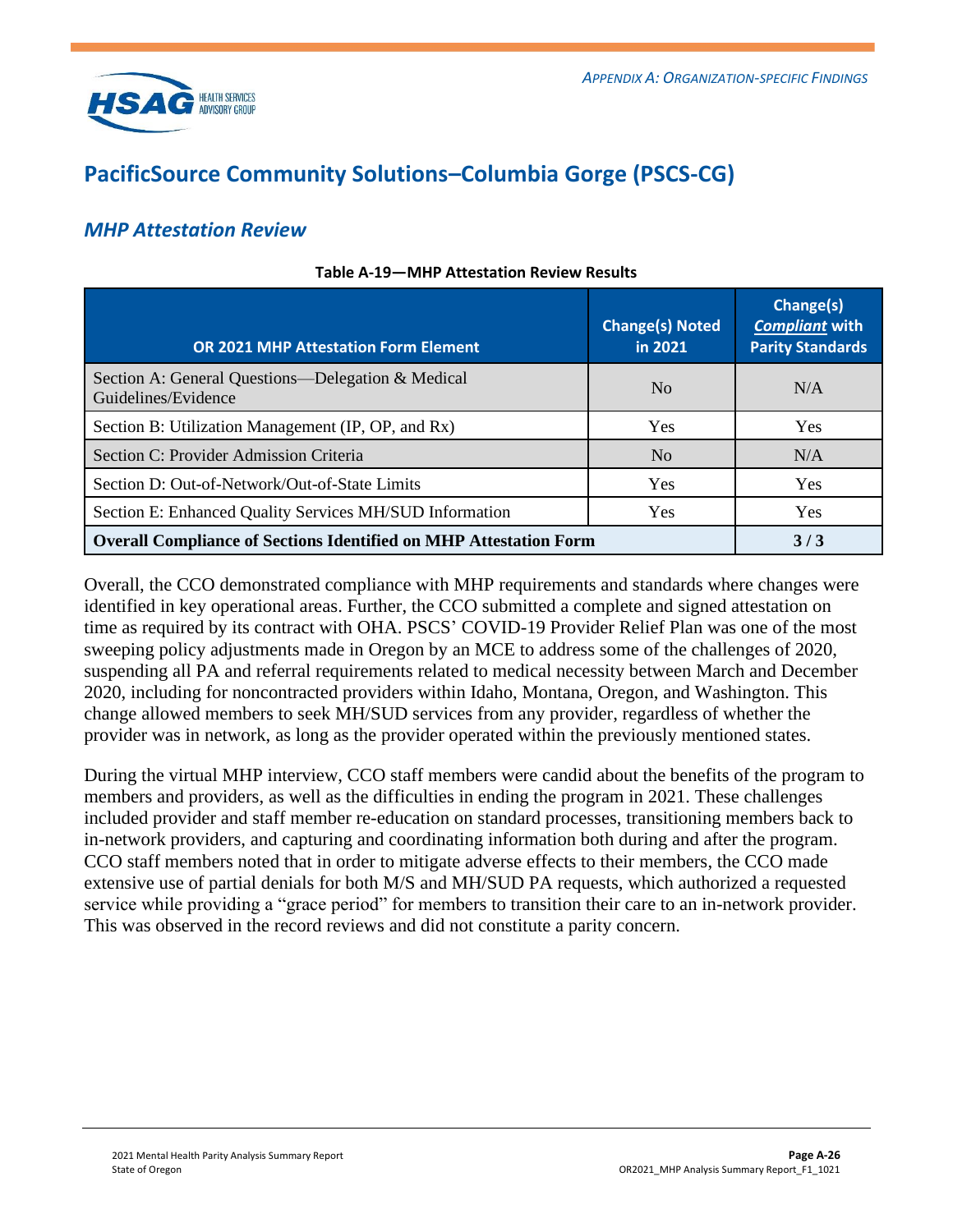

### *ABD Record Review*

| <b>ABD Evaluation Element</b>                                                                                      | <b>Percentage of</b><br><b>Compliant</b><br><b>M/S Records</b> | <b>Percentage</b><br>of Compliant<br><b>MH/SUD</b><br><b>Records</b> | <b>Mental</b><br><b>Health</b><br><b>Parity</b> |
|--------------------------------------------------------------------------------------------------------------------|----------------------------------------------------------------|----------------------------------------------------------------------|-------------------------------------------------|
| <b>Number of ABD Records Reviewed</b>                                                                              | 10                                                             | <b>10</b>                                                            |                                                 |
| Determination followed documented policies and procedures<br>1.                                                    | 100%                                                           | 100%                                                                 | Yes                                             |
| Notice sent within required time frame<br>2.                                                                       | 100%                                                           | 100%                                                                 | Yes                                             |
| 3.<br>If determination extended, notification included required<br>content                                         | 100%                                                           | 100%                                                                 | Yes                                             |
| Written notice included required content<br>4.                                                                     | 100%                                                           | 100%                                                                 | Yes                                             |
| Determination made by qualified clinician<br>5.                                                                    | 100%                                                           | 100%                                                                 | Yes                                             |
| If denied for lack of information, requesting provider was<br>6.<br>contacted/consulted for additional information | 100%                                                           | 100%                                                                 | Yes                                             |
| Peer review policy/process followed as applicable<br>7.                                                            | 100%                                                           | 100%                                                                 | Yes                                             |
| Determination based on established authorization criteria<br>8.                                                    | 100%                                                           | 100%                                                                 | Yes                                             |
| Correspondence to the member was easy to understand<br>9.                                                          | 90%                                                            | 100%                                                                 | Yes                                             |
| <b>Overall Compliance</b>                                                                                          | 99%                                                            | 100%                                                                 | Yes                                             |
| <b>Number of Fully Compliant ABD Records</b>                                                                       | 9/10                                                           | 10/10                                                                | N/A                                             |

#### **Table A-20—ABD Record Review Results**

HSAG found that the NOABDs provided by PSCS-CG were in parity across M/S and MH/SUD services, and included all necessary information, contained plain-language explanations that would be helpful to a member, and showcased multiple best practices. During the virtual conference call, the CCO noted that it was currently working with OHA to update the NOABD template to ensure it meets informational requirements and incorporates best practices for member readability.

### *Findings and Required Actions*

No findings or recommendations were noted by HSAG in 2021 in association with the CCO's MHP Attestation Form or record review. All findings resulting from the 2020 Mental Health Parity Analysis were resolved.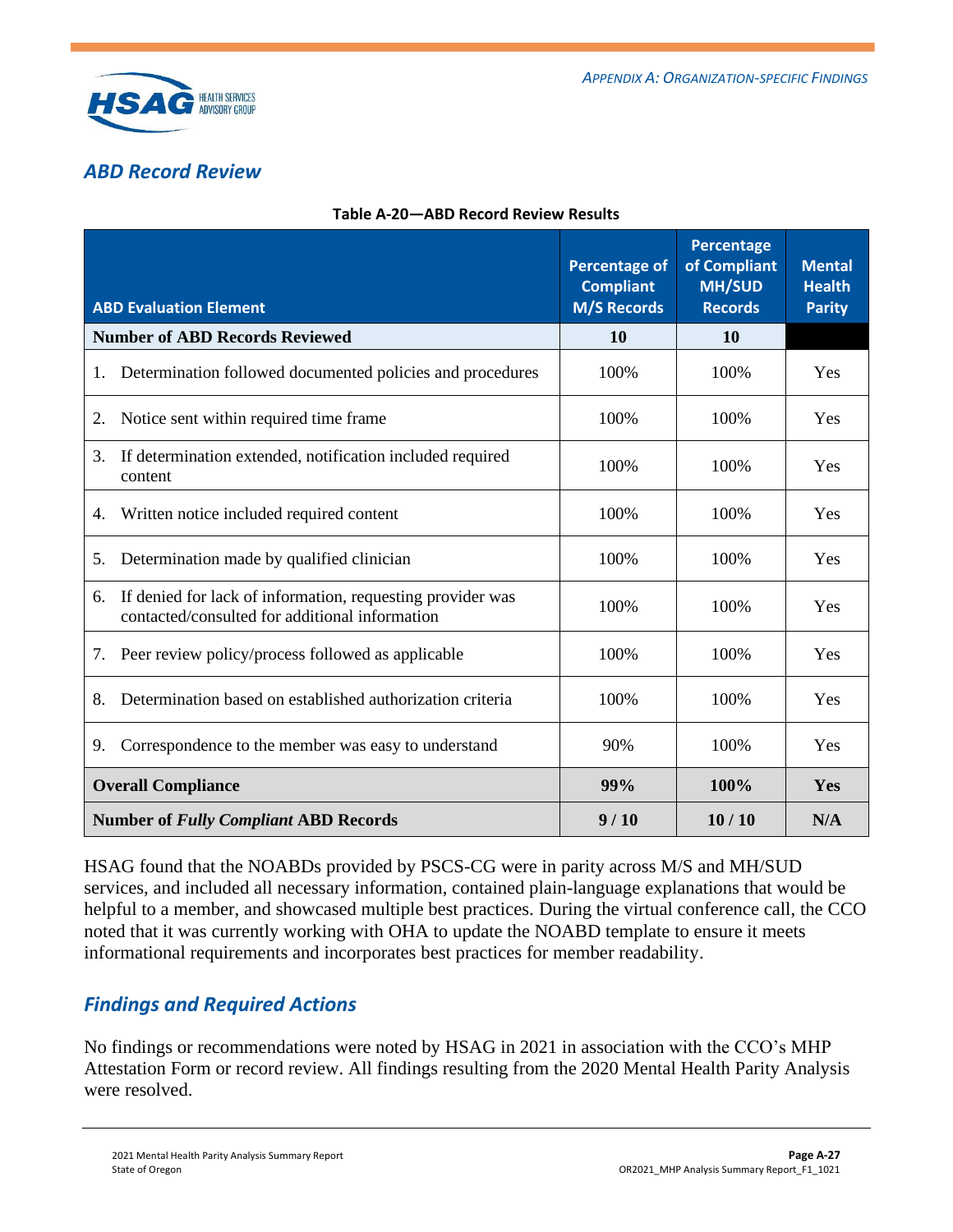

## <span id="page-45-0"></span>**PacificSource Community Solutions–Lane (PSCS-Lane)**

### *MHP Attestation Review*

| <b>OR 2021 MHP Attestation Form Element</b>                              | <b>Change(s) Noted</b><br>in 2021 | Change(s)<br><b>Compliant with</b><br><b>Parity Standards</b> |
|--------------------------------------------------------------------------|-----------------------------------|---------------------------------------------------------------|
| Section A: General Questions—Delegation & Medical<br>Guidelines/Evidence | N <sub>0</sub>                    | N/A                                                           |
| Section B: Utilization Management (IP, OP, and Rx)                       | <b>Yes</b>                        | Yes                                                           |
| Section C: Provider Admission Criteria                                   | N <sub>0</sub>                    | N/A                                                           |
| Section D: Out-of-Network/Out-of-State Limits                            | <b>Yes</b>                        | <b>Yes</b>                                                    |
| Section E: Enhanced Quality Services MH/SUD Information                  | Yes                               | <b>Yes</b>                                                    |
| <b>Overall Compliance of Sections Identified on MHP Attestation Form</b> | 3/3                               |                                                               |

#### **Table A-21—MHP Attestation Review Results**

Overall, the CCO demonstrated compliance with MHP requirements and standards where changes were identified in key operational areas. Further, the CCO submitted a complete and signed attestation on time as required by its contract with OHA. PSCS' COVID-19 Provider Relief Plan was one of the most sweeping policy adjustments made in Oregon by an MCE to address some of the challenges of 2020, suspending all PA and referral requirements related to medical necessity between March and December 2020, including for noncontracted providers within Idaho, Montana, Oregon, and Washington. This change allowed members to seek MH/SUD services from any provider, regardless of whether the provider was in network, as long as the provider operated within the previously mentioned states.

During the virtual MHP interview, CCO staff members were candid about the benefits of the program to members and providers, as well as the difficulties in ending the program in 2021. These challenges included provider and staff member re-education on standard processes, transitioning members back to in-network providers, and capturing and coordinating information both during and after the program. CCO staff members noted that in order to mitigate adverse effects to their members, the CCO made extensive use of partial denials for both M/S and MH/SUD PA requests, which authorized a requested service while providing a "grace period" for members to transition their care to an in-network provider. This was observed in the record reviews and did not constitute a parity concern.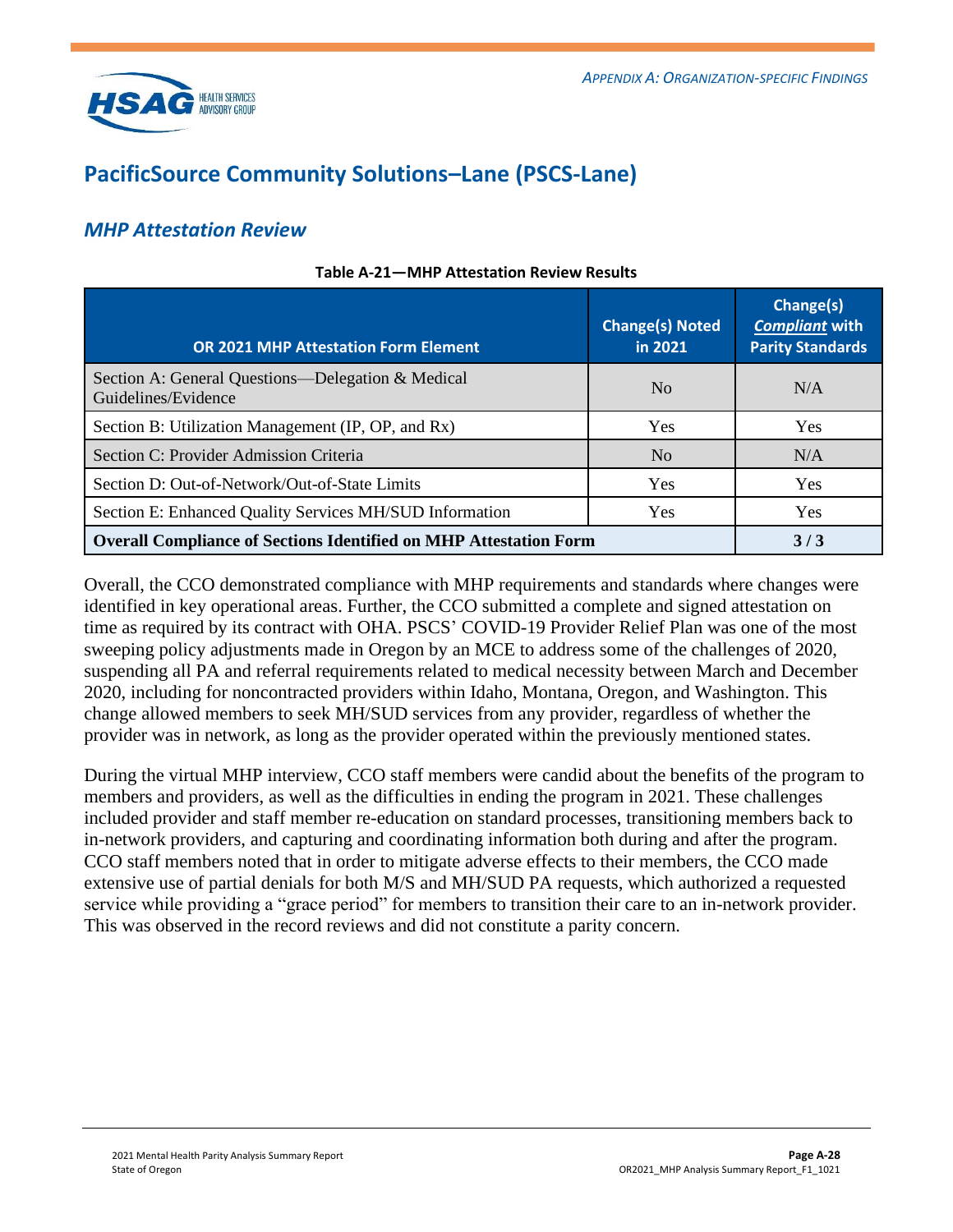

### *ABD Record Review*

| <b>ABD Evaluation Element</b>                                                                                      | <b>Percentage of</b><br><b>Compliant</b><br><b>M/S Records</b> | Percentage<br>of Compliant<br><b>MH/SUD</b><br><b>Records</b> | <b>Mental</b><br><b>Health</b><br><b>Parity</b> |
|--------------------------------------------------------------------------------------------------------------------|----------------------------------------------------------------|---------------------------------------------------------------|-------------------------------------------------|
| <b>Number of ABD Records Reviewed</b>                                                                              | 10                                                             | 10                                                            |                                                 |
| Determination followed documented policies and procedures<br>1.                                                    | 90%                                                            | 100%                                                          | Yes                                             |
| Notice sent within required time frame<br>2.                                                                       | 100%                                                           | 90%                                                           | Yes                                             |
| 3.<br>If determination extended, notification included required<br>content                                         | 100%                                                           | 100%                                                          | Yes                                             |
| Written notice included required content<br>4.                                                                     | 90%                                                            | 60%                                                           | No                                              |
| Determination made by qualified clinician<br>5.                                                                    | 100%                                                           | 100%                                                          | Yes                                             |
| If denied for lack of information, requesting provider was<br>6.<br>contacted/consulted for additional information | 100%                                                           | 90%                                                           | Yes                                             |
| Peer review policy/process followed as applicable<br>7.                                                            | 100%                                                           | 100%                                                          | Yes                                             |
| Determination based on established authorization criteria<br>8.                                                    | 90%                                                            | 90%                                                           | Yes                                             |
| Correspondence to the member was easy to understand<br>9.                                                          | 90%                                                            | 70%                                                           | No                                              |
| <b>Overall Compliance</b>                                                                                          | 96%                                                            | 89%                                                           | N <sub>0</sub>                                  |
| <b>Number of Fully Compliant ABD Records</b>                                                                       | 8/10                                                           | 4/10                                                          | N/A                                             |

While PSCS-Lane demonstrated parity at a policy level across its M/S and MH/SUD services as documented in its MHP Attestation Review, the ABD record review revealed discrepancies in the quality of NOABDs between M/S and MH/SUD services as well as general issues with the overall UM/PA process NOABD quality. Specifically, HSAG's review revealed insufficient or inaccurate information within the NOABD language, examples of the CCO not following its procedures, insufficient process documentation, and basic editorial errors.

Overall, in comparing record review results across all PSCS CCOs, considerable variation in the experience of staff and compliance with established processes existed between entities. During the virtual MHP interview, CCO staff members described significant staffing changes throughout the audit review period, particularly for new MH/SUD hires in the newest service regions (i.e., PSCS-Lane and PSCS-MP) and confirmed that PA and UM review staff members were typically allocated by service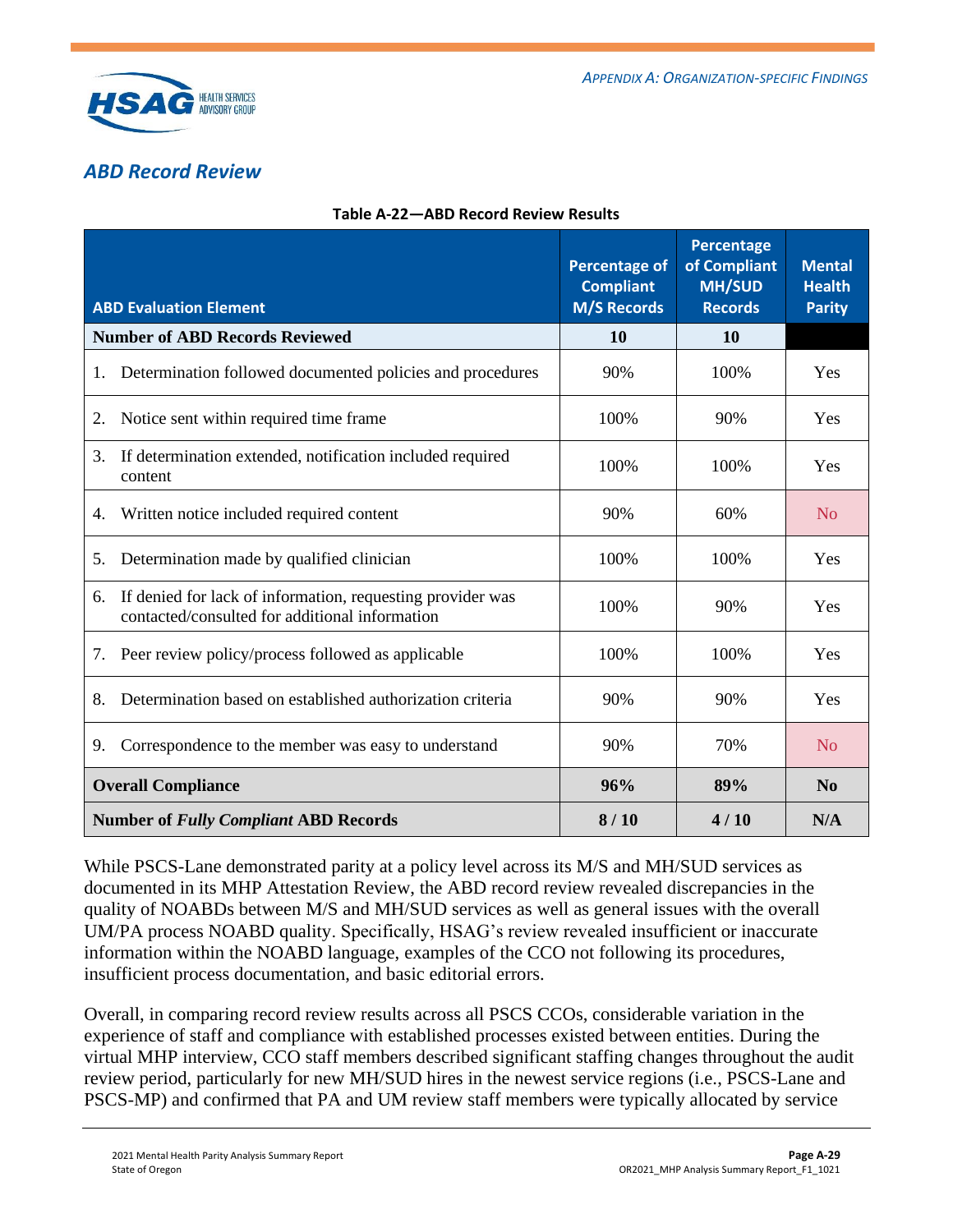

region. HSAG recommended that PSCS increase its training and oversight of PSCS-Lane to bring it into compliance and parity across M/S and MH/SUD services. HSAG reviewers noted that PSCS provided thorough follow-up to all questions raised regarding record review.

HSAG also provided feedback regarding the readability of the NOABDs. During the virtual conference call, the CCO noted that it was currently working with OHA to update the NOABD template to ensure it meets informational requirements and incorporates best practices for member readability.

### *Findings and Required Actions*

| Finding #1                | PSCS-Lane did not consistently meet informational and other compliance<br>requirements in its NOABDs, including a statement regarding comorbidity<br>checks when a service was denied due to falling below the line of funding;<br>identifying the requesting provider, clear and accurate explanation of the<br>reason for denial, readability, timeliness, and basic copy editing. |
|---------------------------|--------------------------------------------------------------------------------------------------------------------------------------------------------------------------------------------------------------------------------------------------------------------------------------------------------------------------------------------------------------------------------------|
| <b>Required Action #1</b> | PSCS-Lane must ensure that all NOABD informational, timeliness, and<br>quality requirements are consistently met (e.g., through evidence of staff<br>member communication/training and a subsequent audit report).                                                                                                                                                                   |
| Finding $#2$              | PSCS-Lane's PA process, recordkeeping, and NOABDs were not in parity<br>across M/S and MH/SUD services, with MH/SUD processes and<br>NOABDs consistently less compliant than M/S.                                                                                                                                                                                                    |
| <b>Required Action #2</b> | PSCS-Lane must ensure that its M/S and MH/SUD PA processes,<br>record keeping, and NOABDs are consistently compliant and in parity<br>(e.g., via evidence of a successful monitoring and improvement plan for<br>both compliance and parity).                                                                                                                                        |

No findings or recommendations were noted by HSAG in 2021 in association with the CCO's MHP Attestation. All findings resulting from the 2020 Mental Health Parity Analysis were resolved.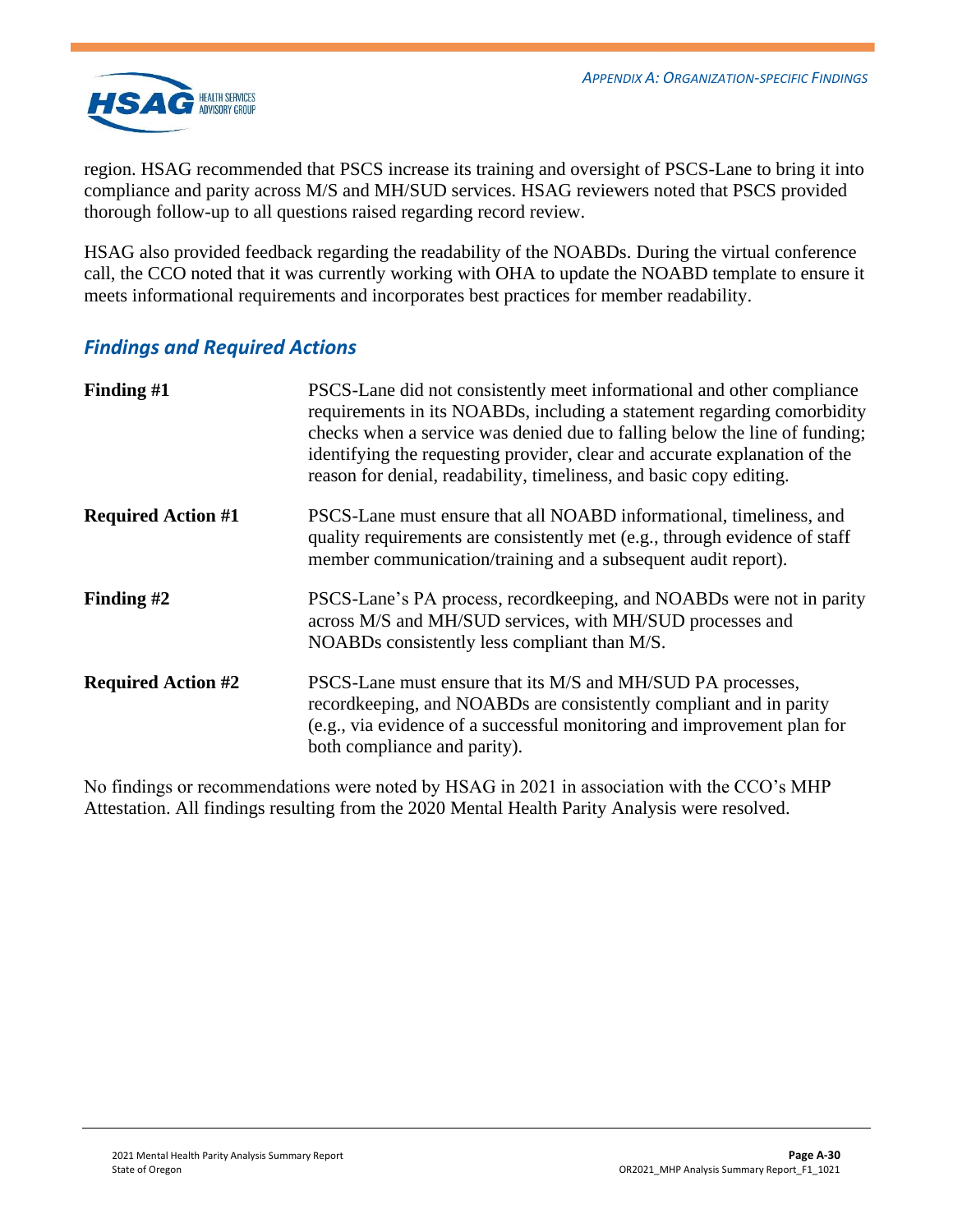

## <span id="page-48-0"></span>**PacificSource Community Solutions–Marion Polk (PSCS-MP)**

### *MHP Attestation Review*

| <b>OR 2021 MHP Attestation Form Element</b>                              | <b>Change(s) Noted</b><br>in 2021 | Change(s)<br><b>Compliant with</b><br><b>Parity Standards</b> |
|--------------------------------------------------------------------------|-----------------------------------|---------------------------------------------------------------|
| Section A: General Questions—Delegation & Medical<br>Guidelines/Evidence | N <sub>0</sub>                    | N/A                                                           |
| Section B: Utilization Management (IP, OP, and Rx)                       | <b>Yes</b>                        | Yes                                                           |
| Section C: Provider Admission Criteria                                   | N <sub>0</sub>                    | N/A                                                           |
| Section D: Out-of-Network/Out-of-State Limits                            | <b>Yes</b>                        | <b>Yes</b>                                                    |
| Section E: Enhanced Quality Services MH/SUD Information                  | Yes                               | <b>Yes</b>                                                    |
| <b>Overall Compliance of Sections Identified on MHP Attestation Form</b> | 3/3                               |                                                               |

#### **Table A-23—MHP Attestation Review Results**

Overall, the CCO demonstrated compliance with MHP requirements and standards where changes were identified in key operational areas. Further, the CCO submitted a complete and signed attestation on time as required by its contract with OHA. PSCS' COVID-19 Provider Relief Plan was one of the most sweeping policy adjustments made in Oregon by an MCE to address some of the challenges of 2020, suspending all PA and referral requirements related to medical necessity between March and December 2020, including for noncontracted providers within Idaho, Montana, Oregon, and Washington. This change allowed members to seek MH/SUD services from any provider, regardless of whether the provider was in network, as long as the provider operated within the previously mentioned states.

During the virtual MHP interview, CCO staff members were candid about the benefits of the program to members and providers, as well as the difficulties in ending the program in 2021. These challenges included provider and staff member re-education on standard processes, transitioning members back to in-network providers, and capturing and coordinating information both during and after the program. CCO staff members noted that in order to mitigate adverse effects to their members, the CCO made extensive use of partial denials for both M/S and MH/SUD PA requests, which authorized a requested service while providing a "grace period" for members to transition their care to an in-network provider. This was observed in the record reviews and did not constitute a parity concern.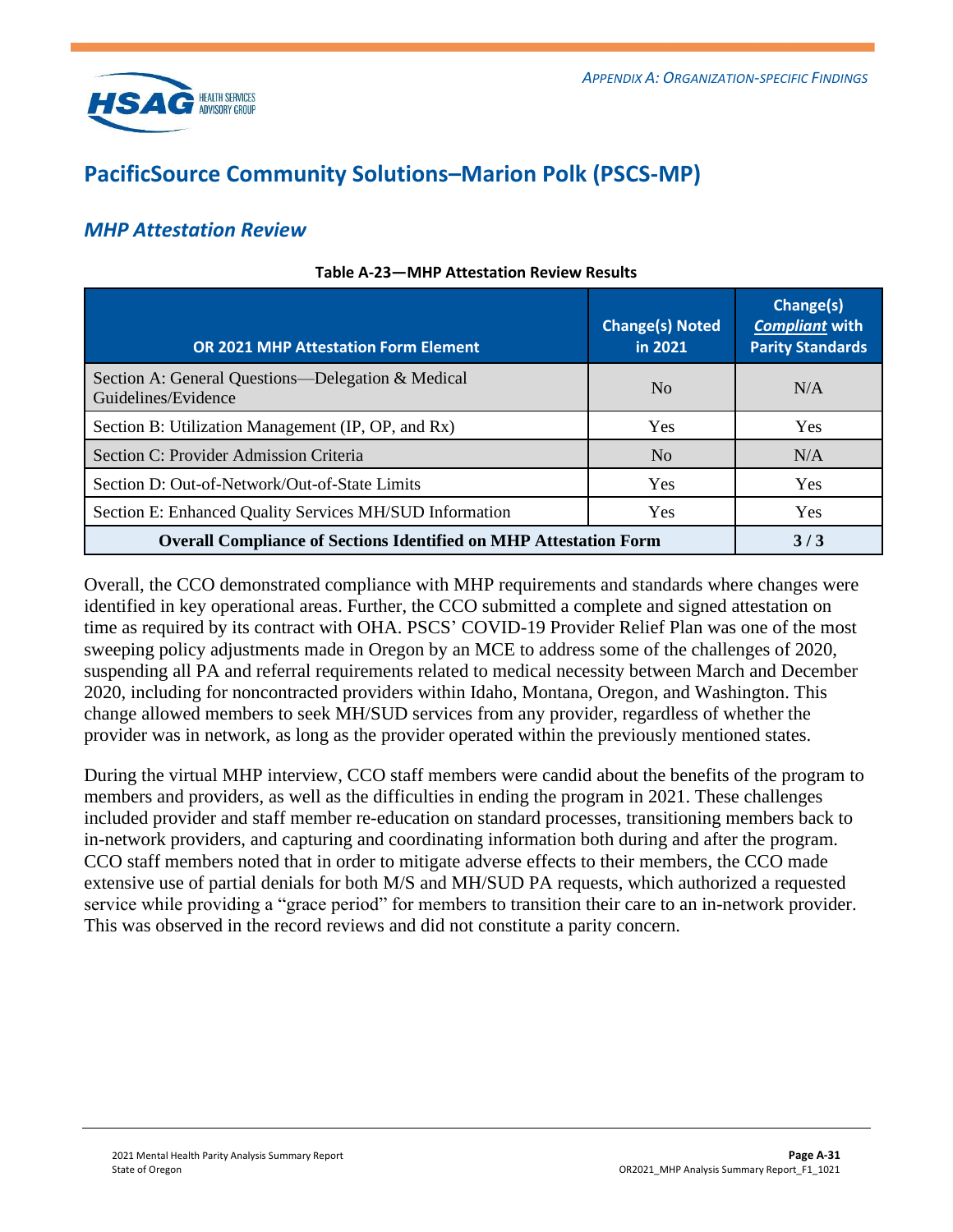

### *ABD Record Review*

|                                                                                                                    | <b>Percentage of</b><br><b>Compliant</b> | Percentage<br>of Compliant<br><b>MH/SUD</b> | <b>Mental</b><br><b>Health</b> |
|--------------------------------------------------------------------------------------------------------------------|------------------------------------------|---------------------------------------------|--------------------------------|
| <b>ABD Evaluation Element</b>                                                                                      | <b>M/S Records</b>                       | <b>Records</b>                              | <b>Parity</b>                  |
| <b>Number of ABD Records Reviewed</b>                                                                              | 10                                       | <b>10</b>                                   |                                |
| Determination followed documented policies and procedures<br>1.                                                    | 100%                                     | 90%                                         | Yes                            |
| Notice sent within required time frame<br>2.                                                                       | 90%                                      | 100%                                        | Yes                            |
| 3.<br>If determination extended, notification included required<br>content                                         | 100%                                     | 100%                                        | Yes                            |
| Written notice included required content<br>4.                                                                     | 90%                                      | 80%                                         | N <sub>0</sub>                 |
| Determination made by qualified clinician<br>5.                                                                    | 100%                                     | 100%                                        | Yes                            |
| If denied for lack of information, requesting provider was<br>6.<br>contacted/consulted for additional information | 100%                                     | 80%                                         | No                             |
| Peer review policy/process followed as applicable<br>7.                                                            | 100%                                     | 100%                                        | Yes                            |
| Determination based on established authorization criteria<br>8.                                                    | 100%                                     | 90%                                         | Yes                            |
| Correspondence to the member was easy to understand<br>9.                                                          | 80%                                      | 70%                                         | N <sub>0</sub>                 |
| <b>Overall Compliance</b>                                                                                          | 96%                                      | 90%                                         | N <sub>0</sub>                 |
| <b>Number of Fully Compliant ABD Records</b>                                                                       | 7/10                                     | 6/10                                        | N/A                            |

### **Table A-24—ABD Record Review Results**

While PSCS-MP demonstrated parity at a policy level across its M/S and MH/SUD services as documented in its MHP Attestation Review, the ABD record review revealed discrepancies in the quality of NOABDs between M/S and MH/SUD services as well as general issues with the overall UM/PA process NOABD quality. Specifically, HSAG's review revealed insufficient or inaccurate information within the NOABD language, examples of the CCO not following its procedures, insufficient process documentation, and basic editorial errors.

Overall, in comparing record review results across all PSCS CCOs, considerable variation in the experience of staff and compliance with established processes existed between entities. During the virtual MHP interview, CCO staff members described significant staffing changes throughout the audit review period, particularly for new MH/SUD hires in the newest service regions (i.e., PSCS-Lane and PSCS-MP) and confirmed that PA and UM review staff members were typically allocated by service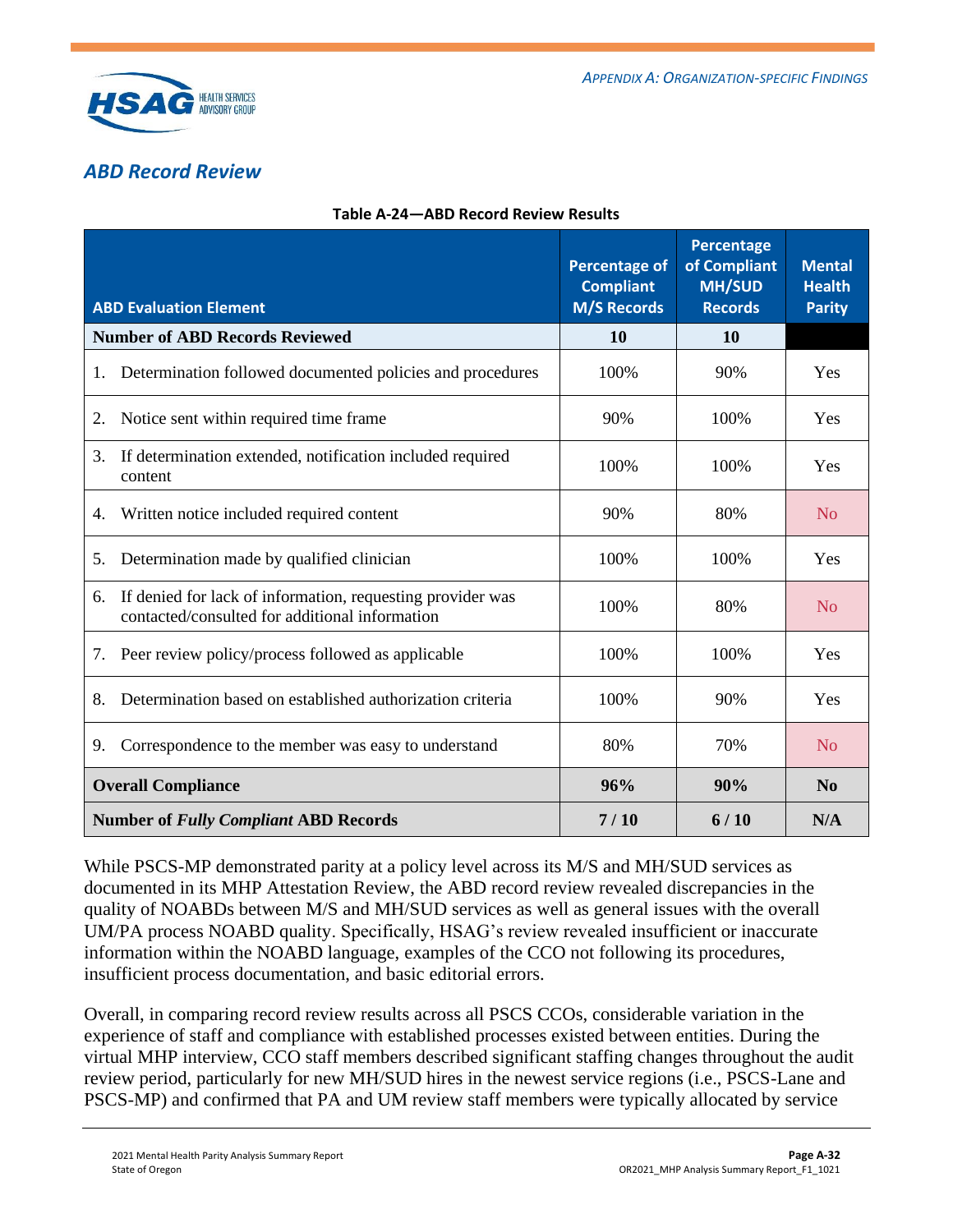

region. HSAG recommended that PSCS increase its training and oversight of PSCS-MP to bring it into compliance and parity across M/S and MH/SUD services. HSAG reviewers noted that PSCS provided thorough follow-up to all questions raised regarding record review.

HSAG also provided feedback regarding the readability of the NOABDs. During the virtual conference call, the CCO noted that it was currently working with OHA to update the NOABD template to ensure it meets informational requirements and incorporates best practices for member readability.

### *Findings and Required Actions*

| Finding $#1$              | PSCS-MP did not consistently meet informational and other compliance<br>requirements in its NOABDs, including proper utilization of the extension<br>process, identifying the requesting provider, clear and accurate<br>explanation of the reason for denial, readability, timeliness, and basic copy<br>editing. |
|---------------------------|--------------------------------------------------------------------------------------------------------------------------------------------------------------------------------------------------------------------------------------------------------------------------------------------------------------------|
| <b>Required Action #1</b> | PSCS-MP must ensure that all NOABD informational, timeliness, and<br>quality requirements are consistently met (e.g., through evidence of staff<br>member communication/training and a subsequent audit report).                                                                                                   |
| Finding $#2$              | PSCS-MP's PA process, record keeping, and NOABDs were not in parity<br>across M/S and MH/SUD services, with MH/SUD processes and<br>NOABDs consistently less compliant than M/S.                                                                                                                                   |
| <b>Required Action #2</b> | PSCS-MP must ensure that its M/S and MH/SUD PA processes,<br>record keeping, and NOABDs are consistently compliant and in parity<br>(e.g., via evidence of a successful monitoring and improvement plan for<br>both compliance and parity).                                                                        |

No findings or recommendations were noted by HSAG in 2021 in association with the CCO's MHP Attestation. All findings resulting from the 2020 Mental Health Parity Analysis were resolved.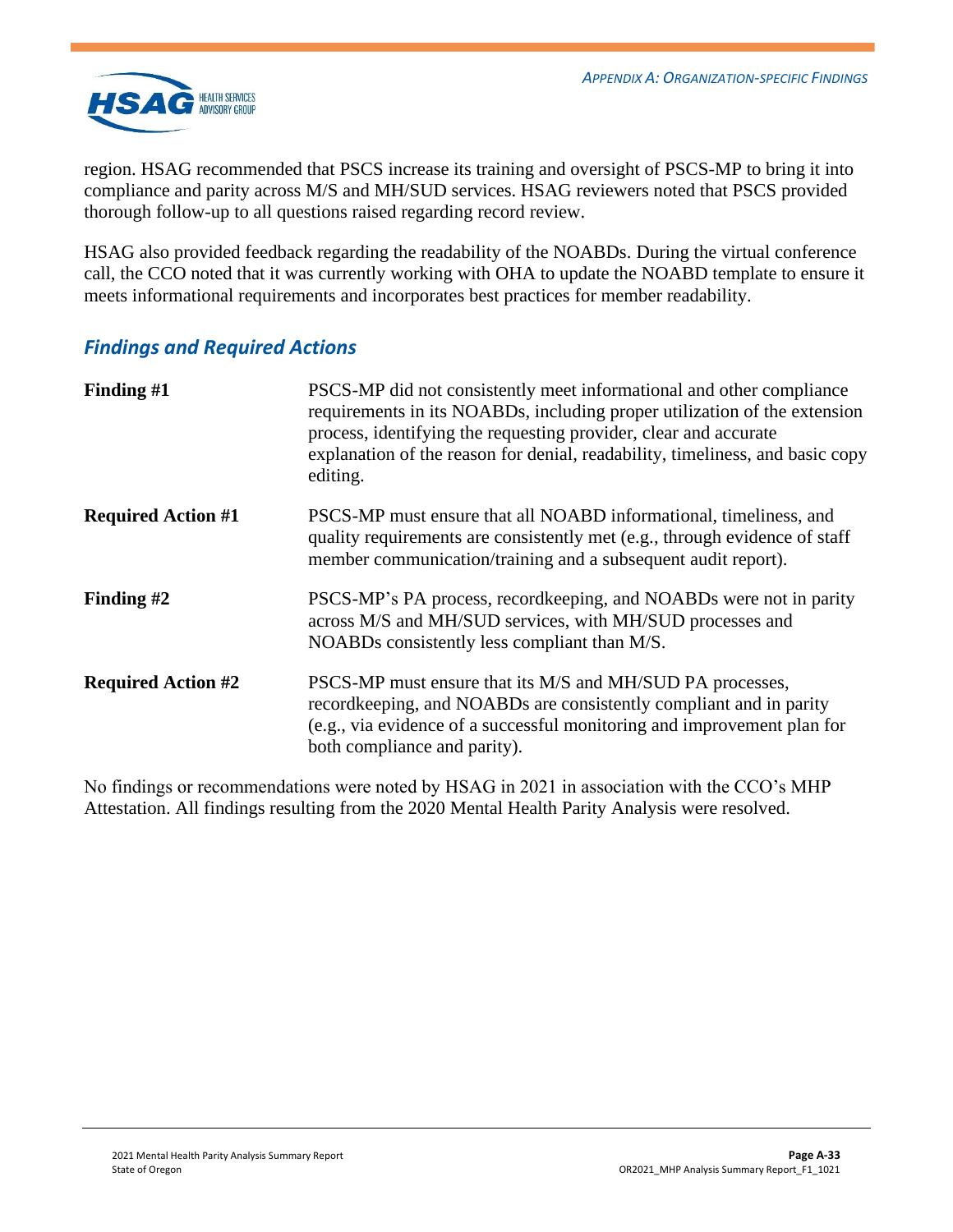

## <span id="page-51-0"></span>**Trillium Community Health Plan, Inc.–North (TCHP–North)**

### *MHP Attestation Review*

| <b>OR 2021 MHP Attestation Form Element</b>                              | <b>Change(s) Noted</b><br>in 2021 | Change(s)<br><b>Compliant with</b><br><b>Parity Standards</b> |
|--------------------------------------------------------------------------|-----------------------------------|---------------------------------------------------------------|
| Section A: General Questions—Delegation & Medical<br>Guidelines/Evidence | Yes                               | <b>Yes</b>                                                    |
| Section B: Utilization Management (IP, OP, and Rx)                       | <b>Yes</b>                        | <b>Yes</b>                                                    |
| Section C: Provider Admission Criteria                                   | N <sub>0</sub>                    | N/A                                                           |
| Section D: Out-of-Network/Out-of-State Limits                            | Yes                               | <b>Yes</b>                                                    |
| Section E: Enhanced Quality Services MH/SUD Information                  | <b>Yes</b>                        | <b>Yes</b>                                                    |
| <b>Overall Compliance of Sections Identified on MHP Attestation Form</b> |                                   | 4/4                                                           |

#### **Table A-25—MHP Attestation Review Results**

Overall, the CCO demonstrated compliance with MHP requirements and standards where changes were identified in key operational areas. Further, the CCO submitted a complete and signed attestation on time as required by its contract with OHA. During the virtual MHP interview, CCO staff members emphasized efforts made in 2021 to align operations between TCHP–North and its sister CCO, TCHP– South, including bringing UM and intensive care coordination (ICC) services "in house" rather than contracting out to county MH organizations. TCHP staff members outlined the transition process, which included workgroups for M/S and MH/SUD as well as dual coverage overlap for several weeks to ensure a smooth transition for members. The CCO took many policy-level steps in 2020 and 2021 to aid its member population in facing the dual challenges of the COVID-19 pandemic and the 2020 Oregon Labor Day wildfires in its service areas. These steps included permitting noncontrolled-substance pharmacy refills without a prescription by emergency; waiving deadlines associated with claims, grievances and appeals, and utilization review; and removing PA requirements and limits on all telehealth services, including MH.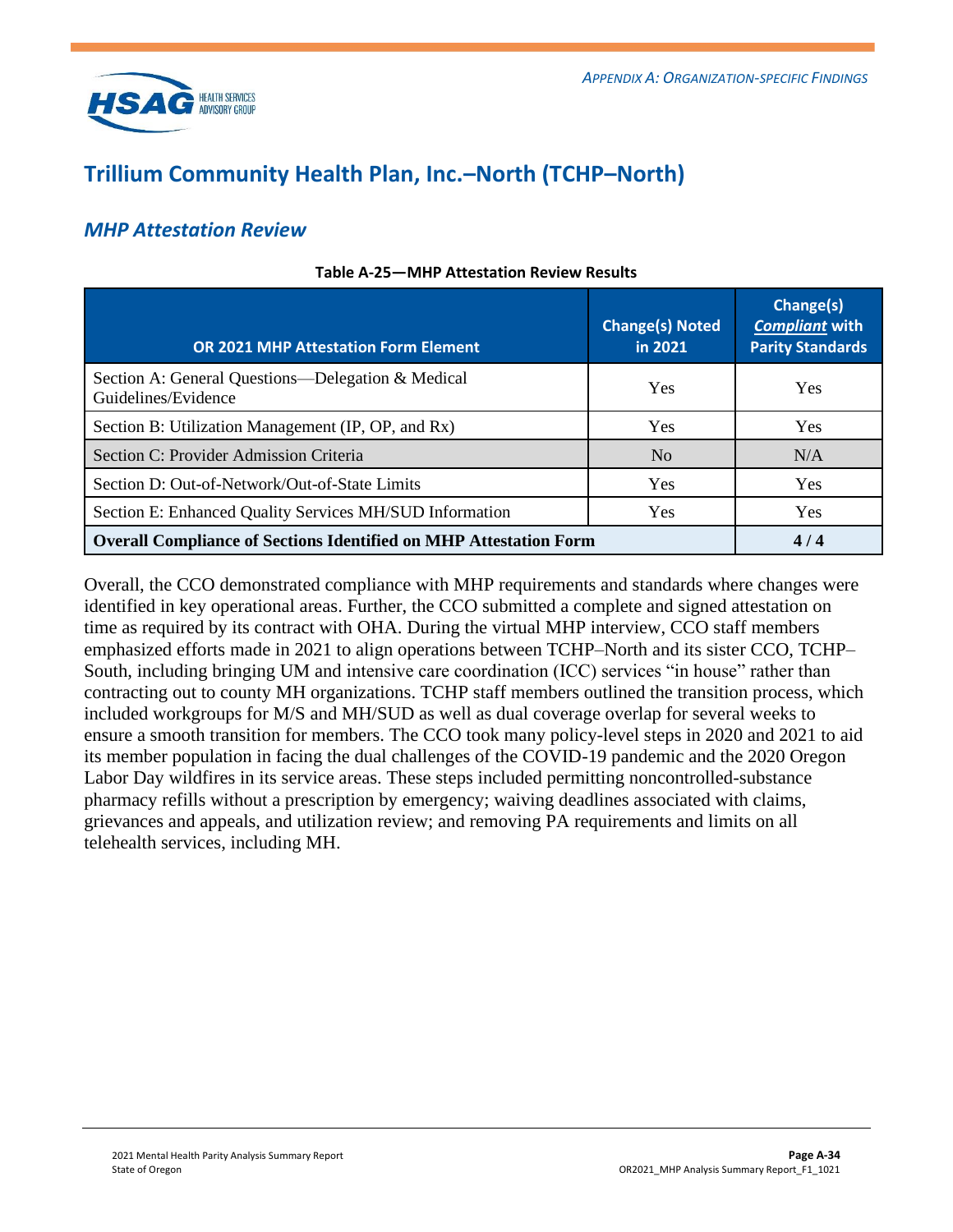

### *ABD Record Review*

|                                                                                                                    | <b>Percentage of</b><br><b>Compliant</b> | <b>Percentage</b><br>of Compliant<br><b>MH/SUD</b> | <b>Mental</b><br><b>Health</b> |
|--------------------------------------------------------------------------------------------------------------------|------------------------------------------|----------------------------------------------------|--------------------------------|
| <b>ABD Evaluation Element</b>                                                                                      | <b>M/S Records</b>                       | <b>Records</b>                                     | <b>Parity</b>                  |
| <b>Number of ABD Records Reviewed</b>                                                                              | 10                                       | 8                                                  |                                |
| Determination followed documented policies and procedures<br>1.                                                    | 100%                                     | 100%                                               | Yes                            |
| Notice sent within required time frame<br>2.                                                                       | 50%                                      | 63%                                                | N <sub>o</sub>                 |
| 3.<br>If determination extended, notification included required<br>content                                         | 100%                                     | 100%                                               | Yes                            |
| Written notice included required content<br>4.                                                                     | 100%                                     | 100%                                               | Yes                            |
| Determination made by qualified clinician<br>5.                                                                    | 100%                                     | 100%                                               | Yes                            |
| If denied for lack of information, requesting provider was<br>6.<br>contacted/consulted for additional information | 100%                                     | 100%                                               | Yes                            |
| Peer review policy/process followed as applicable<br>7.                                                            | 100%                                     | 100%                                               | Yes                            |
| Determination based on established authorization criteria<br>8.                                                    | 100%                                     | 100%                                               | Yes                            |
| Correspondence to the member was easy to understand<br>9.                                                          | 100%                                     | 100%                                               | Yes                            |
| <b>Overall Compliance</b>                                                                                          | 94%                                      | 96%                                                | Yes                            |
| <b>Number of Fully Compliant ABD Records</b>                                                                       | 5/10                                     | 5/8                                                | N/A                            |

### **Table A-26—ABD Record Review Results**

While TCHP–North demonstrated parity at a policy level across its M/S and MH/SUD services as documented in its MHP Attestation Review, the ABD record review revealed consistently untimely NOABDs sent to members for both M/S and MH/SUD services. CCO staff members stated that during the review period, a medical director who typically reviewed M/S ABDs retired, and the remaining physician reviewers initially struggled with the workload. Additionally, the CCO identified that it had a faulty request intake process that resulted in the incorrect routing of BH requests. The CCO asserted that these problems had since been corrected; however, these issues still constituted a finding with regard to timeliness of NOABDs.

HSAG also provided feedback regarding the readability of the NOABDs. Reviewers noted that the CCO consistently provided all medical information with explanations and context in a readily understandable fashion without a decrease in the quality of information provided. During the virtual conference call, the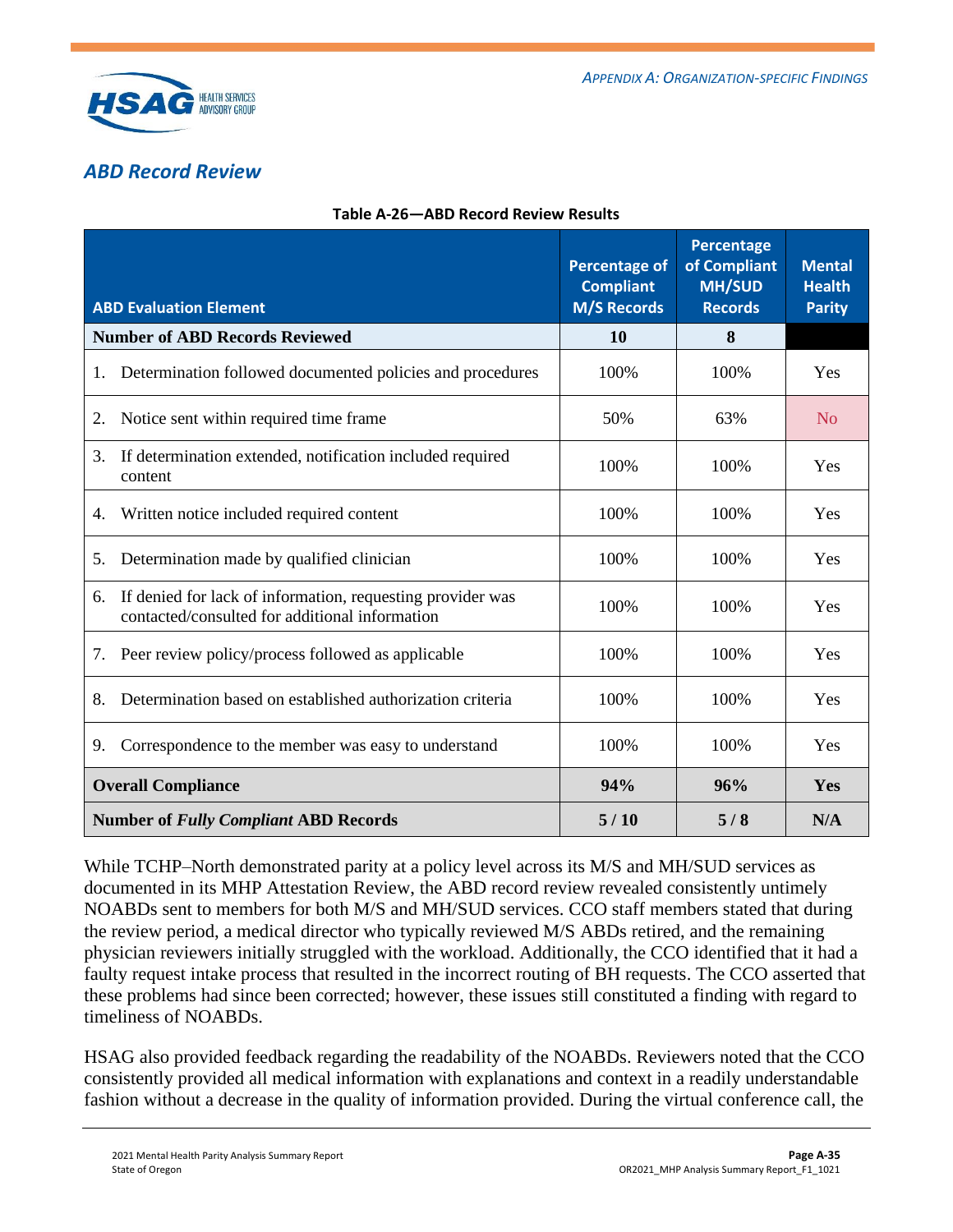

CCO noted that it was currently working with OHA to update the NOABD template to ensure it meets informational requirements and incorporates best practices for member readability.

### *Findings and Required Actions*

| Finding $#1$              | TCHP–North did not consistently meet timeliness requirements for M/S<br>and MH/SUD NOABDs sent to members.                                                                             |
|---------------------------|----------------------------------------------------------------------------------------------------------------------------------------------------------------------------------------|
| <b>Required Action #1</b> | TCHP–North must ensure that all NOABDs timeliness requirements are<br>consistently met (e.g., through evidence of steps taken to address<br>timeliness and a subsequent audit report). |

No findings or recommendations were noted by HSAG in 2021 in association with the CCO's MHP Attestation. TCHP-North began formal operations in 2021 and was not part of the 2020 Mental Health Parity Analysis.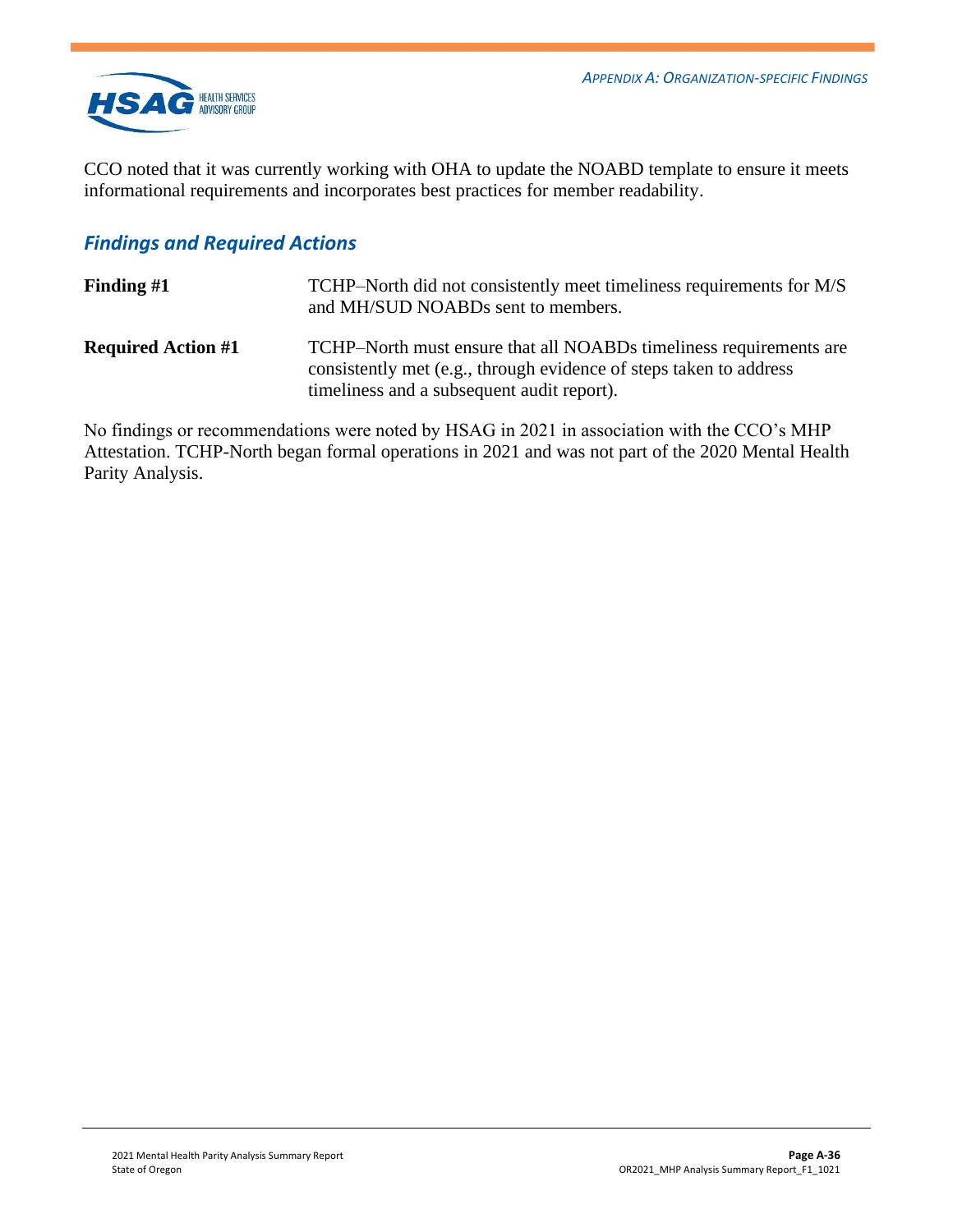

## <span id="page-54-0"></span>**Trillium Community Health Plan, Inc.–South (TCHP–South)**

### *MHP Attestation Review*

| <b>OR 2021 MHP Attestation Form Element</b>                              | <b>Change(s) Noted</b><br>in 2021 | Change(s)<br><b>Compliant with</b><br><b>Parity Standards</b> |
|--------------------------------------------------------------------------|-----------------------------------|---------------------------------------------------------------|
| Section A: General Questions—Delegation & Medical<br>Guidelines/Evidence | Yes                               | <b>Yes</b>                                                    |
| Section B: Utilization Management (IP, OP, and Rx)                       | <b>Yes</b>                        | <b>Yes</b>                                                    |
| Section C: Provider Admission Criteria                                   | N <sub>0</sub>                    | N/A                                                           |
| Section D: Out-of-Network/Out-of-State Limits                            | Yes                               | <b>Yes</b>                                                    |
| Section E: Enhanced Quality Services MH/SUD Information                  | <b>Yes</b>                        | <b>Yes</b>                                                    |
| <b>Overall Compliance of Sections Identified on MHP Attestation Form</b> |                                   | 4/4                                                           |

#### **Table A-27—MHP Attestation Review Results**

Overall, the CCO demonstrated compliance with MHP requirements and standards where changes were identified in key operational areas. Further, the CCO submitted a complete and signed attestation on time as required by its contract with OHA. During the virtual MHP interview, CCO staff members emphasized efforts made in 2021 to align operations between TCHP–South and its sister CCO, TCHP– North, including bringing UM and intensive care coordination (ICC) services "in house" rather than contracting out to county MH organizations. TCHP staff members outlined the transition process, which included workgroups for M/S and MH/SUD as well as dual coverage overlap for several weeks to ensure a smooth transition for members. The CCO took many policy-level steps in 2020 and 2021 to aid its member population in facing the dual challenges of the COVID-19 pandemic and the 2020 Oregon Labor Day wildfires in its service areas. These steps included permitting noncontrolled-substance pharmacy refills without a prescription by emergency; waiving deadlines associated with claims, grievances and appeals, and utilization review; and removing PA requirements and limits on all telehealth services, including MH.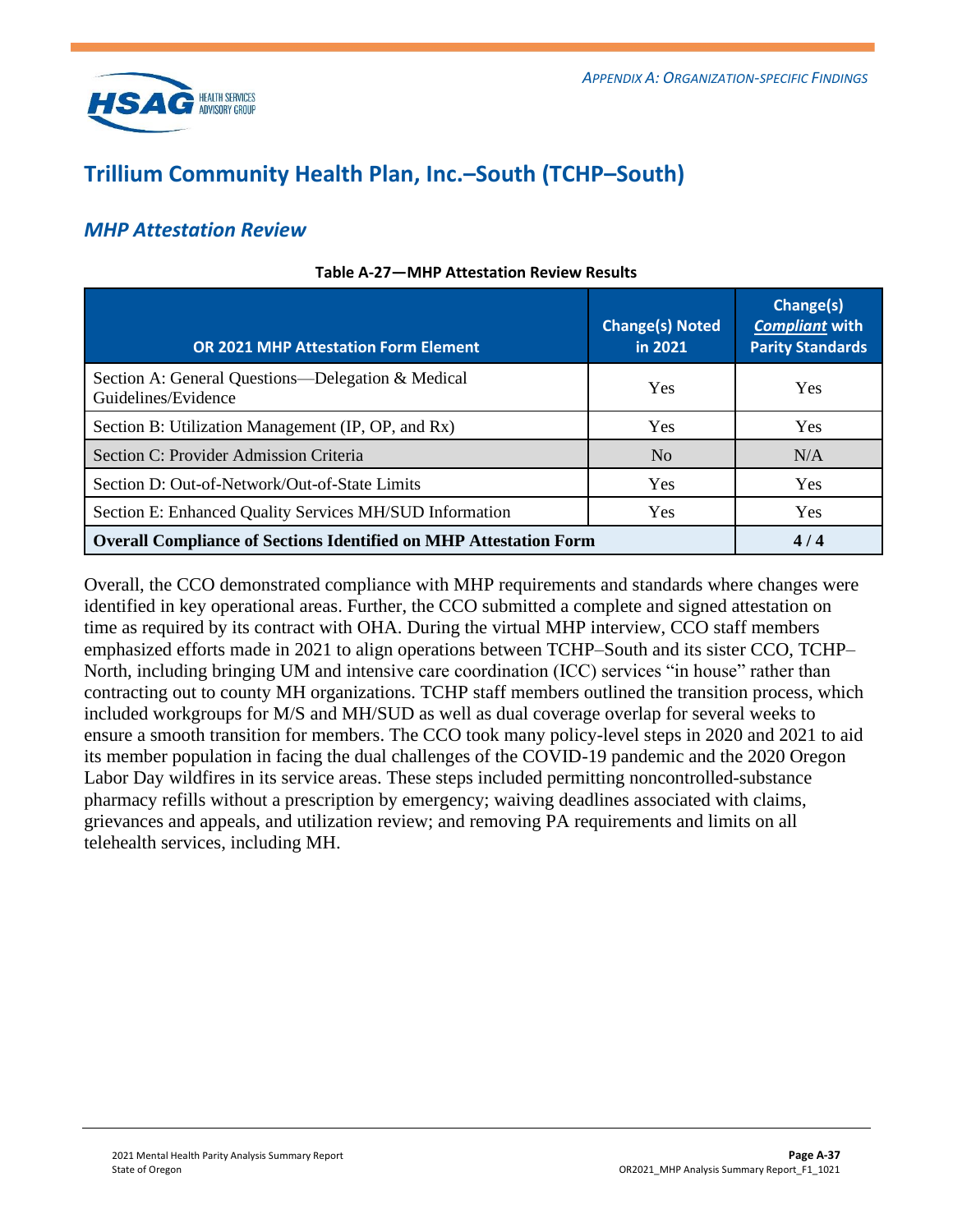

### *ABD Record Review*

| <b>ABD Evaluation Element</b>                                                                                      | <b>Percentage of</b><br><b>Compliant</b><br><b>M/S Records</b> | <b>Percentage</b><br>of Compliant<br><b>MH/SUD</b><br><b>Records</b> | <b>Mental</b><br><b>Health</b><br><b>Parity</b> |
|--------------------------------------------------------------------------------------------------------------------|----------------------------------------------------------------|----------------------------------------------------------------------|-------------------------------------------------|
| <b>Number of ABD Records Reviewed</b>                                                                              | 10                                                             | 3                                                                    |                                                 |
| Determination followed documented policies and procedures<br>1.                                                    | 100%                                                           | 100%                                                                 | Yes                                             |
| Notice sent within required time frame<br>2.                                                                       | 80%                                                            | 33%                                                                  | N <sub>0</sub>                                  |
| 3.<br>If determination extended, notification included required<br>content                                         | 100%                                                           | 100%                                                                 | Yes                                             |
| Written notice included required content<br>4.                                                                     | 100%                                                           | 100%                                                                 | Yes                                             |
| Determination made by qualified clinician<br>5.                                                                    | 100%                                                           | 100%                                                                 | Yes                                             |
| If denied for lack of information, requesting provider was<br>6.<br>contacted/consulted for additional information | 100%                                                           | 100%                                                                 | Yes                                             |
| Peer review policy/process followed as applicable<br>7.                                                            | 100%                                                           | 100%                                                                 | Yes                                             |
| Determination based on established authorization criteria<br>8.                                                    | 100%                                                           | 100%                                                                 | Yes                                             |
| Correspondence to the member was easy to understand<br>9.                                                          | 100%                                                           | 100%                                                                 | Yes                                             |
| <b>Overall Compliance</b>                                                                                          | 98%                                                            | 93%                                                                  | Yes                                             |
| <b>Number of Fully Compliant ABD Records</b>                                                                       | 9/10                                                           | 1/3                                                                  | N/A                                             |

#### **Table A-28—ABD Record Review Results**

While TCHP–South demonstrated parity at a policy level across its M/S and MH/SUD services as documented in its MHP Attestation Review, the ABD record review revealed consistently untimely NOABDs sent to members for both M/S and MH/SUD services, but in particular for MH/SUD services. CCO staff members stated that during the review period, a medical director who typically reviewed M/S ABD requests retired, and the remaining physician reviewers initially struggled with the workload. Additionally, the CCO encountered staffing barriers for TCHP–South BH requests. The CCO asserted that these problems had since been corrected; however, the issues still constituted a compliance finding with regard to timeliness of NOABDs. Additionally, while only two MH/SUD ABD records were untimely, the issue raised a parity concern because there were only three MH/SUD ABDs during the review period.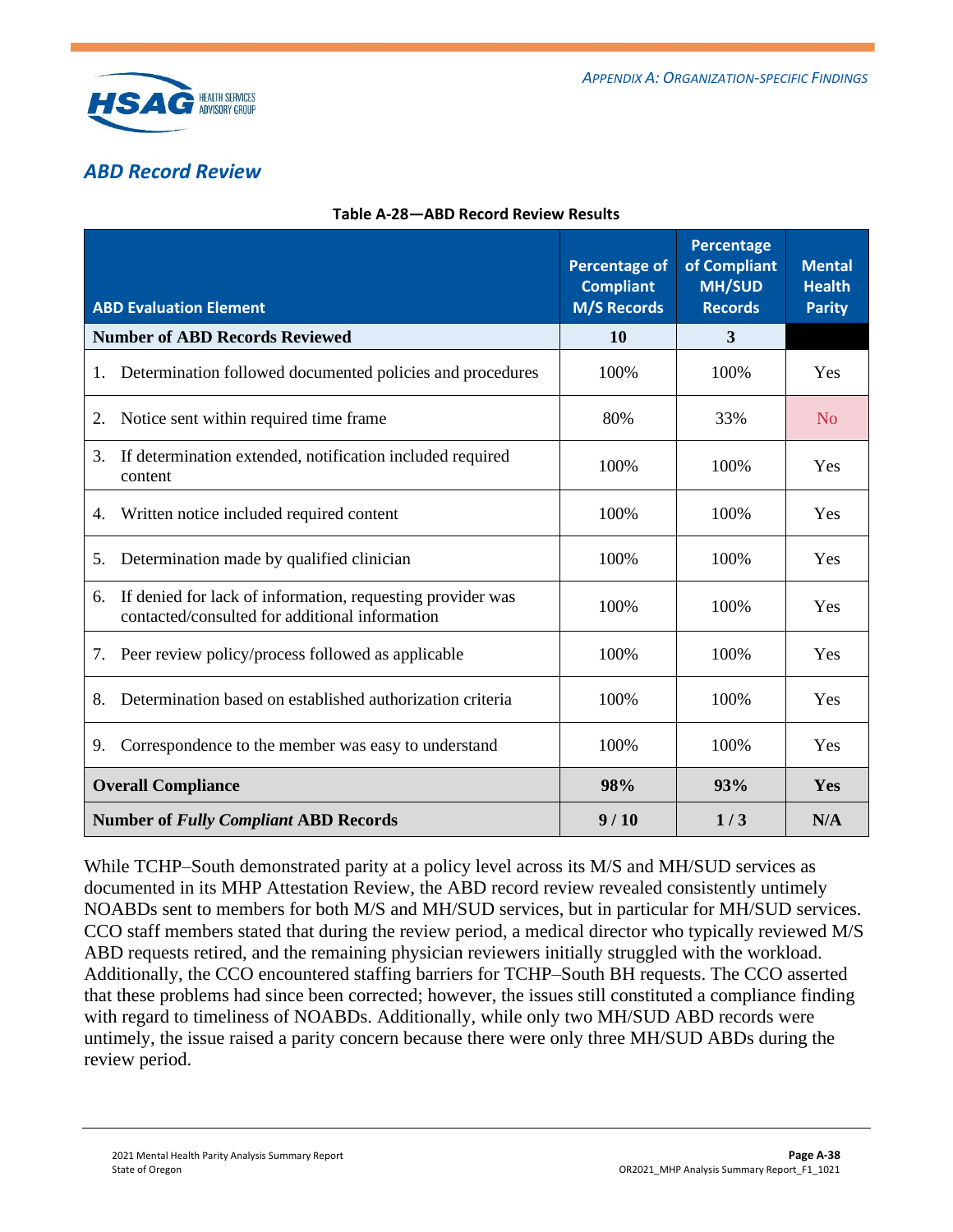

HSAG also provided feedback regarding the readability of the NOABDs. Reviewers noted that the CCO consistently provided all medical information with explanations and context in a readily understandable fashion without a decrease in the quality of information provided. During the virtual conference call, the CCO noted that it was currently working with OHA to update the NOABD template to ensure it meets informational requirements and incorporates best practices for member readability.

### *Findings and Required Actions*

| Finding #1                | TCHP–South did not consistently meet timeliness requirements for M/S<br>and MH/SUD NOABDs sent to members.                                                                                                                                                        |
|---------------------------|-------------------------------------------------------------------------------------------------------------------------------------------------------------------------------------------------------------------------------------------------------------------|
| <b>Required Action #1</b> | TCHP-South must ensure that all NOABD timeliness requirements are<br>consistently met (e.g., through evidence of steps taken to address<br>timeliness and a subsequent audit report), with particular attention paid to<br>parity across M/S and MH/SUD services. |

No findings or recommendations were noted by HSAG in 2021 in association with the CCO's MHP Attestation. All findings resulting from the 2020 Mental Health Parity Analysis were resolved.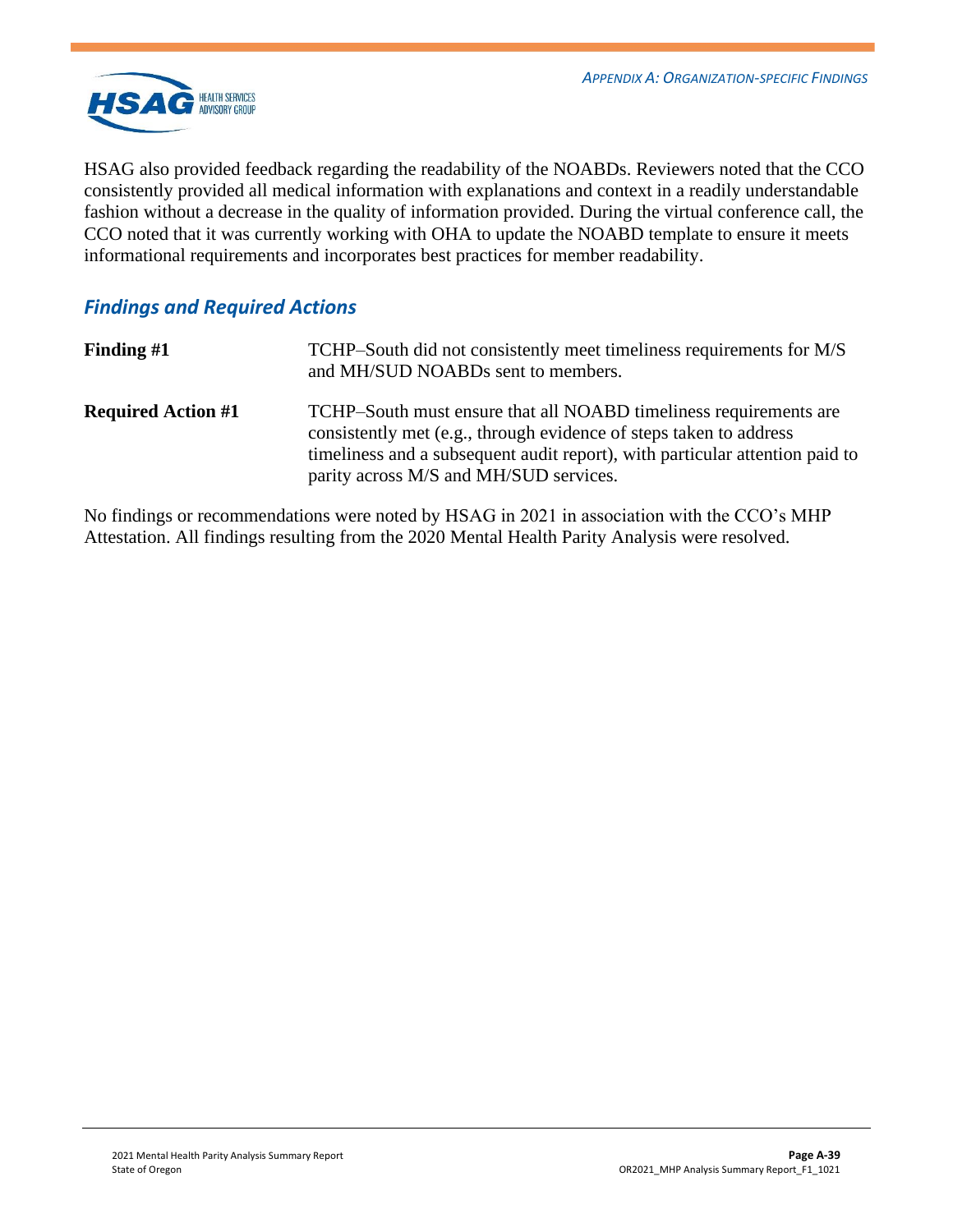

## <span id="page-57-0"></span>**Umpqua Health Alliance, LLC (UHA)**

### *MHP Attestation Review*

| <b>OR 2021 MHP Attestation Form Element</b>                              | <b>Change(s) Noted</b><br>in 2021 | Change(s)<br><b>Compliant with</b><br><b>Parity Standards</b> |
|--------------------------------------------------------------------------|-----------------------------------|---------------------------------------------------------------|
| Section A: General Questions—Delegation & Medical<br>Guidelines/Evidence | N <sub>0</sub>                    | N/A                                                           |
| Section B: Utilization Management (IP, OP, and Rx)                       | <b>Yes</b>                        | <b>Yes</b>                                                    |
| Section C: Provider Admission Criteria                                   | No                                | N/A                                                           |
| Section D: Out-of-Network/Out-of-State Limits                            | No                                | N/A                                                           |
| Section E: Enhanced Quality Services MH/SUD Information                  | Yes                               | Yes                                                           |
| <b>Overall Compliance of Sections Identified on MHP Attestation Form</b> |                                   | 2/2                                                           |

#### **Table A-29—MHP Attestation Review Results**

Overall, the CCO demonstrated compliance with MHP requirements and standards where changes were identified in key operational areas. Further, the CCO submitted a complete and signed attestation on time as required by its contract with OHA. UHA demonstrated a holistic approach to the integration of care, backing up high-level policies with supportive payment structures, efficient coordination throughout its organization, and complementary pharmacy formulary planning. CCO staff members also detailed noteworthy efforts made in response to a unique need of its membership and service area in its support of collaborative efforts around early childhood mental health, including partnering with Portland State University programs, the Ford Family Foundation, and community organizations and providers.

### *ABD Record Review*

| Table A-30-ABD Record Review Results |  |  |  |
|--------------------------------------|--|--|--|
|--------------------------------------|--|--|--|

| <b>ABD Evaluation Element</b>                                              | <b>Percentage of</b><br><b>Compliant</b><br><b>M/S Records</b> | Percentage<br>of Compliant<br><b>MH/SUD</b><br><b>Records</b> | <b>Mental</b><br><b>Health</b><br><b>Parity</b> |
|----------------------------------------------------------------------------|----------------------------------------------------------------|---------------------------------------------------------------|-------------------------------------------------|
| <b>Number of ABD Records Reviewed</b>                                      | 10                                                             | 10                                                            |                                                 |
| Determination followed documented policies and procedures                  | 100\%                                                          | 100\%                                                         | Yes                                             |
| Notice sent within required time frame.<br>2.                              | 100\%                                                          | 100\%                                                         | <b>Yes</b>                                      |
| If determination extended, notification included required<br>3.<br>content | 100\%                                                          | 100\%                                                         | Yes                                             |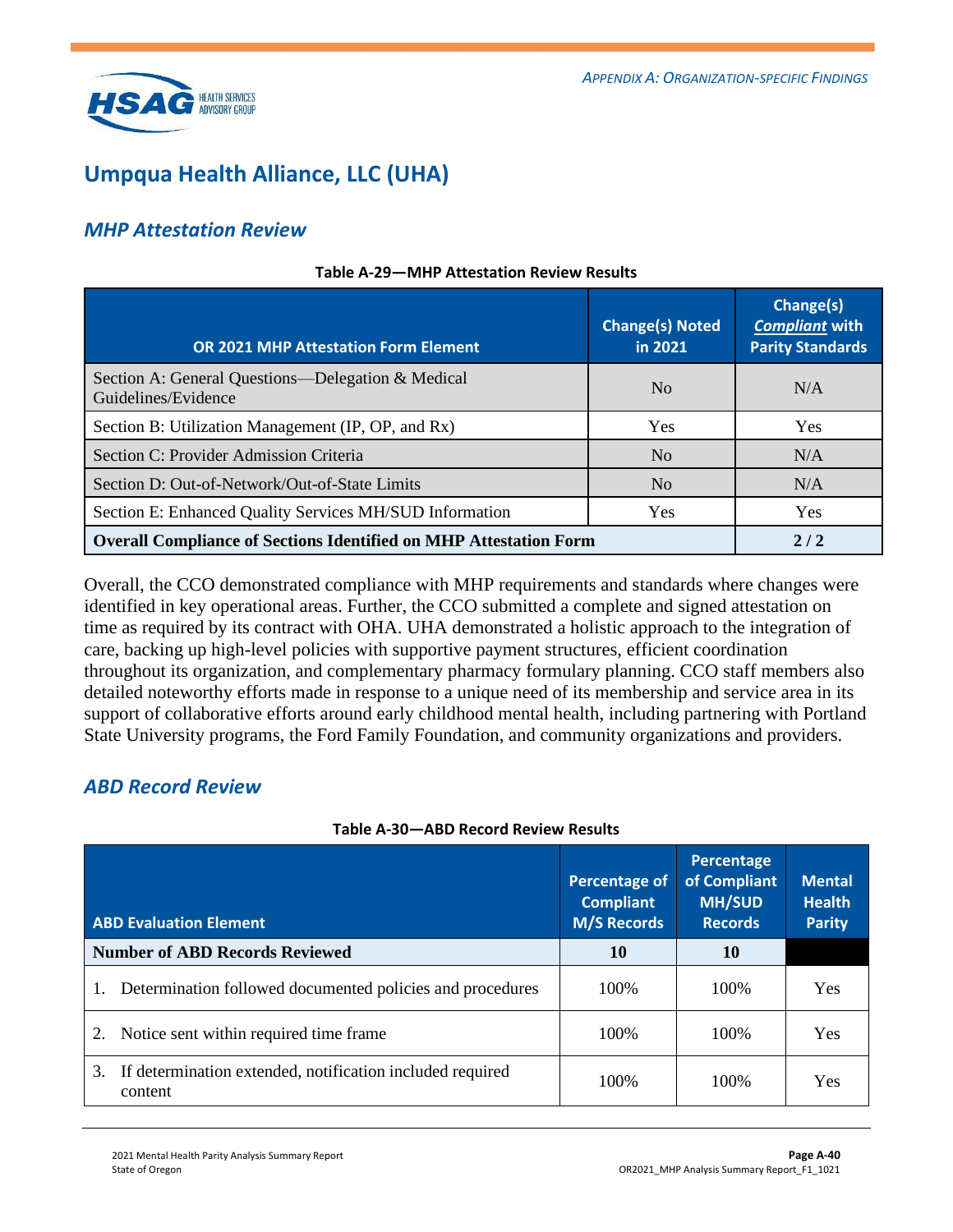

| <b>ABD Evaluation Element</b>                                                                                      | <b>Percentage of</b><br><b>Compliant</b><br><b>M/S Records</b> | Percentage<br>of Compliant<br><b>MH/SUD</b><br><b>Records</b> | <b>Mental</b><br><b>Health</b><br><b>Parity</b> |
|--------------------------------------------------------------------------------------------------------------------|----------------------------------------------------------------|---------------------------------------------------------------|-------------------------------------------------|
| Written notice included required content<br>4.                                                                     | 100%                                                           | 100%                                                          | Yes                                             |
| Determination made by qualified clinician<br>5.                                                                    | 100%                                                           | 100%                                                          | <b>Yes</b>                                      |
| If denied for lack of information, requesting provider was<br>6.<br>contacted/consulted for additional information | 100%                                                           | 100\%                                                         | <b>Yes</b>                                      |
| Peer review policy/process followed as applicable<br>7.                                                            | 100%                                                           | 100%                                                          | <b>Yes</b>                                      |
| Determination based on established authorization criteria<br>8.                                                    | 100%                                                           | 100%                                                          | Yes                                             |
| Correspondence to the member was easy to understand<br>9.                                                          | 100%                                                           | 100%                                                          | Yes                                             |
| <b>Overall Compliance</b>                                                                                          | 100%                                                           | 100%                                                          | Yes                                             |
| <b>Number of Fully Compliant ABD Records</b>                                                                       | 10/10                                                          | 10/10                                                         | N/A                                             |

All of UHA's Attestation Form-related changes for 2021 as well as selected records, both M/S and MH/SUD, were fully compliant. During HSAG's review, the CCO noted that it was participating in OHA efforts to update the NOABD template to ensure it meets informational requirements and incorporates best practices for member readability. HSAG reviewers noted that all records were wellorganized, easy to follow, and contained all necessary information. HSAG also provided feedback regarding the readability of the NOABDs.

### *Findings and Required Actions*

No findings or recommendations were noted by HSAG in 2021 in association with the CCO's MHP Attestation Form or record review. UHA had no findings from the 2020 Mental Health Parity Analysis to be resolved.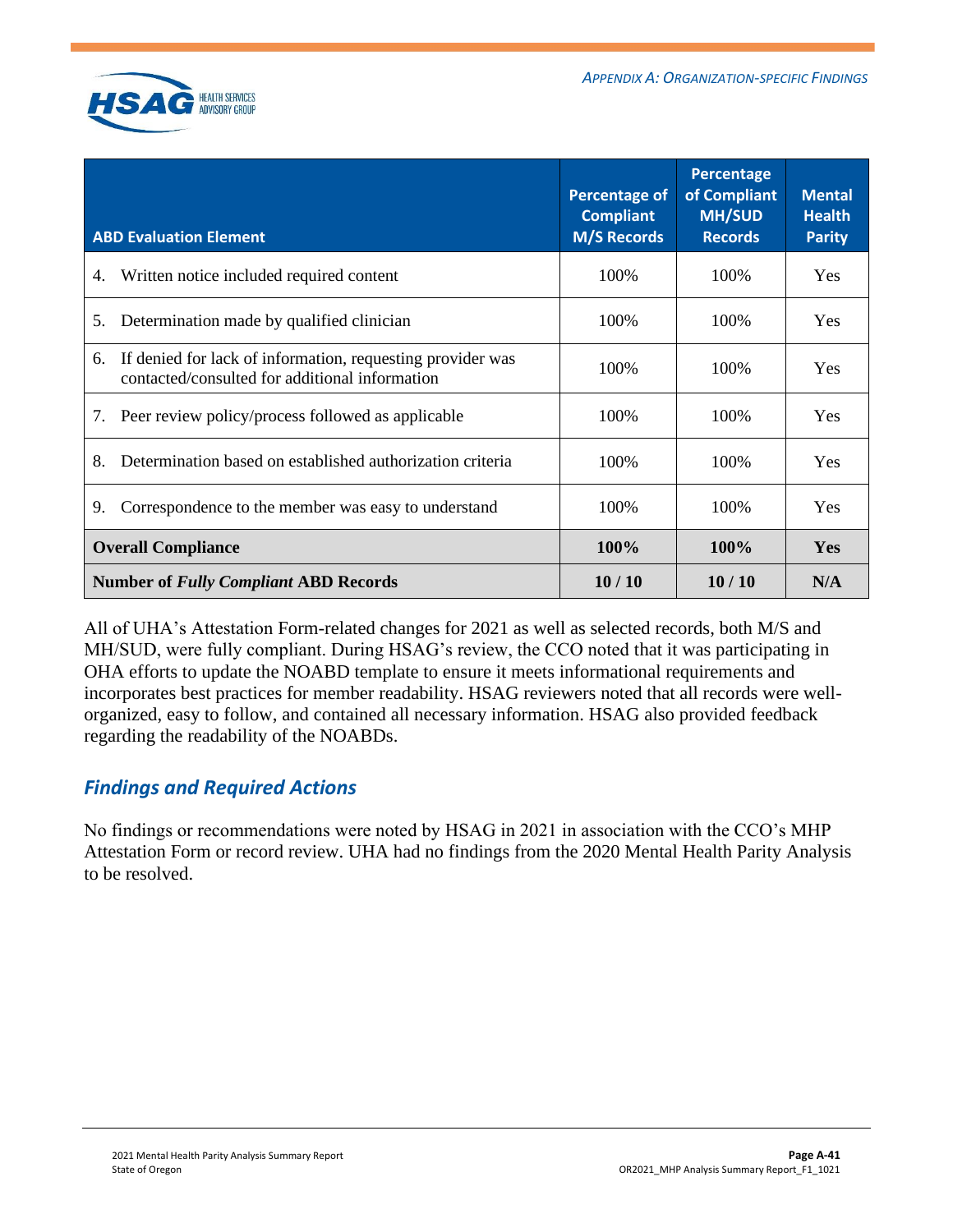

## <span id="page-59-0"></span>**Yamhill Community Care Organization (YCCO)**

### *MHP Attestation Review*

| <b>OR 2021 MHP Attestation Form Element</b>                              | <b>Change(s) Noted</b><br>in 2021 | Change(s)<br><b>Compliant with</b><br><b>Parity Standards</b> |
|--------------------------------------------------------------------------|-----------------------------------|---------------------------------------------------------------|
| Section A: General Questions—Delegation & Medical<br>Guidelines/Evidence | N <sub>0</sub>                    | N/A                                                           |
| Section B: Utilization Management (IP, OP, and Rx)                       | N <sub>0</sub>                    | N/A                                                           |
| Section C: Provider Admission Criteria                                   | N <sub>o</sub>                    | N/A                                                           |
| Section D: Out-of-Network/Out-of-State Limits                            | N <sub>0</sub>                    | N/A                                                           |
| Section E: Enhanced Quality Services MH/SUD Information                  | N <sub>0</sub>                    | N/A                                                           |
| <b>Overall Compliance of Sections Identified on MHP Attestation Form</b> |                                   | N/A                                                           |

#### **Table A-31—MHP Attestation Review Results**

Overall, the CCO demonstrated compliance with MHP requirements and standards, with no changes identified in key operational areas. Further, the CCO submitted a complete and signed attestation on time as required by its contract with OHA. During the virtual MHP interview, YCCO staff members outlined plans to change MH/SUD services delegation from Yamhill County Health and Human Services to Providence Health & Services (Providence) beginning January 1, 2022. The CCO was in communication with OHA to determine the best way to report on the material change.

### *ABD Record Review*

#### **Table A-32—ABD Record Review Results**

| <b>ABD Evaluation Element</b>                                              | <b>Percentage of</b><br><b>Compliant</b><br><b>M/S Records</b> | Percentage<br>of Compliant<br><b>MH/SUD</b><br><b>Records</b> | <b>Mental</b><br><b>Health</b><br><b>Parity</b> |
|----------------------------------------------------------------------------|----------------------------------------------------------------|---------------------------------------------------------------|-------------------------------------------------|
| <b>Number of ABD Records Reviewed</b>                                      | 10                                                             | 10                                                            |                                                 |
| Determination followed documented policies and procedures<br>1.            | 100\%                                                          | 100%                                                          | Yes                                             |
| Notice sent within required time frame.<br>2.                              | 100\%                                                          | 60%                                                           | No                                              |
| If determination extended, notification included required<br>3.<br>content | 100\%                                                          | 60%                                                           | N <sub>0</sub>                                  |
| Written notice included required content<br>4.                             | 100\%                                                          | 100\%                                                         | <b>Yes</b>                                      |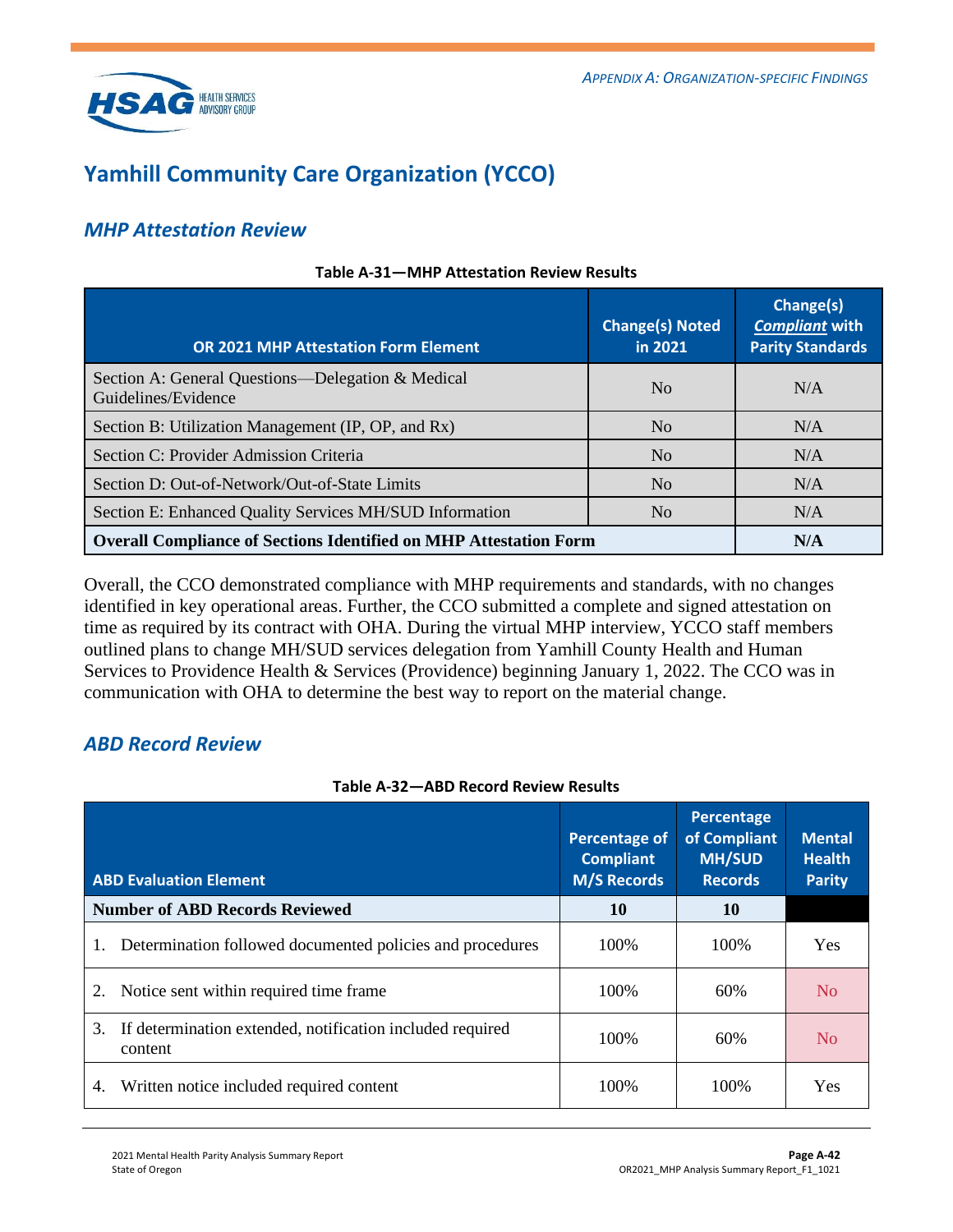

| <b>ABD Evaluation Element</b>                                                                                      | <b>Percentage of</b><br><b>Compliant</b><br><b>M/S Records</b> | Percentage<br>of Compliant<br><b>MH/SUD</b><br><b>Records</b> | <b>Mental</b><br><b>Health</b><br><b>Parity</b> |
|--------------------------------------------------------------------------------------------------------------------|----------------------------------------------------------------|---------------------------------------------------------------|-------------------------------------------------|
| Determination made by qualified clinician<br>5.                                                                    | 100\%                                                          | $0\%$                                                         | N <sub>0</sub>                                  |
| If denied for lack of information, requesting provider was<br>6.<br>contacted/consulted for additional information | 100\%                                                          | 100\%                                                         | Yes                                             |
| Peer review policy/process followed as applicable<br>7.                                                            | 100\%                                                          | 100\%                                                         | <b>Yes</b>                                      |
| 8.<br>Determination based on established authorization criteria                                                    | 100\%                                                          | 100\%                                                         | <b>Yes</b>                                      |
| Correspondence to the member was easy to understand<br>9.                                                          | 100\%                                                          | 100\%                                                         | <b>Yes</b>                                      |
| <b>Overall Compliance</b>                                                                                          | 100%                                                           | 80%                                                           | N <sub>0</sub>                                  |
| <b>Number of Fully Compliant ABD Records</b>                                                                       | 10/10                                                          | 0/10                                                          | N/A                                             |

While YCCO demonstrated parity at a policy level across its M/S and MH/SUD services as documented in its MHP Attestation Review, the ABD record review revealed multiple issues surrounding the timeliness of notices and compliance with processing standards within YCCO's MH/SUD PA process and NOABDs. At the time of the 2021 MHP Analysis, YCCO's MH/SUD subcontractor was Yamhill County Health and Human Services, and its M/S subcontractor was Providence. Each subcontractor was responsible for reviewing PA requests and issuing NOABDs within its respective domain of services. Providence had evidence of reviewing PA requests and issuing NOABDs, and they did so while meeting all scored elements. Yamhill County Health and Human Services struggled with timeliness, compliance with requirements, and process documentation. As such, there was a parity finding related to these practices. YCCO acknowledged the noted concerns and stated that going forward, as well as with its new subcontractor in 2022, it would have service-level agreements, monthly reviews, desk reviews, and clinical reviews to conduct oversight. As Providence begins providing MH/SUD services for YCCO, the CCO plans to implement additional review of utilization management and quality assurance processes, including the addition of new staff members.

Additionally, YCCO staff members acknowledged the issue of NOABD timeliness for MH/SUD and confirmed that the review extension process was not used by its MH/SUD subcontractor during the review period. However, the CCO confirmed that the subcontractor had since implemented the extension process. YCCO also confirmed that the credentials of clinicians conducting PA were not captured within YCCO's system. These issues raised serious concerns of both parity and subcontractor oversight.

HSAG also provided feedback regarding the readability of the NOABDs. During the virtual conference call, the CCO noted that it was currently working with OHA to update the NOABD template to ensure it meets informational requirements and incorporates best practices for member readability.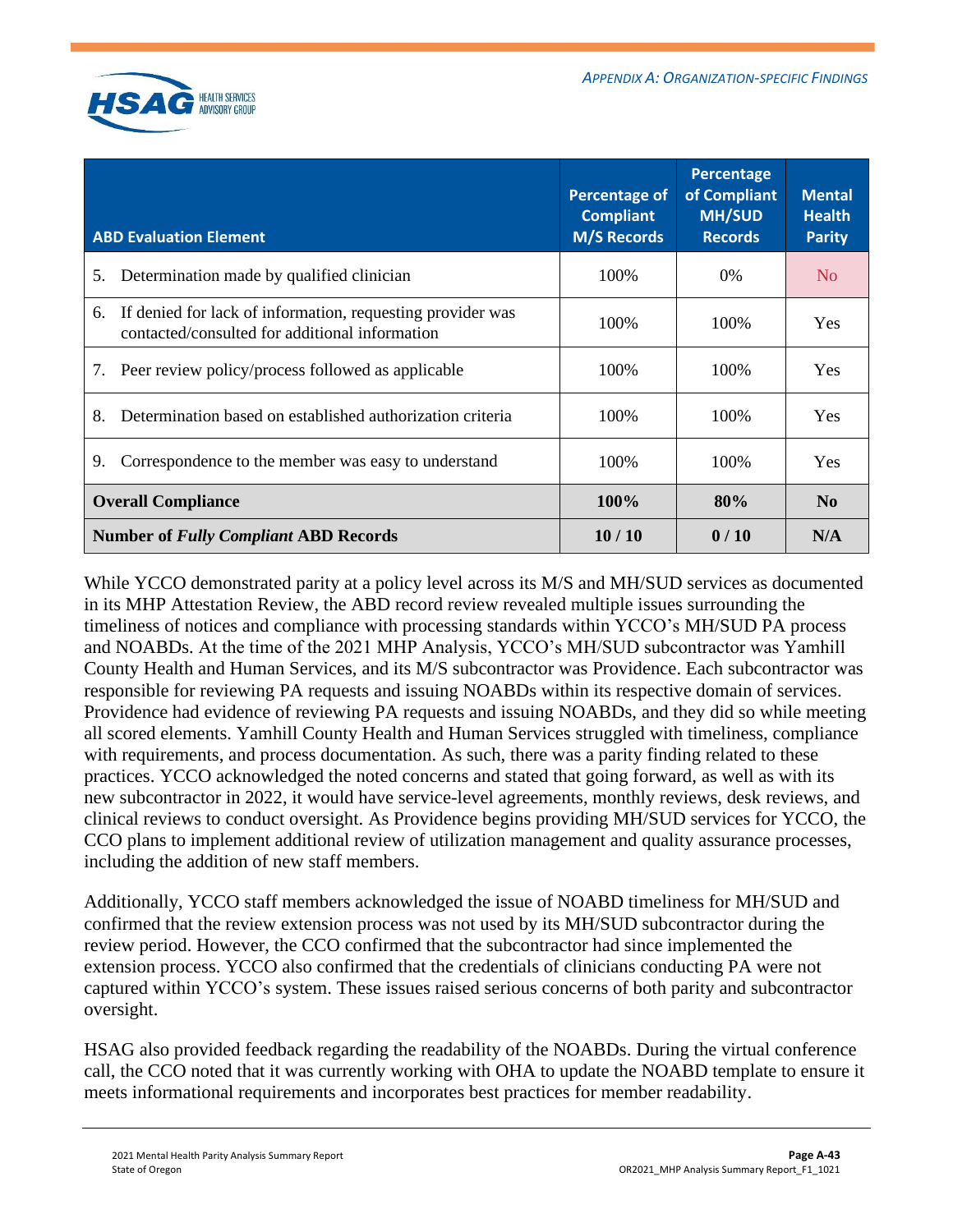

### *Findings and Required Actions*

| Finding $#1$              | YCCO did not consistently meet timeliness requirements for MH/SUD<br>NOABDs sent to members, and its processes did not effectively<br>incorporate extensions and member notifications.                                                                                                                                      |
|---------------------------|-----------------------------------------------------------------------------------------------------------------------------------------------------------------------------------------------------------------------------------------------------------------------------------------------------------------------------|
| <b>Required Action #1</b> | YCCO must ensure that all PA review and NOABD timeliness<br>requirements are consistently met by its MH/SUD subcontractor, and must<br>demonstrate appropriate delegate oversight for timeliness (e.g., provide<br>delegate oversight procedures, staff member arrangements, and evidence<br>of successful implementation). |
| Finding $#2$              | YCCO's MH/SUD PA records did not incorporate adequate<br>documentation to confirm the credentials of clinicians conducting PA<br>review.                                                                                                                                                                                    |
| <b>Required Action #2</b> | YCCO must ensure that all PA decisions and subsequent documentation<br>includes sufficient information to ensure decisions are being made by<br>clinical staff with appropriate credentials, and demonstrate the ability to<br>capture and monitor this information.                                                        |

No findings or recommendations were noted by HSAG in 2021 in association with the CCO's MHP Attestation. YCCO had no findings from the 2020 Mental Health Parity Analysis to be resolved.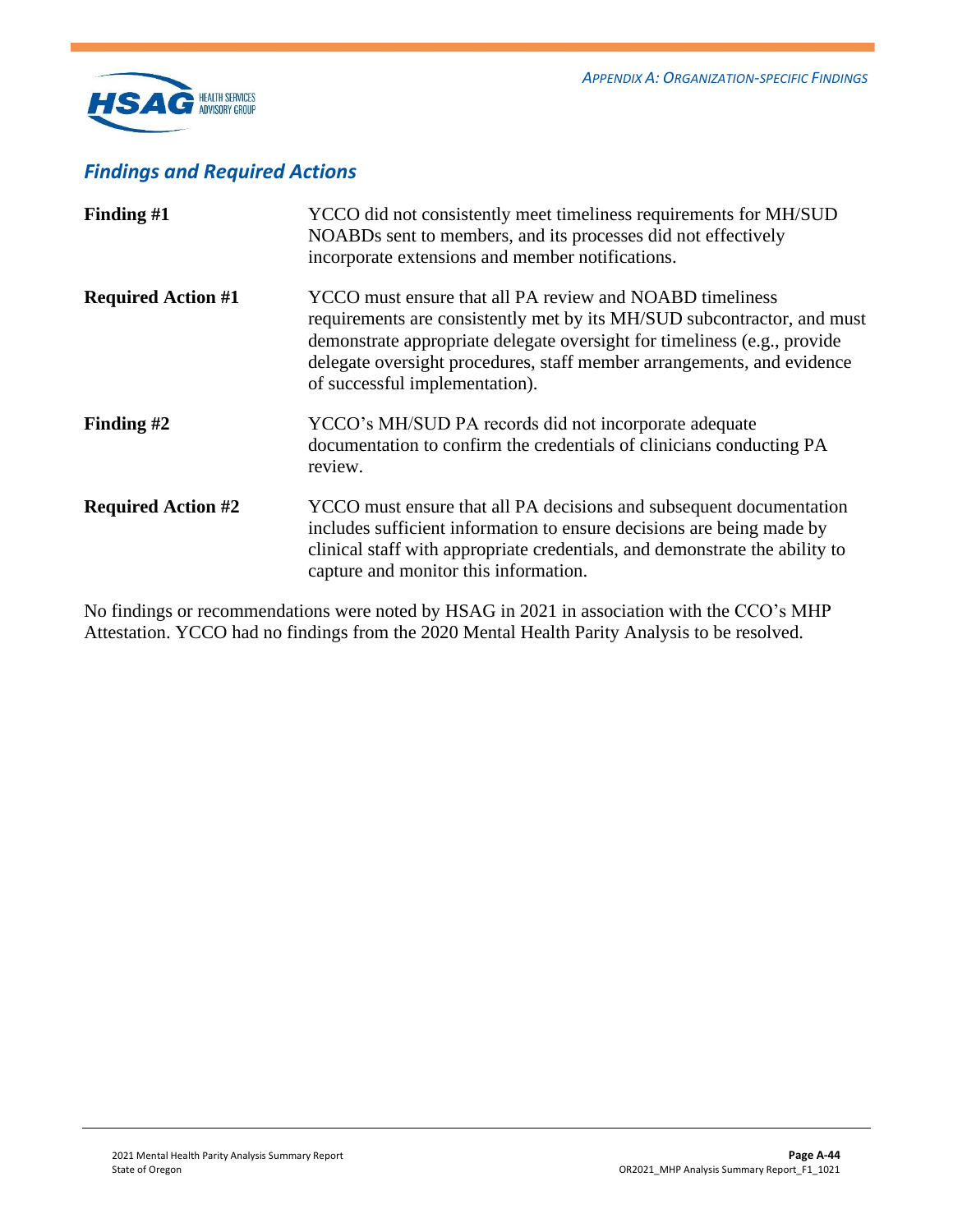

## <span id="page-62-0"></span>**Oregon Health Plan Fee-for-Service (OHP FFS)**

### *MHP Attestation Review*

| <b>OR 2021 MHP Attestation Form Element</b>                              | <b>Change(s) Noted</b><br>in 2021 | Change(s)<br><b>Compliant with</b><br><b>Parity Standards</b> |
|--------------------------------------------------------------------------|-----------------------------------|---------------------------------------------------------------|
| Section A: General Questions—Delegation & Medical<br>Guidelines/Evidence | N <sub>0</sub>                    | N/A                                                           |
| Section B: Utilization Management (IP, OP, and Rx)                       | N <sub>0</sub>                    | N/A                                                           |
| Section C: Provider Admission Criteria                                   | N <sub>o</sub>                    | N/A                                                           |
| Section D: Out-of-Network/Out-of-State Limits                            | N <sub>0</sub>                    | N/A                                                           |
| Section E: Enhanced Quality Services MH/SUD Information                  | Yes                               | Yes                                                           |
| <b>Overall Compliance of Sections Identified on MHP Attestation Form</b> |                                   | 1/1                                                           |

#### **Table A-33—MHP Attestation Review Results**

Overall, OHP FFS demonstrated compliance with MHP requirements and standards, with no changes identified in key operational areas. Further, OHP FFS submitted a complete and signed attestation on time as required by its contract with OHA. During the virtual MHP interview, OHP FFS staff members outlined the ways in which OHP FFS has attempted to make its processes more accessible to members, providers, and staff members. They also expressed interest in moving to same-day enrollment for members expected to be covered by OHP FFS for a brief period of time.

### *ABD Record Review*

#### **Table A-34—ABD Record Review Results**

| <b>ABD Evaluation Element</b>                                              | <b>Percentage of</b><br><b>Compliant</b><br><b>M/S Records</b> | Percentage<br>of Compliant<br><b>MH/SUD</b><br><b>Records</b> | <b>Mental</b><br><b>Health</b><br><b>Parity</b> |
|----------------------------------------------------------------------------|----------------------------------------------------------------|---------------------------------------------------------------|-------------------------------------------------|
| <b>Number of ABD Records Reviewed</b>                                      | 10                                                             | 9                                                             |                                                 |
| Determination followed documented policies and procedures                  | 100%                                                           | 100%                                                          | <b>Yes</b>                                      |
| Notice sent within required time frame.<br>2.                              | 90%                                                            | 67%                                                           | No                                              |
| If determination extended, notification included required<br>3.<br>content | 100\%                                                          | 89%                                                           | N <sub>o</sub>                                  |
| Written notice included required content<br>4.                             | 90%                                                            | 67%                                                           | N <sub>O</sub>                                  |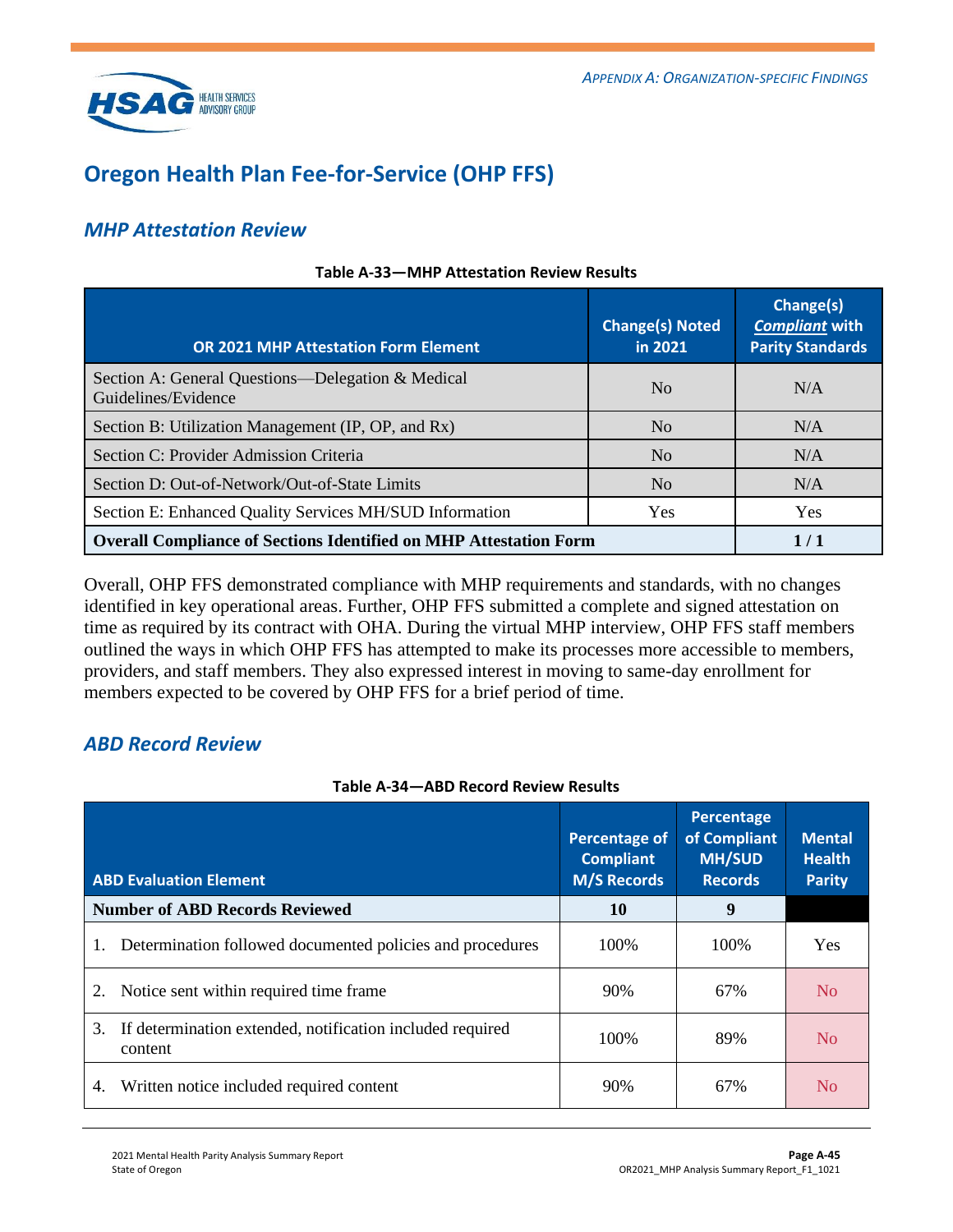

| <b>ABD Evaluation Element</b>                                                                                      | <b>Percentage of</b><br><b>Compliant</b><br><b>M/S Records</b> | Percentage<br>of Compliant<br><b>MH/SUD</b><br><b>Records</b> | <b>Mental</b><br><b>Health</b><br><b>Parity</b> |
|--------------------------------------------------------------------------------------------------------------------|----------------------------------------------------------------|---------------------------------------------------------------|-------------------------------------------------|
| Determination made by qualified clinician<br>5.                                                                    | 100\%                                                          | 100\%                                                         | <b>Yes</b>                                      |
| If denied for lack of information, requesting provider was<br>6.<br>contacted/consulted for additional information | 100\%                                                          | 89%                                                           | N <sub>0</sub>                                  |
| Peer review policy/process followed as applicable<br>7.                                                            | 100\%                                                          | 100\%                                                         | <b>Yes</b>                                      |
| 8.<br>Determination based on established authorization criteria                                                    | 100\%                                                          | 100\%                                                         | <b>Yes</b>                                      |
| Correspondence to the member was easy to understand<br>9.                                                          | 80%                                                            | 56%                                                           | N <sub>0</sub>                                  |
| <b>Overall Compliance</b>                                                                                          | 96%                                                            | 85%                                                           | N <sub>0</sub>                                  |
| <b>Number of Fully Compliant ABD Records</b>                                                                       | 6/10                                                           | 3/9                                                           | N/A                                             |

While OHP FFS demonstrated parity at a policy level across its M/S and MH/SUD services as documented in its MHP Attestation Review, the ABD record review revealed multiple consistent issues regarding timeliness, compliance, process compliance, and quality of communications within OHP FFS' MH/SUD PA process and NOABDs. Of particular note, several of the reviewed MH/SUD NOABD letters contained copy/pasted language from process notes that were sent both to the requesting provider and the member, instructing the member to provide all missing information within a few days and instructing the member on proper billing code usage. Given that these issues were absent from M/S records, these issues also constituted a parity concern. OHP FFS staff members acknowledged the concerns and stated that while OHP FFS does not require PA for many types of services, it works with various delegates to conduct UM and PA processes depending on the service type requested. OHP FFS staff members present for the virtual MHP interview were not entirely familiar with the quality assurance process for NOABD letter creation. This raised concerns regarding OHP FFS' delegate oversight procedures. During its review, HSAG noted that one of the selected MH/SUD records was denied due to the request being a duplicate of a subsequently approved request, and so the MH/SUD record was removed from consideration.

HSAG also provided feedback regarding the readability of the NOABDs. During HSAG's review, OHP FFS noted that while it was participating in OHA efforts to update the NOABD template to ensure it meets informational requirements and incorporates best practices for member readability, it was also required to use a legacy system of letter creation that could be difficult and costly to the State to adjust.